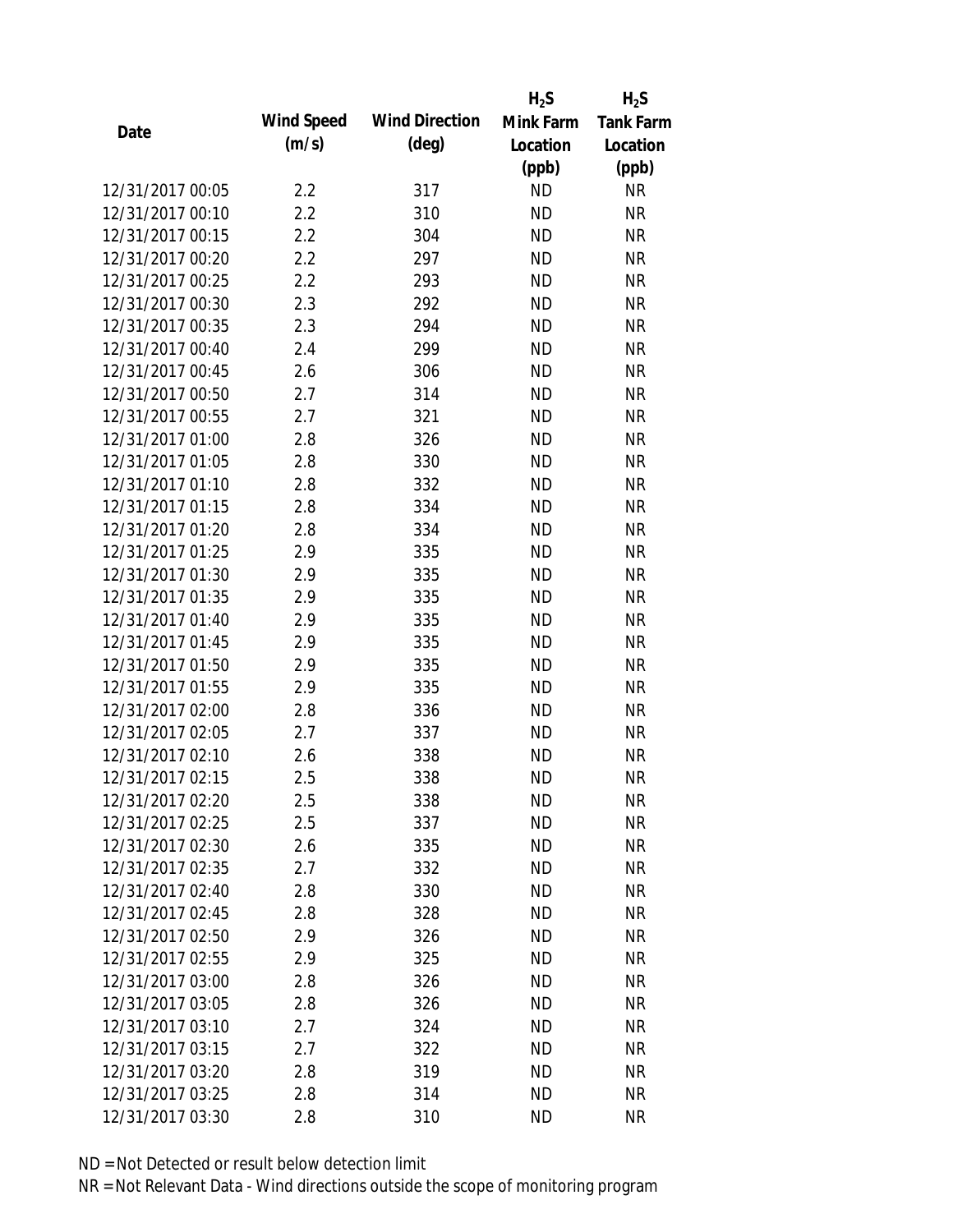|                  |            |                       | $H_2S$    | $H_2S$           |
|------------------|------------|-----------------------|-----------|------------------|
| Date             | Wind Speed | <b>Wind Direction</b> | Mink Farm | <b>Tank Farm</b> |
|                  | (m/s)      | $(\text{deg})$        | Location  | Location         |
|                  |            |                       | (ppb)     | (ppb)            |
| 12/31/2017 03:35 | 2.8        | 307                   | <b>ND</b> | <b>NR</b>        |
| 12/31/2017 03:40 | 2.7        | 305                   | <b>ND</b> | <b>NR</b>        |
| 12/31/2017 03:45 | 2.7        | 304                   | <b>ND</b> | <b>NR</b>        |
| 12/31/2017 03:50 | 2.7        | 305                   | <b>ND</b> | <b>NR</b>        |
| 12/31/2017 03:55 | 2.7        | 305                   | <b>ND</b> | <b>NR</b>        |
| 12/31/2017 04:00 | 2.7        | 306                   | <b>ND</b> | <b>NR</b>        |
| 12/31/2017 04:05 | 2.8        | 306                   | <b>ND</b> | <b>NR</b>        |
| 12/31/2017 04:10 | 2.9        | 305                   | <b>ND</b> | <b>NR</b>        |
| 12/31/2017 04:15 | 2.9        | 303                   | <b>ND</b> | <b>NR</b>        |
| 12/31/2017 04:20 | 3.0        | 301                   | <b>ND</b> | <b>NR</b>        |
| 12/31/2017 04:25 | 3.0        | 298                   | <b>ND</b> | <b>NR</b>        |
| 12/31/2017 04:30 | 3.0        | 295                   | <b>ND</b> | <b>NR</b>        |
| 12/31/2017 04:35 | 3.1        | 291                   | <b>ND</b> | <b>NR</b>        |
| 12/31/2017 04:40 | 3.1        | 289                   | <b>ND</b> | <b>NR</b>        |
| 12/31/2017 04:45 | 3.1        | 287                   | <b>ND</b> | <b>NR</b>        |
| 12/31/2017 04:50 | 3.1        | 287                   | 1         | <b>NR</b>        |
| 12/31/2017 04:55 | 3.1        | 287                   | <b>ND</b> | <b>NR</b>        |
| 12/31/2017 05:00 | 3.2        | 290                   | <b>ND</b> | <b>NR</b>        |
| 12/31/2017 05:05 | 3.1        | 293                   | <b>ND</b> | <b>NR</b>        |
| 12/31/2017 05:10 | 3.1        | 296                   | <b>ND</b> | <b>NR</b>        |
| 12/31/2017 05:15 | 3.1        | 299                   | <b>ND</b> | <b>NR</b>        |
| 12/31/2017 05:20 | 3.2        | 302                   | <b>ND</b> | <b>NR</b>        |
| 12/31/2017 05:25 | 3.3        | 304                   | <b>ND</b> | <b>NR</b>        |
| 12/31/2017 05:30 | 3.3        | 306                   | <b>ND</b> | <b>NR</b>        |
| 12/31/2017 05:35 | 3.4        | 308                   | <b>ND</b> | <b>NR</b>        |
| 12/31/2017 05:40 | 3.5        | 310                   | <b>ND</b> | <b>NR</b>        |
| 12/31/2017 05:45 | 3.4        | 312                   | <b>ND</b> | <b>NR</b>        |
| 12/31/2017 05:50 | 3.3        | 314                   | <b>ND</b> | <b>NR</b>        |
| 12/31/2017 05:55 | 3.2        | 316                   | <b>ND</b> | <b>NR</b>        |
| 12/31/2017 06:00 | 3.2        | 318                   | ND        | <b>NR</b>        |
| 12/31/2017 06:05 | 3.1        | 320                   | <b>ND</b> | <b>NR</b>        |
| 12/31/2017 06:10 | 3.0        | 322                   | <b>ND</b> | <b>NR</b>        |
| 12/31/2017 06:15 | 3.0        | 324                   | <b>ND</b> | <b>NR</b>        |
| 12/31/2017 06:20 | 3.1        | 325                   | <b>ND</b> | <b>NR</b>        |
| 12/31/2017 06:25 | 3.2        | 326                   | <b>ND</b> | <b>NR</b>        |
| 12/31/2017 06:30 | 3.3        | 327                   | <b>ND</b> | <b>NR</b>        |
| 12/31/2017 06:35 | 3.4        | 329                   | ND.       | <b>NR</b>        |
| 12/31/2017 06:40 | 3.4        | 329                   | <b>ND</b> | <b>NR</b>        |
| 12/31/2017 06:45 | 3.3        | 330                   | <b>ND</b> | <b>NR</b>        |
| 12/31/2017 06:50 | 3.2        | 331                   | <b>ND</b> | <b>NR</b>        |
| 12/31/2017 06:55 | 3.0        | 332                   | <b>ND</b> | <b>NR</b>        |
| 12/31/2017 07:00 | 2.8        | 333                   | <b>ND</b> | <b>NR</b>        |
|                  |            |                       |           |                  |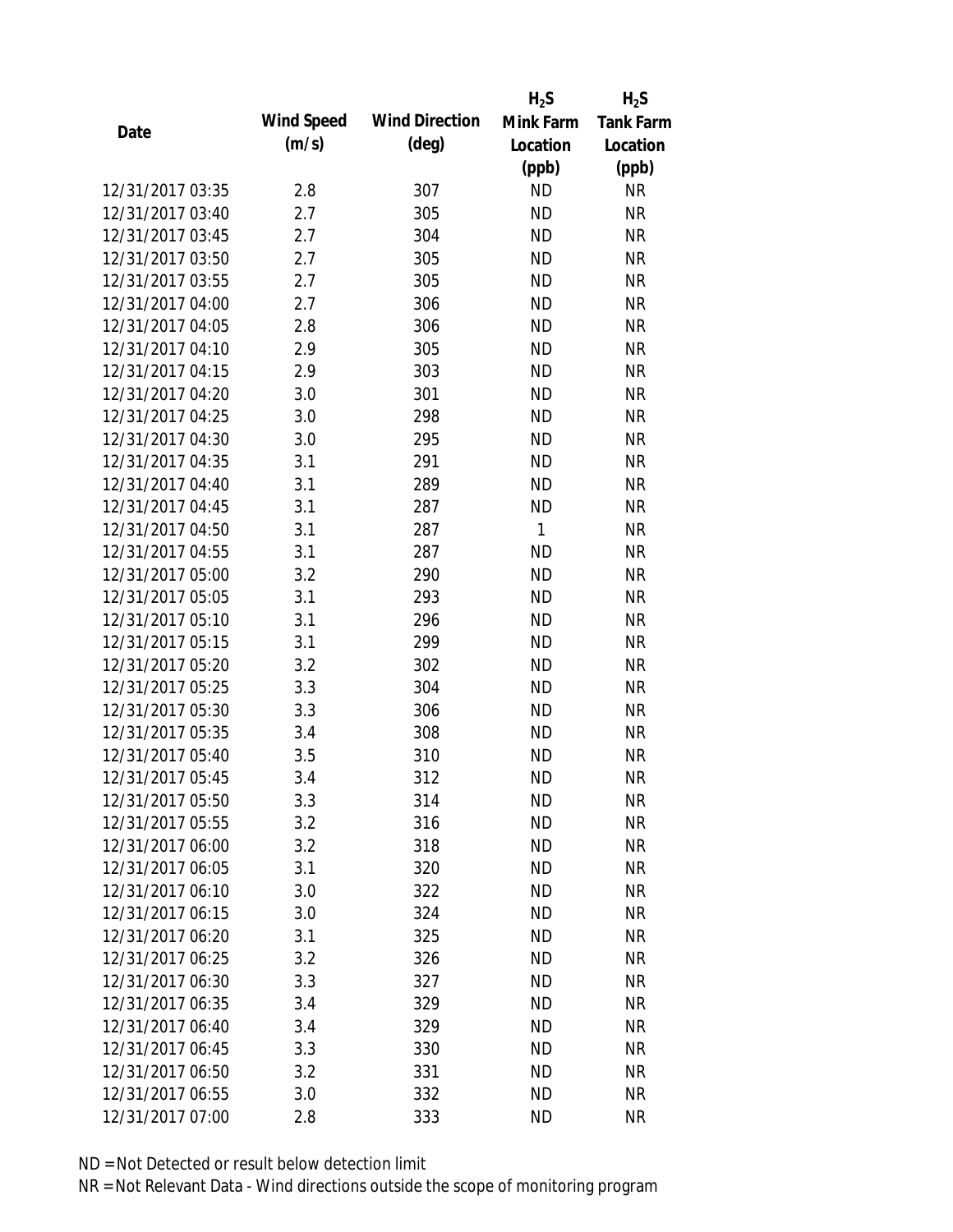|                  |            |                       | $H_2S$    | $H_2S$           |
|------------------|------------|-----------------------|-----------|------------------|
|                  | Wind Speed | <b>Wind Direction</b> | Mink Farm | <b>Tank Farm</b> |
| Date             | (m/s)      | $(\text{deg})$        | Location  | Location         |
|                  |            |                       | (ppb)     | (ppb)            |
| 12/31/2017 07:05 | 2.5        | 334                   | <b>ND</b> | <b>NR</b>        |
| 12/31/2017 07:10 | 2.4        | 335                   | <b>ND</b> | <b>NR</b>        |
| 12/31/2017 07:15 | 2.3        | 335                   | <b>ND</b> | <b>NR</b>        |
| 12/31/2017 07:20 | 2.2        | 335                   | <b>ND</b> | <b>NR</b>        |
| 12/31/2017 07:25 | 2.2        | 335                   | <b>ND</b> | <b>NR</b>        |
| 12/31/2017 07:30 | 2.3        | 335                   | <b>ND</b> | <b>NR</b>        |
| 12/31/2017 07:35 | 2.3        | 335                   | <b>ND</b> | <b>NR</b>        |
| 12/31/2017 07:40 | 2.2        | 336                   | <b>ND</b> | <b>NR</b>        |
| 12/31/2017 07:45 | 2.2        | 337                   | <b>ND</b> | <b>NR</b>        |
| 12/31/2017 07:50 | 2.2        | 338                   | <b>ND</b> | <b>NR</b>        |
| 12/31/2017 07:55 | 2.1        | 339                   | <b>ND</b> | <b>NR</b>        |
| 12/31/2017 08:00 | 2.1        | 339                   | <b>ND</b> | <b>NR</b>        |
| 12/31/2017 08:05 | 2.2        | 339                   | <b>ND</b> | <b>NR</b>        |
| 12/31/2017 08:10 | 2.3        | 338                   | <b>ND</b> | <b>NR</b>        |
| 12/31/2017 08:15 | 2.5        | 337                   | <b>ND</b> | <b>NR</b>        |
| 12/31/2017 08:20 | 2.6        | 336                   | <b>ND</b> | <b>NR</b>        |
| 12/31/2017 08:25 | 2.7        | 335                   | <b>ND</b> | <b>NR</b>        |
| 12/31/2017 08:30 | 2.8        | 335                   | <b>ND</b> | <b>NR</b>        |
| 12/31/2017 08:35 | 2.9        | 335                   | <b>ND</b> | <b>NR</b>        |
| 12/31/2017 08:40 | 2.9        | 335                   | <b>ND</b> | <b>NR</b>        |
| 12/31/2017 08:45 | 2.8        | 335                   | <b>ND</b> | <b>NR</b>        |
| 12/31/2017 08:50 | 2.7        | 334                   | <b>ND</b> | <b>NR</b>        |
| 12/31/2017 08:55 | 2.6        | 334                   | <b>ND</b> | <b>NR</b>        |
| 12/31/2017 09:00 | 2.5        | 334                   | <b>ND</b> | <b>NR</b>        |
| 12/31/2017 09:05 | 2.4        | 333                   | <b>ND</b> | <b>NR</b>        |
| 12/31/2017 09:10 | 2.4        | 333                   | <b>ND</b> | <b>NR</b>        |
| 12/31/2017 09:15 | 2.4        | 333                   | <b>ND</b> | <b>NR</b>        |
| 12/31/2017 09:20 | 2.3        | 333                   | <b>ND</b> | <b>NR</b>        |
| 12/31/2017 09:25 | 2.3        | 333                   | <b>ND</b> | <b>NR</b>        |
| 12/31/2017 09:30 | 2.3        | 333                   | <b>ND</b> | <b>NR</b>        |
| 12/31/2017 09:35 | 2.4        | 333                   | <b>ND</b> | <b>NR</b>        |
| 12/31/2017 09:40 | 2.3        | 333                   | <b>ND</b> | <b>NR</b>        |
| 12/31/2017 09:45 | 2.3        | 333                   | <b>ND</b> | <b>NR</b>        |
| 12/31/2017 09:50 | 2.4        | 333                   | <b>ND</b> | <b>NR</b>        |
| 12/31/2017 09:55 | 2.4        | 333                   | <b>ND</b> | <b>NR</b>        |
| 12/31/2017 10:00 | 2.5        | 333                   | <b>ND</b> | <b>NR</b>        |
| 12/31/2017 10:05 | 2.6        | 333                   | <b>ND</b> | <b>NR</b>        |
| 12/31/2017 10:10 | 2.7        | 332                   | <b>ND</b> | <b>NR</b>        |
| 12/31/2017 10:15 | 2.7        | 332                   | <b>ND</b> | <b>NR</b>        |
| 12/31/2017 10:20 | 2.8        | 332                   | <b>ND</b> | NR               |
| 12/31/2017 10:25 | 2.8        | 332                   | <b>ND</b> | <b>NR</b>        |
| 12/31/2017 10:30 | 2.8        | 332                   | <b>ND</b> | <b>NR</b>        |
|                  |            |                       |           |                  |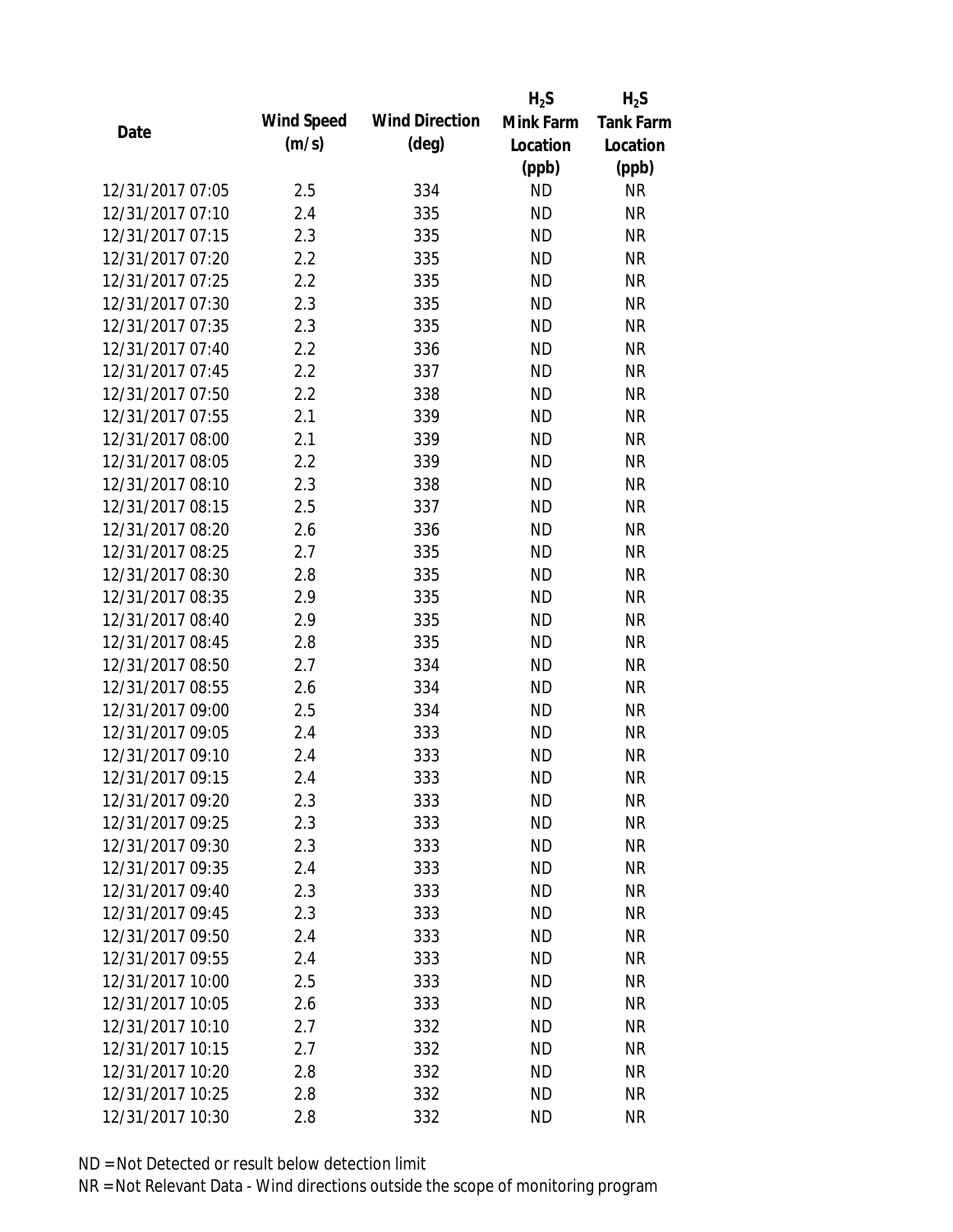|                  |            |                       | $H_2S$    | $H_2S$           |
|------------------|------------|-----------------------|-----------|------------------|
|                  | Wind Speed | <b>Wind Direction</b> | Mink Farm | <b>Tank Farm</b> |
| Date             | (m/s)      | $(\text{deg})$        | Location  | Location         |
|                  |            |                       | (ppb)     | (ppb)            |
| 12/31/2017 10:35 | 2.7        | 332                   | <b>ND</b> | <b>NR</b>        |
| 12/31/2017 10:40 | 2.6        | 333                   | <b>ND</b> | <b>NR</b>        |
| 12/31/2017 10:45 | 2.5        | 333                   | <b>ND</b> | <b>NR</b>        |
| 12/31/2017 10:50 | 2.4        | 332                   | <b>ND</b> | <b>NR</b>        |
| 12/31/2017 10:55 | 2.3        | 331                   | <b>ND</b> | <b>NR</b>        |
| 12/31/2017 11:00 | 2.2        | 328                   | <b>ND</b> | <b>NR</b>        |
| 12/31/2017 11:05 | 2.2        | 325                   | <b>ND</b> | <b>NR</b>        |
| 12/31/2017 11:10 | 2.2        | 321                   | <b>ND</b> | <b>NR</b>        |
| 12/31/2017 11:15 | 2.2        | 315                   | <b>ND</b> | <b>NR</b>        |
| 12/31/2017 11:20 | 2.2        | 309                   | <b>ND</b> | <b>NR</b>        |
| 12/31/2017 11:25 | 2.2        | 303                   | <b>ND</b> | <b>NR</b>        |
| 12/31/2017 11:30 | 2.3        | 296                   | <b>ND</b> | <b>NR</b>        |
| 12/31/2017 11:35 | 2.4        | 290                   | <b>ND</b> | <b>NR</b>        |
| 12/31/2017 11:40 | 2.5        | 286                   | <b>ND</b> | <b>NR</b>        |
| 12/31/2017 11:45 | 2.6        | 283                   | <b>ND</b> | <b>NR</b>        |
| 12/31/2017 11:50 | 2.7        | 281                   | <b>ND</b> | <b>NR</b>        |
| 12/31/2017 11:55 | 2.8        | 280                   | <b>ND</b> | <b>NR</b>        |
| 12/31/2017 12:00 | 2.8        | 281                   | <b>ND</b> | <b>NR</b>        |
| 12/31/2017 12:05 | 2.8        | 283                   | 1         | <b>NR</b>        |
| 12/31/2017 12:10 | 2.8        | 285                   | <b>ND</b> | <b>NR</b>        |
| 12/31/2017 12:15 | 2.8        | 286                   | <b>ND</b> | <b>NR</b>        |
| 12/31/2017 12:20 | 2.8        | 287                   | <b>ND</b> | <b>NR</b>        |
| 12/31/2017 12:25 | 2.7        | 287                   | <b>ND</b> | <b>NR</b>        |
| 12/31/2017 12:30 | 2.7        | 287                   | <b>ND</b> | <b>NR</b>        |
| 12/31/2017 12:35 | 2.7        | 287                   | <b>ND</b> | <b>NR</b>        |
| 12/31/2017 12:40 | 2.7        | 288                   | <b>ND</b> | <b>NR</b>        |
| 12/31/2017 12:45 | 2.7        | 289                   | <b>ND</b> | <b>NR</b>        |
| 12/31/2017 12:50 | 2.7        | 293                   | <b>ND</b> | <b>NR</b>        |
| 12/31/2017 12:55 | 2.8        | 297                   | <b>ND</b> | <b>NR</b>        |
| 12/31/2017 13:00 | 2.7        | 302                   | <b>ND</b> | <b>NR</b>        |
| 12/31/2017 13:05 | 2.7        | 304                   | <b>ND</b> | <b>NR</b>        |
| 12/31/2017 13:10 | 2.6        | 307                   | <b>ND</b> | <b>NR</b>        |
| 12/31/2017 13:15 | 2.5        | 309                   | <b>ND</b> | <b>NR</b>        |
| 12/31/2017 13:20 | 2.5        | 310                   | <b>ND</b> | <b>NR</b>        |
| 12/31/2017 13:25 | 2.4        | 312                   | <b>ND</b> | <b>NR</b>        |
| 12/31/2017 13:30 | 2.4        | 314                   | <b>ND</b> | <b>NR</b>        |
| 12/31/2017 13:35 | 2.4        | 318                   | <b>ND</b> | <b>NR</b>        |
| 12/31/2017 13:40 | 2.5        | 321                   | <b>ND</b> | <b>NR</b>        |
| 12/31/2017 13:45 | 2.7        | 324                   | <b>ND</b> | <b>NR</b>        |
| 12/31/2017 13:50 | 2.8        | 326                   | <b>ND</b> | <b>NR</b>        |
| 12/31/2017 13:55 | 3.0        | 328                   | <b>ND</b> | <b>NR</b>        |
| 12/31/2017 14:00 | 3.2        | 328                   | <b>ND</b> | <b>NR</b>        |
|                  |            |                       |           |                  |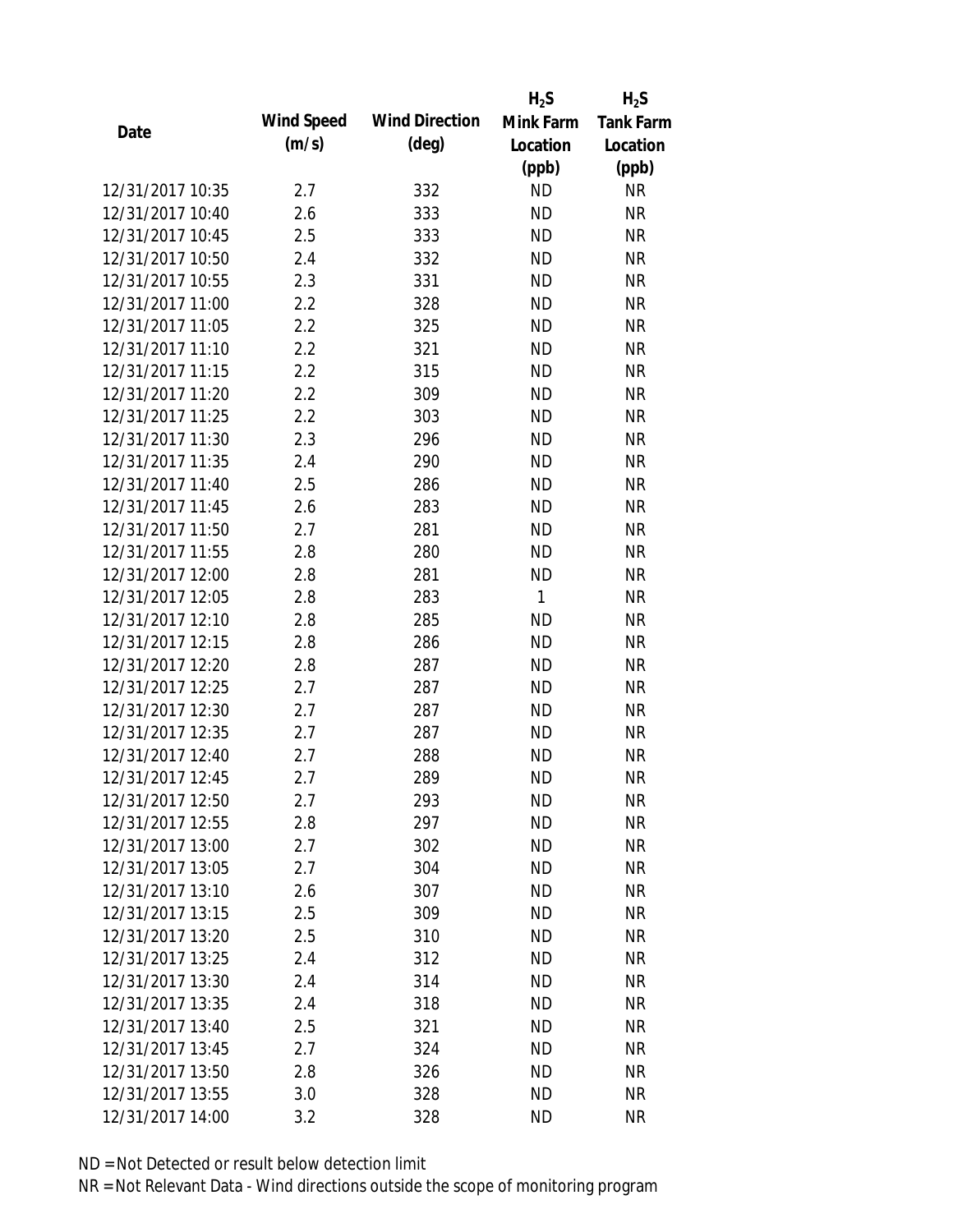|                  |            |                       | $H_2S$    | $H_2S$           |
|------------------|------------|-----------------------|-----------|------------------|
| Date             | Wind Speed | <b>Wind Direction</b> | Mink Farm | <b>Tank Farm</b> |
|                  | (m/s)      | $(\text{deg})$        | Location  | Location         |
|                  |            |                       | (ppb)     | (ppb)            |
| 12/31/2017 14:05 | 3.4        | 327                   | <b>ND</b> | <b>NR</b>        |
| 12/31/2017 14:10 | 3.5        | 327                   | <b>ND</b> | <b>NR</b>        |
| 12/31/2017 14:15 | 3.5        | 326                   | <b>ND</b> | <b>NR</b>        |
| 12/31/2017 14:20 | 3.6        | 325                   | <b>ND</b> | <b>NR</b>        |
| 12/31/2017 14:25 | 3.6        | 325                   | <b>ND</b> | <b>NR</b>        |
| 12/31/2017 14:30 | 3.6        | 325                   | <b>ND</b> | <b>NR</b>        |
| 12/31/2017 14:35 | 3.6        | 324                   | <b>ND</b> | <b>NR</b>        |
| 12/31/2017 14:40 | 3.6        | 324                   | <b>ND</b> | <b>NR</b>        |
| 12/31/2017 14:45 | 3.6        | 324                   | <b>ND</b> | <b>NR</b>        |
| 12/31/2017 14:50 | 3.7        | 323                   | <b>ND</b> | <b>NR</b>        |
| 12/31/2017 14:55 | 3.7        | 323                   | <b>ND</b> | <b>NR</b>        |
| 12/31/2017 15:00 | 3.7        | 323                   | <b>ND</b> | <b>NR</b>        |
| 12/31/2017 15:05 | 3.7        | 324                   | <b>ND</b> | <b>NR</b>        |
| 12/31/2017 15:10 | 3.8        | 325                   | <b>ND</b> | <b>NR</b>        |
| 12/31/2017 15:15 | 3.8        | 325                   | <b>ND</b> | <b>NR</b>        |
| 12/31/2017 15:20 | 3.8        | 325                   | <b>ND</b> | <b>NR</b>        |
| 12/31/2017 15:25 | 3.8        | 325                   | <b>ND</b> | <b>NR</b>        |
| 12/31/2017 15:30 | 3.8        | 323                   | <b>ND</b> | <b>NR</b>        |
| 12/31/2017 15:35 | 3.8        | 321                   | <b>ND</b> | <b>NR</b>        |
| 12/31/2017 15:40 | 3.8        | 320                   | <b>ND</b> | <b>NR</b>        |
| 12/31/2017 15:45 | 3.7        | 318                   | <b>ND</b> | <b>NR</b>        |
| 12/31/2017 15:50 | 3.7        | 318                   | <b>ND</b> | <b>NR</b>        |
| 12/31/2017 15:55 | 3.6        | 318                   | <b>ND</b> | <b>NR</b>        |
| 12/31/2017 16:00 | 3.6        | 319                   | <b>ND</b> | <b>NR</b>        |
| 12/31/2017 16:05 | 3.6        | 321                   | <b>ND</b> | <b>NR</b>        |
| 12/31/2017 16:10 | 3.7        | 323                   | <b>ND</b> | <b>NR</b>        |
| 12/31/2017 16:15 | 3.7        | 324                   | <b>ND</b> | <b>NR</b>        |
| 12/31/2017 16:20 | 3.7        | 323                   | <b>ND</b> | <b>NR</b>        |
| 12/31/2017 16:25 | 3.8        | 323                   | <b>ND</b> | <b>NR</b>        |
| 12/31/2017 16:30 | 3.8        | 323                   | ND        | <b>NR</b>        |
| 12/31/2017 16:35 | 3.7        | 322                   | <b>ND</b> | <b>NR</b>        |
| 12/31/2017 16:40 | 3.7        | 321                   | <b>ND</b> | <b>NR</b>        |
| 12/31/2017 16:45 | 3.7        | 320                   | <b>ND</b> | <b>NR</b>        |
| 12/31/2017 16:50 | 3.6        | 320                   | <b>ND</b> | <b>NR</b>        |
| 12/31/2017 16:55 | 3.5        | 320                   | <b>ND</b> | <b>NR</b>        |
| 12/31/2017 17:00 | 3.5        | 320                   | <b>ND</b> | <b>NR</b>        |
| 12/31/2017 17:05 | 3.5        | 320                   | <b>ND</b> | <b>NR</b>        |
| 12/31/2017 17:10 | 3.6        | 320                   | <b>ND</b> | <b>NR</b>        |
| 12/31/2017 17:15 | 3.7        | 320                   | <b>ND</b> | <b>NR</b>        |
| 12/31/2017 17:20 | 3.8        | 321                   | 1         | <b>NR</b>        |
| 12/31/2017 17:25 | 3.9        | 322                   | <b>ND</b> | <b>NR</b>        |
| 12/31/2017 17:30 | 4.1        | 322                   | <b>ND</b> | <b>NR</b>        |
|                  |            |                       |           |                  |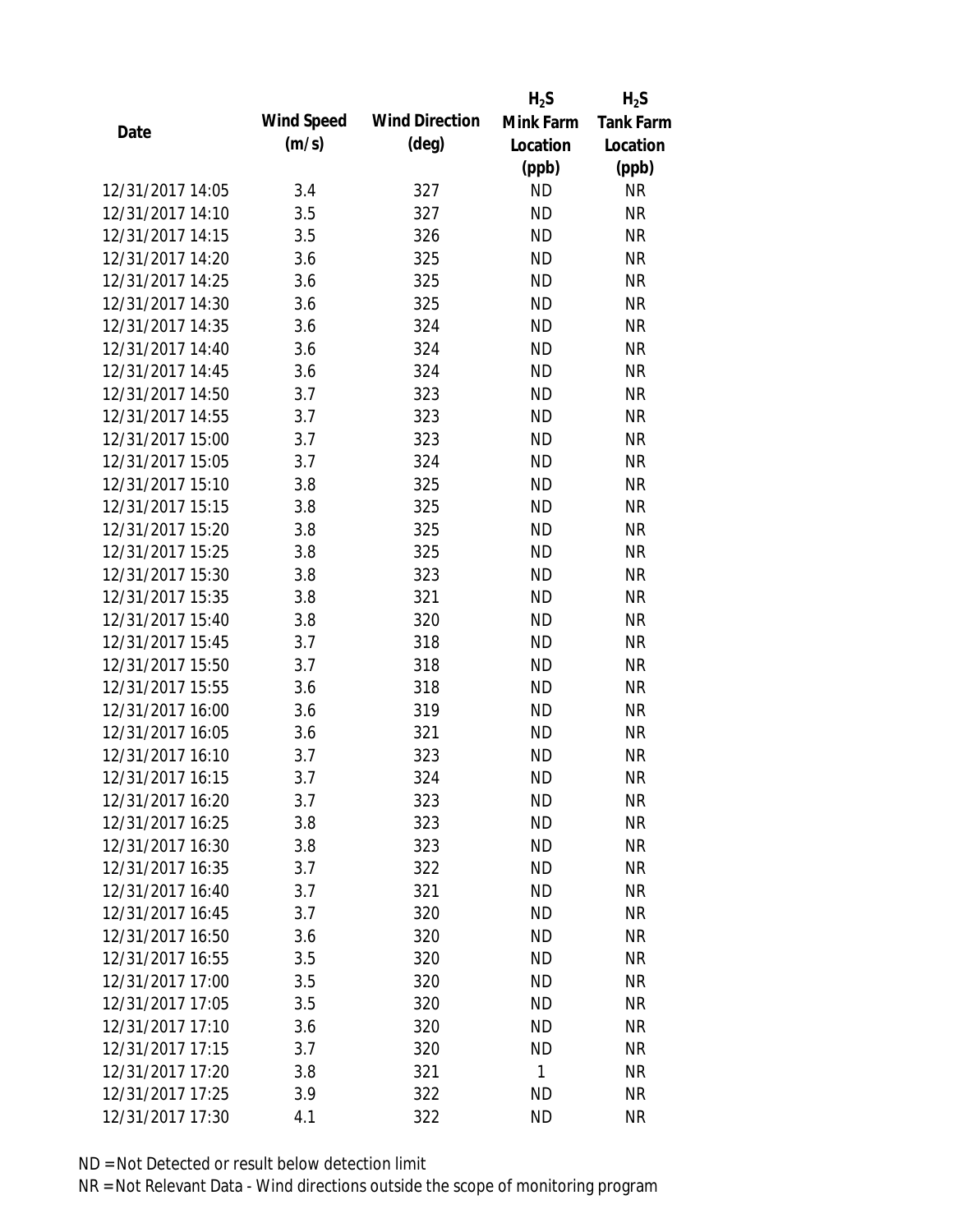|                  |            |                       | $H_2S$    | $H_2S$           |
|------------------|------------|-----------------------|-----------|------------------|
| Date             | Wind Speed | <b>Wind Direction</b> | Mink Farm | <b>Tank Farm</b> |
|                  | (m/s)      | $(\text{deg})$        | Location  | Location         |
|                  |            |                       | (ppb)     | (ppb)            |
| 12/31/2017 17:35 | 4.2        | 323                   | <b>ND</b> | <b>NR</b>        |
| 12/31/2017 17:40 | 4.2        | 324                   | <b>ND</b> | <b>NR</b>        |
| 12/31/2017 17:45 | 4.2        | 324                   | <b>ND</b> | <b>NR</b>        |
| 12/31/2017 17:50 | 4.2        | 324                   | <b>ND</b> | <b>NR</b>        |
| 12/31/2017 17:55 | 4.2        | 324                   | <b>ND</b> | <b>NR</b>        |
| 12/31/2017 18:00 | 4.2        | 324                   | <b>ND</b> | <b>NR</b>        |
| 12/31/2017 18:05 | 4.2        | 325                   | <b>ND</b> | <b>NR</b>        |
| 12/31/2017 18:10 | 4.3        | 326                   | <b>ND</b> | <b>NR</b>        |
| 12/31/2017 18:15 | 4.3        | 327                   | <b>ND</b> | <b>NR</b>        |
| 12/31/2017 18:20 | 4.3        | 327                   | <b>ND</b> | <b>NR</b>        |
| 12/31/2017 18:25 | 4.3        | 328                   | <b>ND</b> | <b>NR</b>        |
| 12/31/2017 18:30 | 4.2        | 328                   | <b>ND</b> | <b>NR</b>        |
| 12/31/2017 18:35 | 4.2        | 328                   | <b>ND</b> | <b>NR</b>        |
| 12/31/2017 18:40 | 4.1        | 328                   | <b>ND</b> | <b>NR</b>        |
| 12/31/2017 18:45 | 4.1        | 328                   | <b>ND</b> | <b>NR</b>        |
| 12/31/2017 18:50 | 4.0        | 328                   | <b>ND</b> | <b>NR</b>        |
| 12/31/2017 18:55 | 4.0        | 328                   | <b>ND</b> | <b>NR</b>        |
| 12/31/2017 19:00 | 4.0        | 328                   | <b>ND</b> | <b>NR</b>        |
| 12/31/2017 19:05 | 4.0        | 328                   | <b>ND</b> | <b>NR</b>        |
| 12/31/2017 19:10 | 4.0        | 329                   | <b>ND</b> | <b>NR</b>        |
| 12/31/2017 19:15 | 4.0        | 329                   | <b>ND</b> | <b>NR</b>        |
| 12/31/2017 19:20 | 4.0        | 329                   | <b>ND</b> | <b>NR</b>        |
| 12/31/2017 19:25 | 4.1        | 329                   | <b>ND</b> | <b>NR</b>        |
| 12/31/2017 19:30 | 4.1        | 329                   | <b>ND</b> | <b>NR</b>        |
| 12/31/2017 19:35 | 4.1        | 329                   | <b>ND</b> | <b>NR</b>        |
| 12/31/2017 19:40 | 4.1        | 329                   | <b>ND</b> | <b>NR</b>        |
| 12/31/2017 19:45 | 4.1        | 330                   | <b>ND</b> | <b>NR</b>        |
| 12/31/2017 19:50 | 4.1        | 330                   | <b>ND</b> | <b>NR</b>        |
| 12/31/2017 19:55 | 4.0        | 331                   | <b>ND</b> | <b>NR</b>        |
| 12/31/2017 20:00 | 3.9        | 331                   | <b>ND</b> | <b>NR</b>        |
| 12/31/2017 20:05 | 3.8        | 332                   | <b>ND</b> | <b>NR</b>        |
| 12/31/2017 20:10 | 3.7        | 332                   | <b>ND</b> | <b>NR</b>        |
| 12/31/2017 20:15 | 3.6        | 333                   | <b>ND</b> | <b>NR</b>        |
| 12/31/2017 20:20 | 3.5        | 333                   | <b>ND</b> | <b>NR</b>        |
| 12/31/2017 20:25 | 3.5        | 334                   | <b>ND</b> | <b>NR</b>        |
| 12/31/2017 20:30 | 3.5        | 334                   | <b>ND</b> | <b>NR</b>        |
| 12/31/2017 20:35 | 3.5        | 334                   | <b>ND</b> | <b>NR</b>        |
| 12/31/2017 20:40 | 3.5        | 334                   | <b>ND</b> | <b>NR</b>        |
| 12/31/2017 20:45 | 3.5        | 333                   | <b>ND</b> | <b>NR</b>        |
| 12/31/2017 20:50 | 3.6        | 332                   | <b>ND</b> | <b>NR</b>        |
| 12/31/2017 20:55 | 3.6        | 331                   | <b>ND</b> | <b>NR</b>        |
| 12/31/2017 21:00 | 3.5        | 329                   | <b>ND</b> | <b>NR</b>        |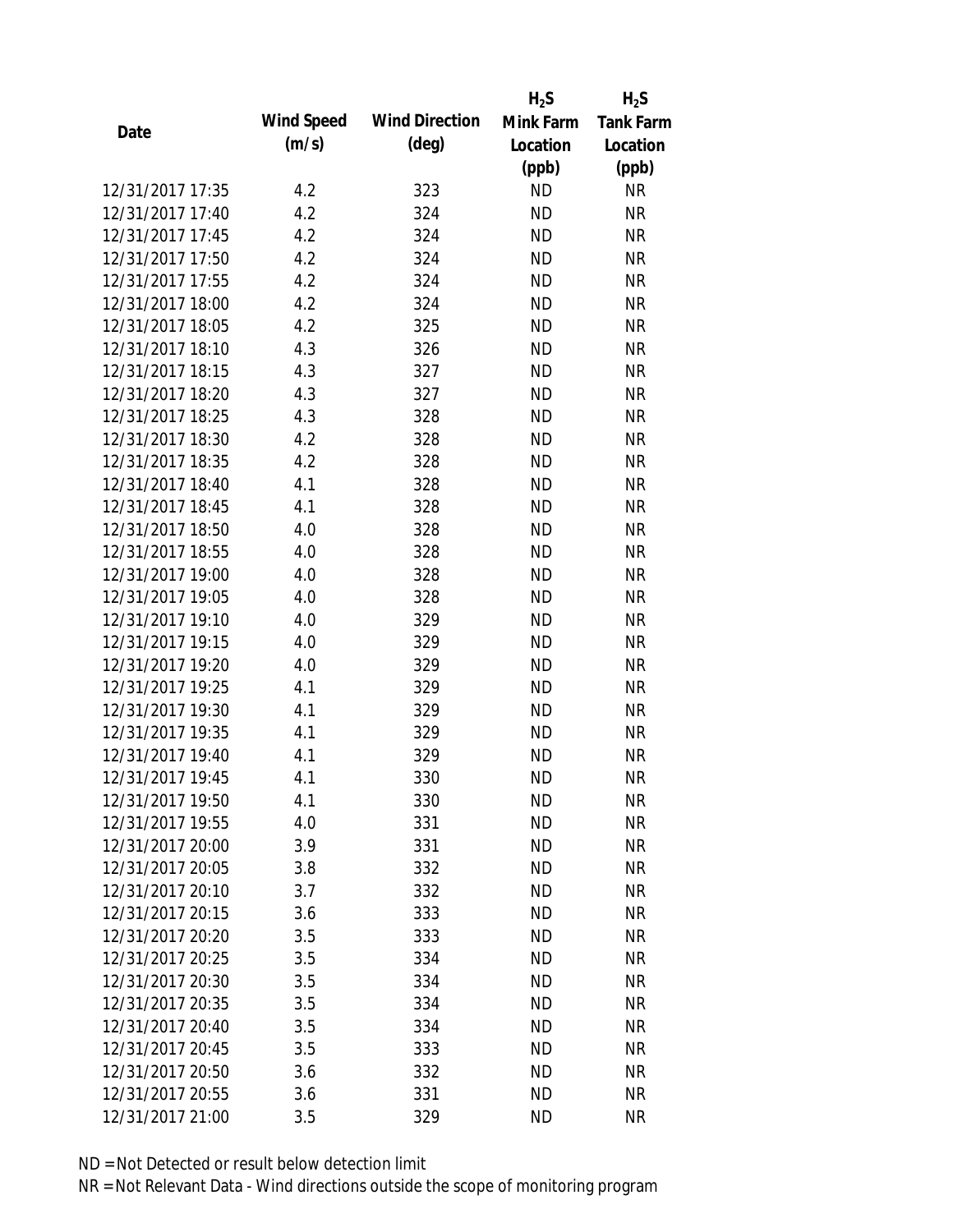|                  |            |                       | $H_2S$    | $H_2S$           |
|------------------|------------|-----------------------|-----------|------------------|
| Date             | Wind Speed | <b>Wind Direction</b> | Mink Farm | <b>Tank Farm</b> |
|                  | (m/s)      | $(\text{deg})$        | Location  | Location         |
|                  |            |                       | (ppb)     | (ppb)            |
| 12/31/2017 21:05 | 3.5        | 327                   | <b>ND</b> | <b>NR</b>        |
| 12/31/2017 21:10 | 3.5        | 325                   | <b>ND</b> | <b>NR</b>        |
| 12/31/2017 21:15 | 3.5        | 322                   | <b>ND</b> | <b>NR</b>        |
| 12/31/2017 21:20 | 3.4        | 319                   | <b>ND</b> | <b>NR</b>        |
| 12/31/2017 21:25 | 3.5        | 315                   | <b>ND</b> | <b>NR</b>        |
| 12/31/2017 21:30 | 3.6        | 312                   | <b>ND</b> | <b>NR</b>        |
| 12/31/2017 21:35 | 3.7        | 310                   | <b>ND</b> | <b>NR</b>        |
| 12/31/2017 21:40 | 3.7        | 308                   | <b>ND</b> | <b>NR</b>        |
| 12/31/2017 21:45 | 3.8        | 307                   | <b>ND</b> | <b>NR</b>        |
| 12/31/2017 21:50 | 3.9        | 306                   | <b>ND</b> | <b>NR</b>        |
| 12/31/2017 21:55 | 3.9        | 305                   | <b>ND</b> | <b>NR</b>        |
| 12/31/2017 22:00 | 4.0        | 304                   | <b>ND</b> | <b>NR</b>        |
| 12/31/2017 22:05 | 4.0        | 304                   | <b>ND</b> | <b>NR</b>        |
| 12/31/2017 22:10 | 4.0        | 303                   | <b>ND</b> | <b>NR</b>        |
| 12/31/2017 22:15 | 4.0        | 302                   | <b>ND</b> | <b>NR</b>        |
| 12/31/2017 22:20 | 4.0        | 301                   | <b>ND</b> | <b>NR</b>        |
| 12/31/2017 22:25 | 3.9        | 301                   | <b>ND</b> | <b>NR</b>        |
| 12/31/2017 22:30 | 3.8        | 300                   | <b>ND</b> | <b>NR</b>        |
| 12/31/2017 22:35 | 3.7        | 300                   | <b>ND</b> | <b>NR</b>        |
| 12/31/2017 22:40 | 3.7        | 300                   | <b>ND</b> | <b>NR</b>        |
| 12/31/2017 22:45 | 3.7        | 300                   | <b>ND</b> | <b>NR</b>        |
| 12/31/2017 22:50 | 3.8        | 301                   | <b>ND</b> | <b>NR</b>        |
| 12/31/2017 22:55 | 3.9        | 301                   | <b>ND</b> | <b>NR</b>        |
| 12/31/2017 23:00 | 3.9        | 301                   | <b>ND</b> | <b>NR</b>        |
| 12/31/2017 23:05 | 4.0        | 302                   | <b>ND</b> | <b>NR</b>        |
| 12/31/2017 23:10 | 4.0        | 302                   | <b>ND</b> | <b>NR</b>        |
| 12/31/2017 23:15 | 3.9        | 302                   | <b>ND</b> | <b>NR</b>        |
| 12/31/2017 23:20 | 3.9        | 303                   | <b>ND</b> | <b>NR</b>        |
| 12/31/2017 23:25 | 3.9        | 303                   | <b>ND</b> | <b>NR</b>        |
| 12/31/2017 23:30 | 3.9        | 303                   | <b>ND</b> | <b>NR</b>        |
| 12/31/2017 23:35 | 4.0        | 303                   | <b>ND</b> | <b>NR</b>        |
| 12/31/2017 23:40 | 4.1        | 303                   | <b>ND</b> | <b>NR</b>        |
| 12/31/2017 23:45 | 4.2        | 303                   | <b>ND</b> | <b>NR</b>        |
| 12/31/2017 23:50 | 4.2        | 302                   | <b>ND</b> | <b>NR</b>        |
| 12/31/2017 23:55 | 4.3        | 301                   | <b>ND</b> | <b>NR</b>        |
| 12/31/2017 24:00 | 4.4        | 301                   | <b>ND</b> | <b>NR</b>        |
| 1/1/2018 00:05   | 4.4        | 300                   | <b>ND</b> | <b>NR</b>        |
| 1/1/2018 00:10   | 4.3        | 299                   | <b>ND</b> | <b>NR</b>        |
| 1/1/2018 00:15   | 4.1        | 298                   | <b>ND</b> | <b>NR</b>        |
| 1/1/2018 00:20   | 3.9        | 297                   | <b>ND</b> | <b>NR</b>        |
| 1/1/2018 00:25   | 3.7        | 297                   | <b>ND</b> | <b>NR</b>        |
| 1/1/2018 00:30   | 3.5        | 296                   | <b>ND</b> | <b>NR</b>        |
|                  |            |                       |           |                  |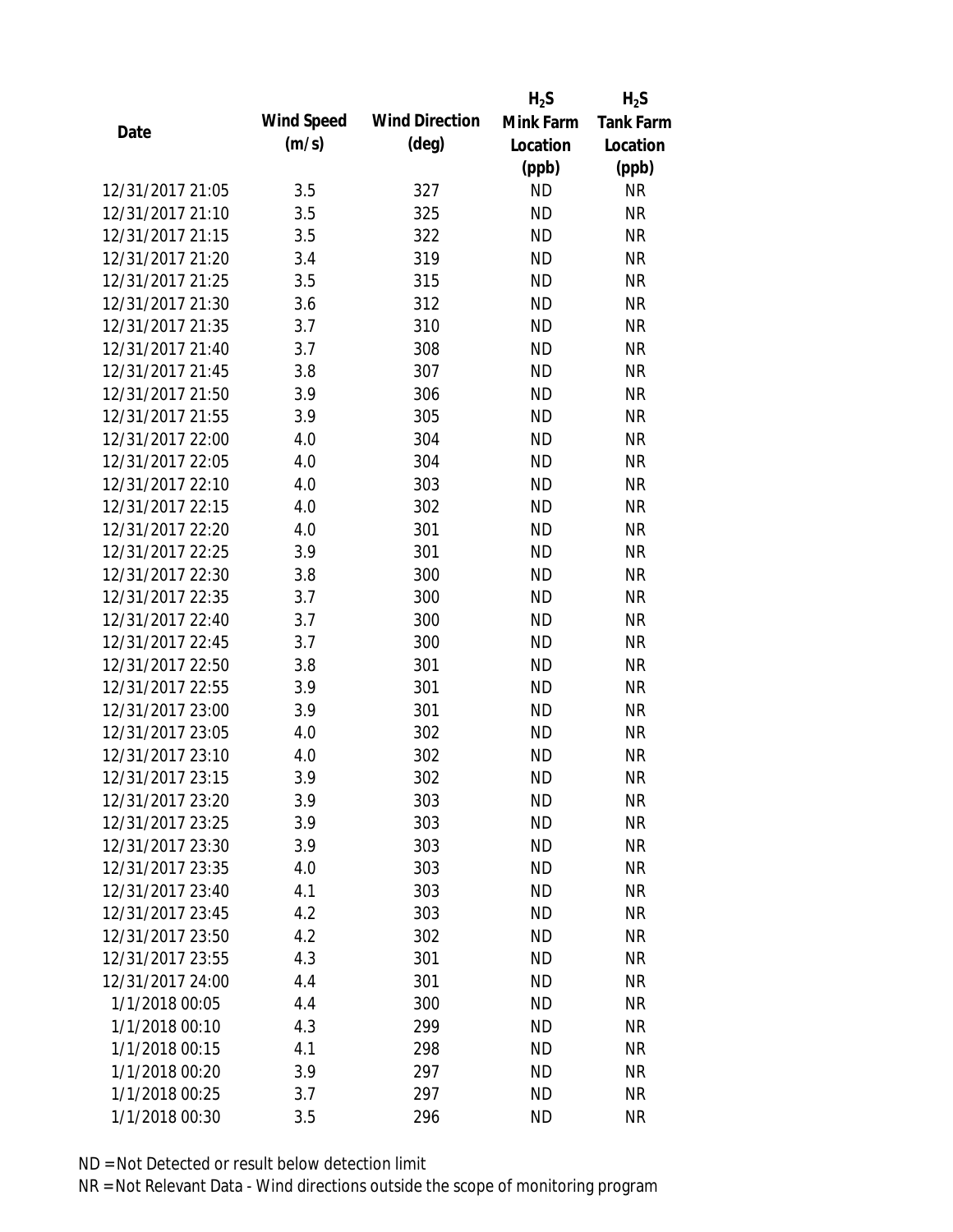|                |            |                       | $H_2S$    | $H_2S$           |
|----------------|------------|-----------------------|-----------|------------------|
|                | Wind Speed | <b>Wind Direction</b> | Mink Farm | <b>Tank Farm</b> |
| Date           | (m/s)      | $(\text{deg})$        | Location  | Location         |
|                |            |                       | (ppb)     | (ppb)            |
| 1/1/2018 00:35 | 3.4        | 297                   | <b>ND</b> | <b>NR</b>        |
| 1/1/2018 00:40 | 3.4        | 297                   | <b>ND</b> | <b>NR</b>        |
| 1/1/2018 00:45 | 3.4        | 298                   | <b>ND</b> | <b>NR</b>        |
| 1/1/2018 00:50 | 3.4        | 299                   | <b>ND</b> | <b>NR</b>        |
| 1/1/2018 00:55 | 3.4        | 300                   | <b>ND</b> | <b>NR</b>        |
| 1/1/2018 01:00 | 3.5        | 301                   | <b>ND</b> | <b>NR</b>        |
| 1/1/2018 01:05 | 3.6        | 302                   | <b>ND</b> | <b>NR</b>        |
| 1/1/2018 01:10 | 3.7        | 302                   | <b>ND</b> | <b>NR</b>        |
| 1/1/2018 01:15 | 3.9        | 302                   | <b>ND</b> | <b>NR</b>        |
| 1/1/2018 01:20 | 4.0        | 303                   | <b>ND</b> | <b>NR</b>        |
| 1/1/2018 01:25 | 4.3        | 303                   | <b>ND</b> | <b>NR</b>        |
| 1/1/2018 01:30 | 4.5        | 303                   | <b>ND</b> | <b>NR</b>        |
| 1/1/2018 01:35 | 4.6        | 303                   | <b>ND</b> | <b>NR</b>        |
| 1/1/2018 01:40 | 4.7        | 303                   | <b>ND</b> | <b>NR</b>        |
| 1/1/2018 01:45 | 4.8        | 303                   | <b>ND</b> | <b>NR</b>        |
| 1/1/2018 01:50 | 4.9        | 303                   | <b>ND</b> | <b>NR</b>        |
| 1/1/2018 01:55 | 4.8        | 302                   | <b>ND</b> | <b>NR</b>        |
| 1/1/2018 02:00 | 4.8        | 302                   | <b>ND</b> | <b>NR</b>        |
| 1/1/2018 02:05 | 4.7        | 302                   | <b>ND</b> | <b>NR</b>        |
| 1/1/2018 02:10 | 4.6        | 302                   | <b>ND</b> | <b>NR</b>        |
| 1/1/2018 02:15 | 4.5        | 302                   | <b>ND</b> | <b>NR</b>        |
| 1/1/2018 02:20 | 4.3        | 302                   | <b>ND</b> | <b>NR</b>        |
| 1/1/2018 02:25 | 4.1        | 302                   | <b>ND</b> | <b>NR</b>        |
| 1/1/2018 02:30 | 4.0        | 302                   | <b>ND</b> | <b>NR</b>        |
| 1/1/2018 02:35 | 3.9        | 303                   | <b>ND</b> | <b>NR</b>        |
| 1/1/2018 02:40 | 3.7        | 304                   | <b>ND</b> | <b>NR</b>        |
| 1/1/2018 02:45 | 3.7        | 305                   | <b>ND</b> | <b>NR</b>        |
| 1/1/2018 02:50 | 3.7        | 305                   | <b>ND</b> | <b>NR</b>        |
| 1/1/2018 02:55 | 3.7        | 305                   | <b>ND</b> | <b>NR</b>        |
| 1/1/2018 03:00 | 3.8        | 305                   | <b>ND</b> | <b>NR</b>        |
| 1/1/2018 03:05 | 4.0        | 304                   | <b>ND</b> | <b>NR</b>        |
| 1/1/2018 03:10 | 4.2        | 303                   | <b>ND</b> | <b>NR</b>        |
| 1/1/2018 03:15 | 4.3        | 303                   | <b>ND</b> | <b>NR</b>        |
| 1/1/2018 03:20 | 4.4        | 302                   | <b>ND</b> | <b>NR</b>        |
| 1/1/2018 03:25 | 4.5        | 302                   | <b>ND</b> | <b>NR</b>        |
| 1/1/2018 03:30 | 4.5        | 302                   | <b>ND</b> | <b>NR</b>        |
| 1/1/2018 03:35 | 4.5        | 302                   | <b>ND</b> | <b>NR</b>        |
| 1/1/2018 03:40 | 4.5        | 302                   | <b>ND</b> | <b>NR</b>        |
| 1/1/2018 03:45 | 4.4        | 302                   | <b>ND</b> | <b>NR</b>        |
| 1/1/2018 03:50 | 4.3        | 303                   | <b>ND</b> | NR               |
| 1/1/2018 03:55 | 4.2        | 303                   | <b>ND</b> | <b>NR</b>        |
| 1/1/2018 04:00 | 4.1        | 303                   | <b>ND</b> | <b>NR</b>        |
|                |            |                       |           |                  |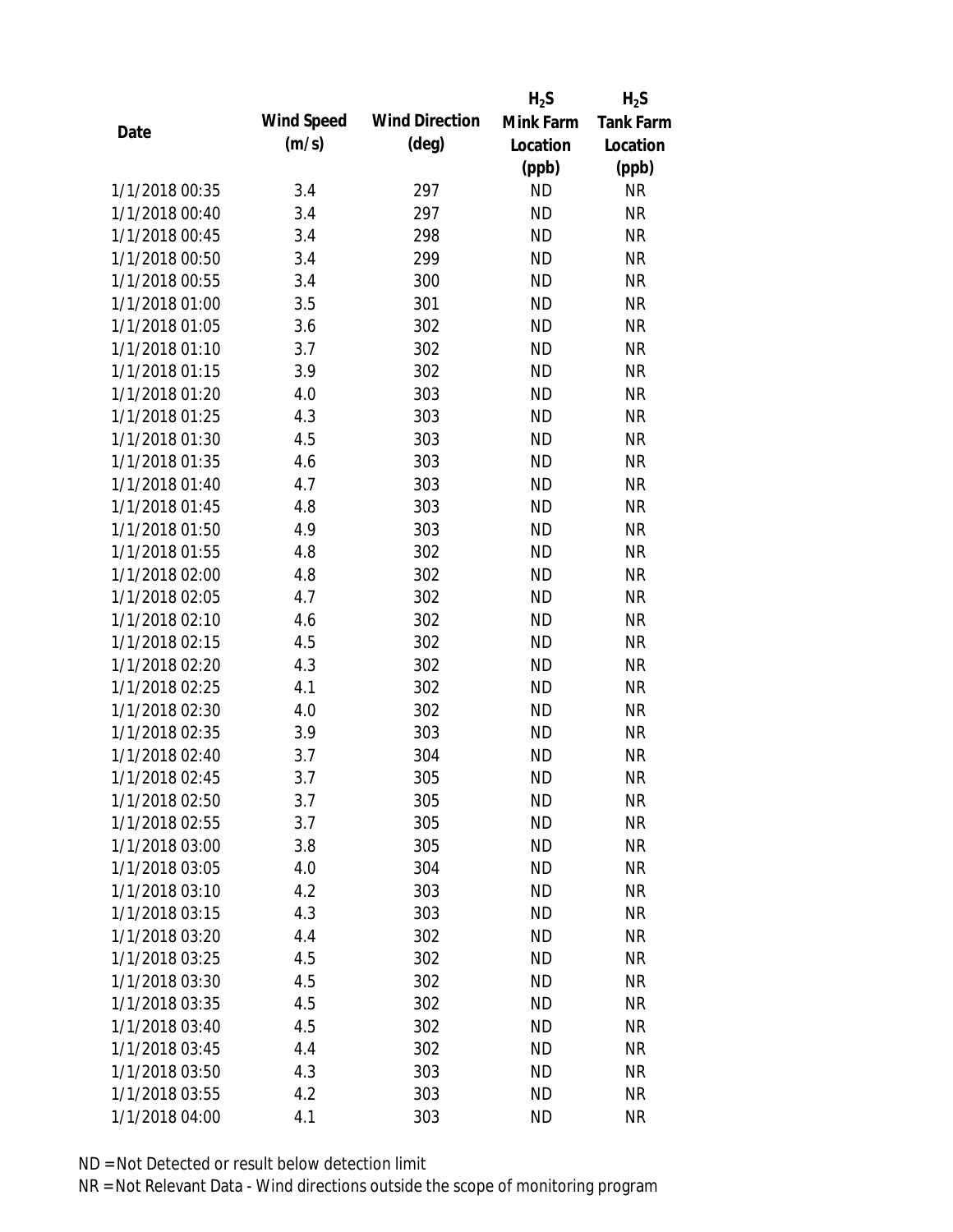|                |            |                       | $H_2S$    | $H_2S$           |
|----------------|------------|-----------------------|-----------|------------------|
|                | Wind Speed | <b>Wind Direction</b> | Mink Farm | <b>Tank Farm</b> |
| Date           | (m/s)      | $(\text{deg})$        | Location  | Location         |
|                |            |                       | (ppb)     | (ppb)            |
| 1/1/2018 04:05 | 4.0        | 303                   | <b>ND</b> | <b>NR</b>        |
| 1/1/2018 04:10 | 4.0        | 303                   | <b>ND</b> | <b>NR</b>        |
| 1/1/2018 04:15 | 4.0        | 303                   | <b>ND</b> | <b>NR</b>        |
| 1/1/2018 04:20 | 4.0        | 302                   | <b>ND</b> | <b>NR</b>        |
| 1/1/2018 04:25 | 4.0        | 302                   | <b>ND</b> | <b>NR</b>        |
| 1/1/2018 04:30 | 4.2        | 301                   | <b>ND</b> | <b>NR</b>        |
| 1/1/2018 04:35 | 4.3        | 301                   | <b>ND</b> | <b>NR</b>        |
| 1/1/2018 04:40 | 4.4        | 301                   | <b>ND</b> | <b>NR</b>        |
| 1/1/2018 04:45 | 4.5        | 301                   | <b>ND</b> | <b>NR</b>        |
| 1/1/2018 04:50 | 4.5        | 302                   | <b>ND</b> | <b>NR</b>        |
| 1/1/2018 04:55 | 4.5        | 302                   | <b>ND</b> | <b>NR</b>        |
| 1/1/2018 05:00 | 4.3        | 302                   | <b>ND</b> | <b>NR</b>        |
| 1/1/2018 05:05 | 4.1        | 303                   | <b>ND</b> | <b>NR</b>        |
| 1/1/2018 05:10 | 3.9        | 303                   | <b>ND</b> | <b>NR</b>        |
| 1/1/2018 05:15 | 3.8        | 304                   | <b>ND</b> | <b>NR</b>        |
| 1/1/2018 05:20 | 3.7        | 304                   | <b>ND</b> | <b>NR</b>        |
| 1/1/2018 05:25 | 3.7        | 304                   | <b>ND</b> | <b>NR</b>        |
| 1/1/2018 05:30 | 3.7        | 305                   | <b>ND</b> | <b>NR</b>        |
| 1/1/2018 05:35 | 3.7        | 305                   | <b>ND</b> | <b>NR</b>        |
| 1/1/2018 05:40 | 3.7        | 305                   | <b>ND</b> | <b>NR</b>        |
| 1/1/2018 05:45 | 3.6        | 304                   | <b>ND</b> | <b>NR</b>        |
| 1/1/2018 05:50 | 3.6        | 303                   | <b>ND</b> | <b>NR</b>        |
| 1/1/2018 05:55 | 3.5        | 302                   | <b>ND</b> | <b>NR</b>        |
| 1/1/2018 06:00 | 3.3        | 299                   | <b>ND</b> | <b>NR</b>        |
| 1/1/2018 06:05 | 3.1        | 298                   | <b>ND</b> | <b>NR</b>        |
| 1/1/2018 06:10 | 3.0        | 296                   | <b>ND</b> | <b>NR</b>        |
| 1/1/2018 06:15 | 2.9        | 295                   | <b>ND</b> | <b>NR</b>        |
| 1/1/2018 06:20 | 2.7        | 294                   | <b>ND</b> | <b>NR</b>        |
| 1/1/2018 06:25 | 2.7        | 294                   | <b>ND</b> | <b>NR</b>        |
| 1/1/2018 06:30 | 2.6        | 294                   | <b>ND</b> | <b>NR</b>        |
| 1/1/2018 06:35 | 2.6        | 292                   | <b>ND</b> | <b>NR</b>        |
| 1/1/2018 06:40 | 2.7        | 290                   | <b>ND</b> | <b>NR</b>        |
| 1/1/2018 06:45 | 2.8        | 288                   | <b>ND</b> | <b>NR</b>        |
| 1/1/2018 06:50 | 2.8        | 286                   | <b>ND</b> | <b>NR</b>        |
| 1/1/2018 06:55 | 2.9        | 283                   | <b>ND</b> | <b>NR</b>        |
| 1/1/2018 07:00 | 3.0        | 282                   | <b>ND</b> | <b>NR</b>        |
| 1/1/2018 07:05 | 3.0        | 281                   | <b>ND</b> | <b>NR</b>        |
| 1/1/2018 07:10 | 3.0        | 282                   | <b>ND</b> | <b>NR</b>        |
| 1/1/2018 07:15 | 3.0        | 283                   | <b>ND</b> | <b>NR</b>        |
| 1/1/2018 07:20 | 3.0        | 286                   | ND        | NR               |
| 1/1/2018 07:25 | 3.0        | 289                   | <b>ND</b> | <b>NR</b>        |
| 1/1/2018 07:30 | 3.0        | 292                   | <b>ND</b> | <b>NR</b>        |
|                |            |                       |           |                  |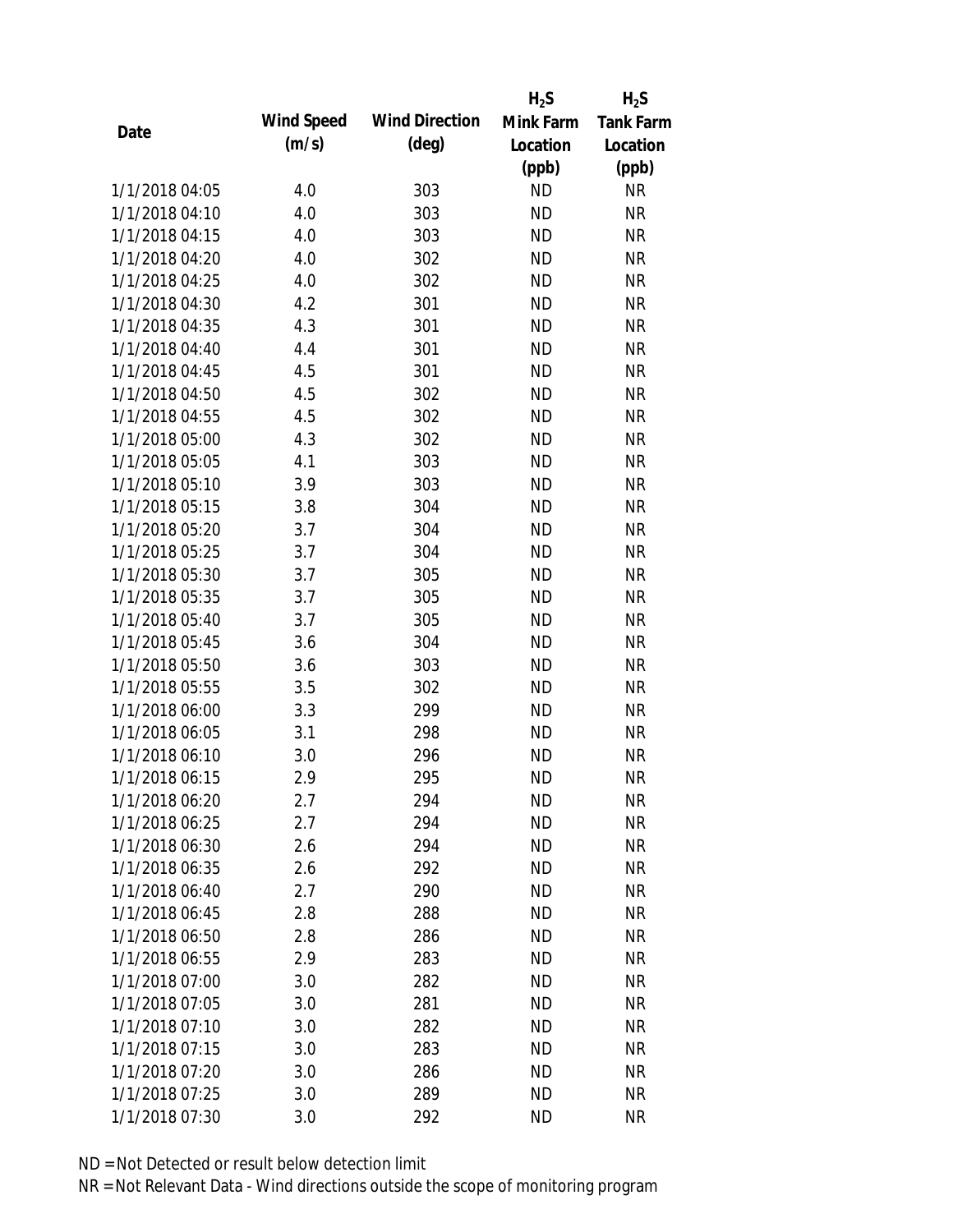|                |            |                       | $H_2S$         | $H_2S$           |
|----------------|------------|-----------------------|----------------|------------------|
| Date           | Wind Speed | <b>Wind Direction</b> | Mink Farm      | <b>Tank Farm</b> |
|                | (m/s)      | $(\text{deg})$        | Location       | Location         |
|                |            |                       | (ppb)          | (ppb)            |
| 1/1/2018 07:35 | 3.0        | 295                   | <b>ND</b>      | <b>NR</b>        |
| 1/1/2018 07:40 | 3.1        | 296                   | <b>ND</b>      | <b>NR</b>        |
| 1/1/2018 07:45 | 3.1        | 297                   | <b>ND</b>      | <b>NR</b>        |
| 1/1/2018 07:50 | 3.2        | 297                   | <b>ND</b>      | <b>NR</b>        |
| 1/1/2018 07:55 | 3.2        | 295                   | <b>ND</b>      | <b>NR</b>        |
| 1/1/2018 08:00 | 3.2        | 293                   | <b>ND</b>      | <b>NR</b>        |
| 1/1/2018 08:05 | 3.1        | 289                   | <b>ND</b>      | <b>NR</b>        |
| 1/1/2018 08:10 | 3.1        | 286                   | <b>ND</b>      | <b>NR</b>        |
| 1/1/2018 08:15 | 3.0        | 283                   | <b>ND</b>      | <b>NR</b>        |
| 1/1/2018 08:20 | 2.9        | 280                   | 1              | <b>NR</b>        |
| 1/1/2018 08:25 | 2.9        | 278                   | 1              | <b>NR</b>        |
| 1/1/2018 08:30 | 2.8        | 275                   | $\mathbf{1}$   | <b>ND</b>        |
| 1/1/2018 08:35 | 2.9        | 272                   | 1              | <b>ND</b>        |
| 1/1/2018 08:40 | 2.9        | 269                   | 1              | <b>ND</b>        |
| 1/1/2018 08:45 | 3.0        | 267                   | 1              | <b>ND</b>        |
| 1/1/2018 08:50 | 3.1        | 265                   | 1              | <b>ND</b>        |
| 1/1/2018 08:55 | 3.2        | 264                   | 1              | <b>ND</b>        |
| 1/1/2018 09:00 | 3.3        | 264                   | $\overline{2}$ | <b>ND</b>        |
| 1/1/2018 09:05 | 3.3        | 265                   | $\overline{2}$ | <b>ND</b>        |
| 1/1/2018 09:10 | 3.3        | 266                   | 1              | 1                |
| 1/1/2018 09:15 | 3.3        | 267                   | 1              | 1                |
| 1/1/2018 09:20 | 3.3        | 267                   | 1              | $\mathbf{1}$     |
| 1/1/2018 09:25 | 3.2        | 268                   | 1              | 1                |
| 1/1/2018 09:30 | 3.2        | 269                   | 1              | 1                |
| 1/1/2018 09:35 | 3.2        | 270                   | <b>ND</b>      | 1                |
| 1/1/2018 09:40 | 3.3        | 272                   | <b>ND</b>      | 1                |
| 1/1/2018 09:45 | 3.3        | 274                   | <b>ND</b>      | 1                |
| 1/1/2018 09:50 | 3.4        | 275                   | <b>ND</b>      | 1                |
| 1/1/2018 09:55 | 3.6        | 276                   | <b>ND</b>      | <b>NR</b>        |
| 1/1/2018 10:00 | 3.7        | 277                   | <b>ND</b>      | <b>NR</b>        |
| 1/1/2018 10:05 | 3.7        | 277                   | <b>ND</b>      | <b>NR</b>        |
| 1/1/2018 10:10 | 3.8        | 277                   | <b>ND</b>      | <b>NR</b>        |
| 1/1/2018 10:15 | 3.8        | 276                   | <b>ND</b>      | <b>NR</b>        |
| 1/1/2018 10:20 | 3.8        | 276                   | <b>ND</b>      | <b>NR</b>        |
| 1/1/2018 10:25 | 3.7        | 276                   | <b>ND</b>      | <b>NR</b>        |
| 1/1/2018 10:30 | 3.7        | 275                   | <b>ND</b>      | 1                |
| 1/1/2018 10:35 | 3.7        | 274                   | <b>ND</b>      | <b>ND</b>        |
| 1/1/2018 10:40 | 3.6        | 272                   | <b>ND</b>      | <b>ND</b>        |
| 1/1/2018 10:45 | 3.7        | 269                   | <b>ND</b>      | <b>ND</b>        |
| 1/1/2018 10:50 | 3.7        | 266                   | ND             | <b>ND</b>        |
| 1/1/2018 10:55 | 3.8        | 262                   | <b>ND</b>      | <b>ND</b>        |
| 1/1/2018 11:00 | 4.0        | 259                   | <b>ND</b>      | <b>ND</b>        |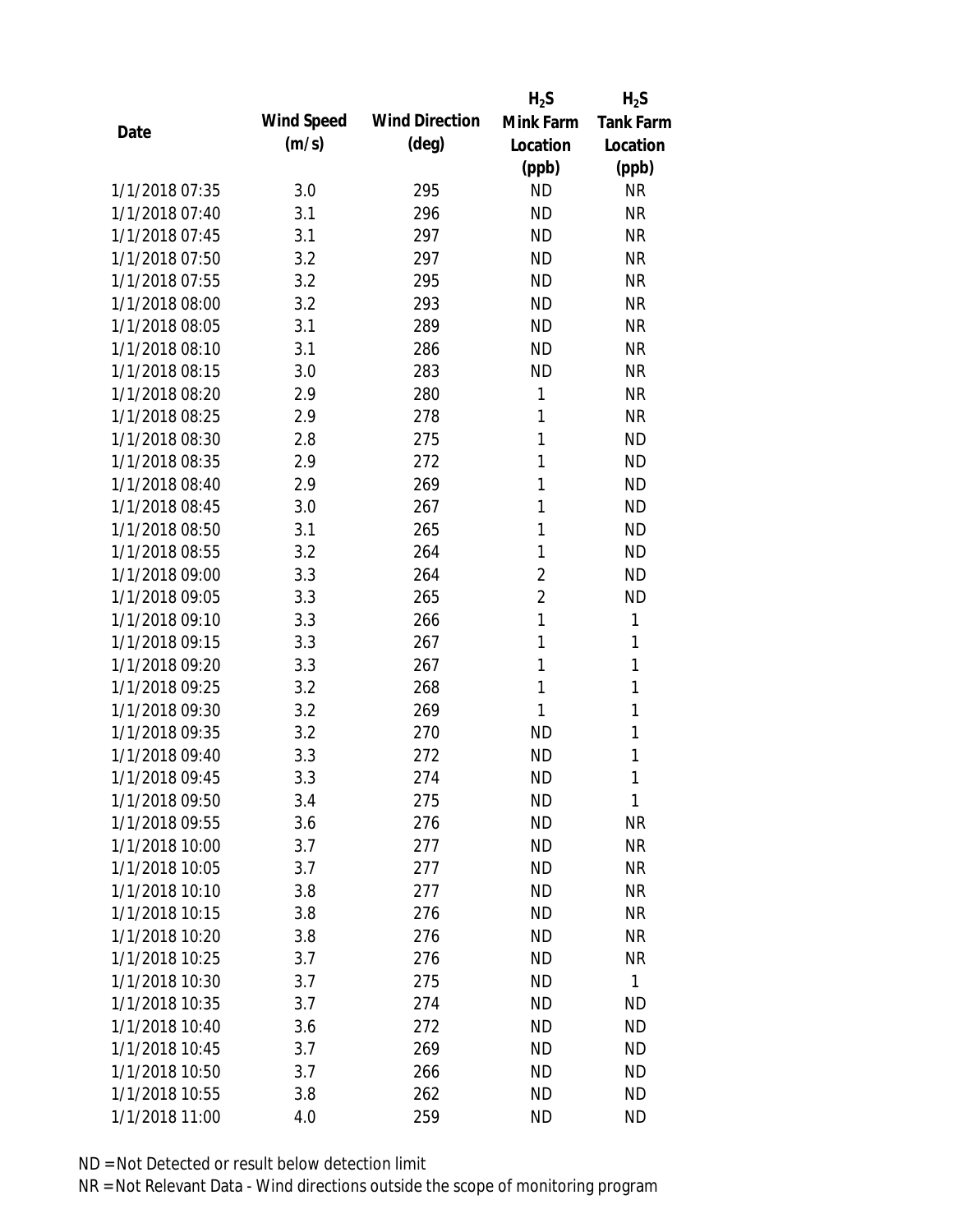|      |                |            |                       | $H_2S$    | $H_2S$           |
|------|----------------|------------|-----------------------|-----------|------------------|
| Date |                | Wind Speed | <b>Wind Direction</b> | Mink Farm | <b>Tank Farm</b> |
|      |                | (m/s)      | $(\text{deg})$        | Location  | Location         |
|      |                |            |                       | (ppb)     | (ppb)            |
|      | 1/1/2018 11:05 | 4.1        | 257                   | <b>ND</b> | <b>ND</b>        |
|      | 1/1/2018 11:10 | 4.2        | 256                   | <b>ND</b> | <b>ND</b>        |
|      | 1/1/2018 11:15 | 4.3        | 255                   | <b>ND</b> | 1                |
|      | 1/1/2018 11:20 | 4.4        | 255                   | <b>ND</b> | 1                |
|      | 1/1/2018 11:25 | 4.4        | 257                   | <b>ND</b> | 1                |
|      | 1/1/2018 11:30 | 4.4        | 258                   | <b>ND</b> | 1                |
|      | 1/1/2018 11:35 | 4.3        | 259                   | <b>ND</b> | 1                |
|      | 1/1/2018 11:40 | 4.2        | 260                   | <b>ND</b> | 1                |
|      | 1/1/2018 11:45 | 4.2        | 261                   | <b>ND</b> | 1                |
|      | 1/1/2018 11:50 | 4.1        | 262                   | <b>ND</b> | 1                |
|      | 1/1/2018 11:55 | 4.1        | 263                   | <b>ND</b> | 1                |
|      | 1/1/2018 12:00 | 4.1        | 264                   | <b>ND</b> | 1                |
|      | 1/1/2018 12:05 | 4.1        | 265                   | <b>ND</b> | 1                |
|      | 1/1/2018 12:10 | 4.1        | 265                   | <b>ND</b> | 1                |
|      | 1/1/2018 12:15 | 4.2        | 265                   | 1         | 1                |
|      | 1/1/2018 12:20 | 4.2        | 264                   | 1         | 1                |
|      | 1/1/2018 12:25 | 4.2        | 263                   | 1         | 1                |
|      | 1/1/2018 12:30 | 4.3        | 263                   | 1         | 1                |
|      | 1/1/2018 12:35 | 4.3        | 262                   | 1         | 1                |
|      | 1/1/2018 12:40 | 4.3        | 262                   | 1         | 1                |
|      | 1/1/2018 12:45 | 4.3        | 263                   | 1         | <b>ND</b>        |
|      | 1/1/2018 12:50 | 4.4        | 263                   | 1         | <b>ND</b>        |
|      | 1/1/2018 12:55 | 4.4        | 263                   | 1         | <b>ND</b>        |
|      | 1/1/2018 13:00 | 4.4        | 264                   | 1         | <b>ND</b>        |
|      | 1/1/2018 13:05 | 4.4        | 265                   | 1         | <b>ND</b>        |
|      | 1/1/2018 13:10 | 4.4        | 266                   | 1         | <b>ND</b>        |
|      | 1/1/2018 13:15 | 4.4        | 267                   | 1         | <b>ND</b>        |
|      | 1/1/2018 13:20 | 4.4        | 268                   | 1         | <b>ND</b>        |
|      | 1/1/2018 13:25 | 4.4        | 269                   | 1         | <b>ND</b>        |
|      | 1/1/2018 13:30 | 4.4        | 269                   | 1         | 1                |
|      | 1/1/2018 13:35 | 4.4        | 269                   | 1         | 1                |
|      | 1/1/2018 13:40 | 4.4        | 269                   | 1         | 1                |
|      | 1/1/2018 13:45 | 4.4        | 269                   | 1         | 1                |
|      | 1/1/2018 13:50 | 4.4        | 269                   | 1         | 1                |
|      | 1/1/2018 13:55 | 4.5        | 269                   | 1         | <b>ND</b>        |
|      | 1/1/2018 14:00 | 4.5        | 269                   | 1         | <b>ND</b>        |
|      | 1/1/2018 14:05 | 4.4        | 269                   | 1         | <b>ND</b>        |
|      | 1/1/2018 14:10 | 4.4        | 268                   | 1         | <b>ND</b>        |
|      | 1/1/2018 14:15 | 4.4        | 266                   | <b>ND</b> | <b>ND</b>        |
|      | 1/1/2018 14:20 | 4.3        | 265                   | ND        | <b>ND</b>        |
|      | 1/1/2018 14:25 | 4.3        | 264                   | <b>ND</b> | 1                |
|      | 1/1/2018 14:30 | 4.2        | 262                   | <b>ND</b> | 1                |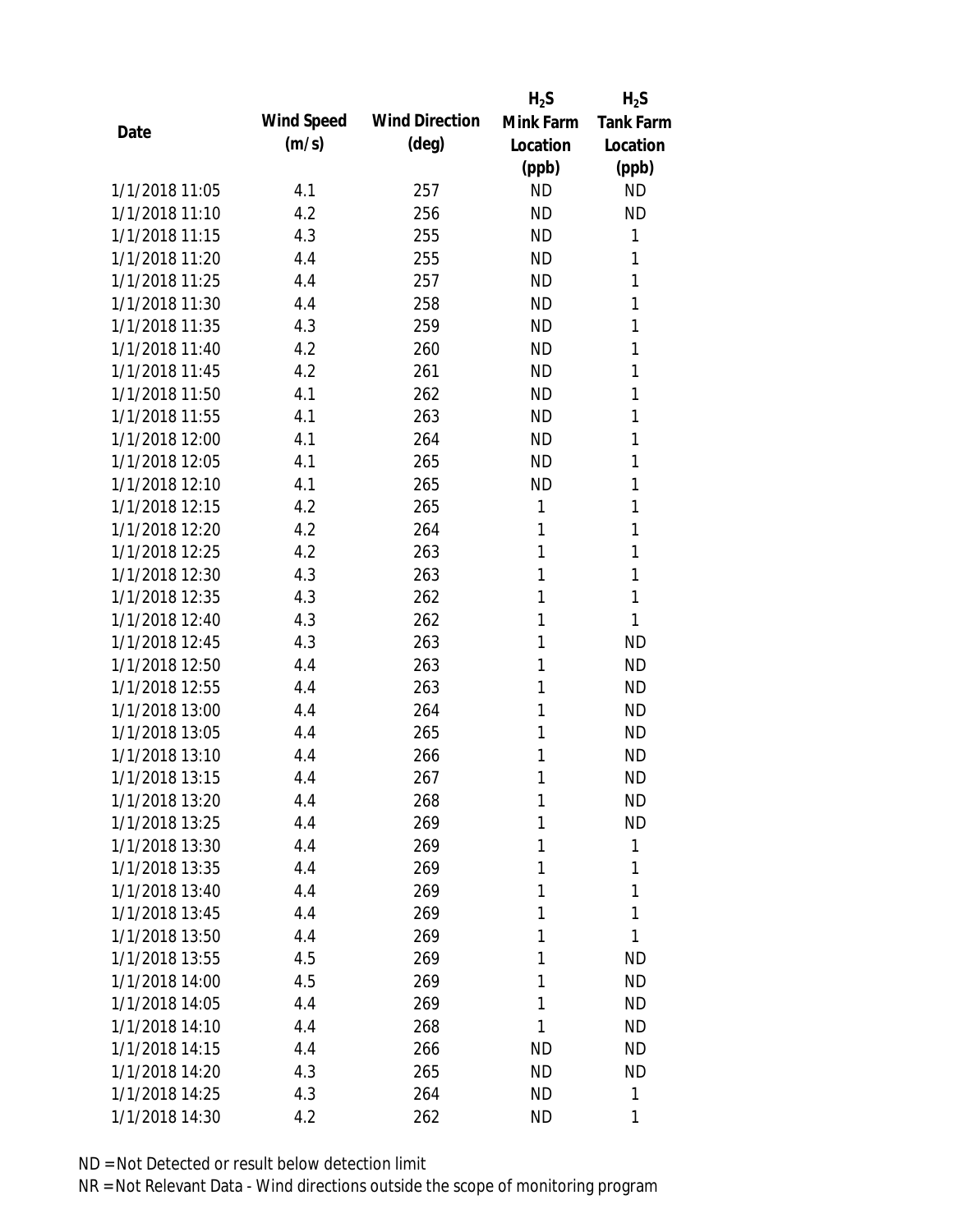|                |            |                       | $H_2S$    | $H_2S$           |
|----------------|------------|-----------------------|-----------|------------------|
| Date           | Wind Speed | <b>Wind Direction</b> | Mink Farm | <b>Tank Farm</b> |
|                | (m/s)      | $(\text{deg})$        | Location  | Location         |
|                |            |                       | (ppb)     | (ppb)            |
| 1/1/2018 14:35 | 4.3        | 260                   | <b>ND</b> | 1                |
| 1/1/2018 14:40 | 4.2        | 259                   | <b>ND</b> | 1                |
| 1/1/2018 14:45 | 4.3        | 258                   | <b>ND</b> | 1                |
| 1/1/2018 14:50 | 4.3        | 257                   | <b>ND</b> | 1                |
| 1/1/2018 14:55 | 4.4        | 256                   | <b>ND</b> | $\mathbf{1}$     |
| 1/1/2018 15:00 | 4.5        | 256                   | <b>ND</b> | 1                |
| 1/1/2018 15:05 | 4.5        | 256                   | <b>ND</b> | 1                |
| 1/1/2018 15:10 | 4.6        | 256                   | <b>ND</b> | <b>ND</b>        |
| 1/1/2018 15:15 | 4.7        | 257                   | <b>ND</b> | <b>ND</b>        |
| 1/1/2018 15:20 | 4.7        | 257                   | <b>ND</b> | <b>ND</b>        |
| 1/1/2018 15:25 | 4.7        | 258                   | <b>ND</b> | <b>ND</b>        |
| 1/1/2018 15:30 | 4.7        | 258                   | <b>ND</b> | <b>ND</b>        |
| 1/1/2018 15:35 | 4.6        | 259                   | <b>ND</b> | <b>ND</b>        |
| 1/1/2018 15:40 | 4.6        | 259                   | <b>ND</b> | <b>ND</b>        |
| 1/1/2018 15:45 | 4.6        | 259                   | <b>ND</b> | <b>ND</b>        |
| 1/1/2018 15:50 | 4.7        | 259                   | <b>ND</b> | <b>ND</b>        |
| 1/1/2018 15:55 | 4.7        | 259                   | <b>ND</b> | <b>ND</b>        |
| 1/1/2018 16:00 | 4.7        | 259                   | <b>ND</b> | <b>ND</b>        |
| 1/1/2018 16:05 | 4.7        | 259                   | <b>ND</b> | <b>ND</b>        |
| 1/1/2018 16:10 | 4.6        | 259                   | <b>ND</b> | <b>ND</b>        |
| 1/1/2018 16:15 | 4.6        | 259                   | <b>ND</b> | <b>ND</b>        |
| 1/1/2018 16:20 | 4.5        | 259                   | <b>ND</b> | <b>ND</b>        |
| 1/1/2018 16:25 | 4.5        | 260                   | <b>ND</b> | <b>ND</b>        |
| 1/1/2018 16:30 | 4.4        | 262                   | <b>ND</b> | <b>ND</b>        |
| 1/1/2018 16:35 | 4.4        | 263                   | <b>ND</b> | <b>ND</b>        |
| 1/1/2018 16:40 | 4.4        | 264                   | <b>ND</b> | <b>ND</b>        |
| 1/1/2018 16:45 | 4.4        | 265                   | <b>ND</b> | <b>ND</b>        |
| 1/1/2018 16:50 | 4.4        | 266                   | <b>ND</b> | <b>ND</b>        |
| 1/1/2018 16:55 | 4.4        | 266                   | <b>ND</b> | <b>ND</b>        |
| 1/1/2018 17:00 | 4.4        | 266                   | ND        | ND               |
| 1/1/2018 17:05 | 4.4        | 266                   | ND        | <b>ND</b>        |
| 1/1/2018 17:10 | 4.4        | 266                   | ND        | <b>ND</b>        |
| 1/1/2018 17:15 | 4.4        | 266                   | ND        | <b>ND</b>        |
| 1/1/2018 17:20 | 4.4        | 266                   | <b>ND</b> | 1                |
| 1/1/2018 17:25 | 4.4        | 266                   | ND        | 1                |
| 1/1/2018 17:30 | 4.3        | 265                   | ND        | 1                |
| 1/1/2018 17:35 | 4.3        | 265                   | ND        | 1                |
| 1/1/2018 17:40 | 4.2        | 265                   | ND        | 1                |
| 1/1/2018 17:45 | 4.1        | 265                   | <b>ND</b> | 1                |
| 1/1/2018 17:50 | 4.0        | 265                   | <b>ND</b> | 1                |
| 1/1/2018 17:55 | 3.9        | 266                   | <b>ND</b> | 1                |
| 1/1/2018 18:00 | 3.8        | 267                   | ND        | 1                |
|                |            |                       |           |                  |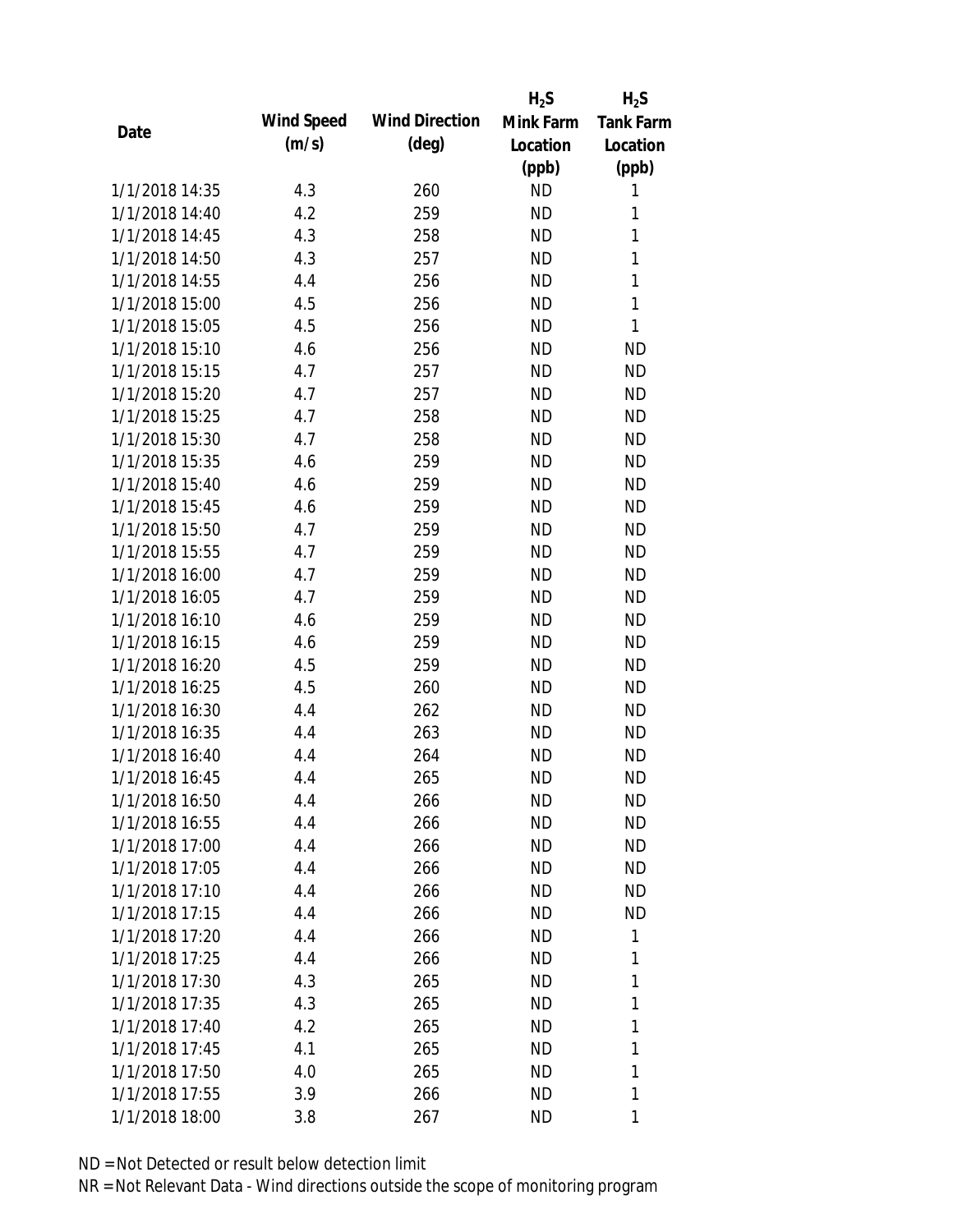|                |            |                       | $H_2S$       | $H_2S$           |
|----------------|------------|-----------------------|--------------|------------------|
|                | Wind Speed | <b>Wind Direction</b> | Mink Farm    | <b>Tank Farm</b> |
| Date           | (m/s)      | $(\text{deg})$        | Location     | Location         |
|                |            |                       | (ppb)        | (ppb)            |
| 1/1/2018 18:05 | 3.7        | 268                   | <b>ND</b>    | 1                |
| 1/1/2018 18:10 | 3.6        | 269                   | <b>ND</b>    | <b>ND</b>        |
| 1/1/2018 18:15 | 3.6        | 269                   | <b>ND</b>    | <b>ND</b>        |
| 1/1/2018 18:20 | 3.6        | 269                   | <b>ND</b>    | <b>ND</b>        |
| 1/1/2018 18:25 | 3.6        | 269                   | <b>ND</b>    | <b>ND</b>        |
| 1/1/2018 18:30 | 3.6        | 269                   | <b>ND</b>    | <b>ND</b>        |
| 1/1/2018 18:35 | 3.7        | 269                   | <b>ND</b>    | <b>ND</b>        |
| 1/1/2018 18:40 | 3.7        | 269                   | <b>ND</b>    | <b>ND</b>        |
| 1/1/2018 18:45 | 3.7        | 269                   | <b>ND</b>    | <b>ND</b>        |
| 1/1/2018 18:50 | 3.7        | 269                   | $\mathbf{1}$ | <b>ND</b>        |
| 1/1/2018 18:55 | 3.7        | 269                   | <b>ND</b>    | <b>ND</b>        |
| 1/1/2018 19:00 | 3.7        | 268                   | <b>ND</b>    | 1                |
| 1/1/2018 19:05 | 3.6        | 267                   | <b>ND</b>    | 1                |
| 1/1/2018 19:10 | 3.6        | 266                   | <b>ND</b>    | $\mathbf{1}$     |
| 1/1/2018 19:15 | 3.5        | 265                   | <b>ND</b>    | $\mathbf{1}$     |
| 1/1/2018 19:20 | 3.5        | 265                   | <b>ND</b>    | 1                |
| 1/1/2018 19:25 | 3.6        | 264                   | <b>ND</b>    | $\mathbf{1}$     |
| 1/1/2018 19:30 | 3.6        | 264                   | <b>ND</b>    | $\mathbf{1}$     |
| 1/1/2018 19:35 | 3.6        | 264                   | <b>ND</b>    | 1                |
| 1/1/2018 19:40 | 3.6        | 264                   | <b>ND</b>    | 1                |
| 1/1/2018 19:45 | 3.7        | 264                   | <b>ND</b>    | <b>ND</b>        |
| 1/1/2018 19:50 | 3.7        | 263                   | <b>ND</b>    | <b>ND</b>        |
| 1/1/2018 19:55 | 3.7        | 263                   | <b>ND</b>    | <b>ND</b>        |
| 1/1/2018 20:00 | 3.7        | 263                   | <b>ND</b>    | <b>ND</b>        |
| 1/1/2018 20:05 | 3.7        | 262                   | <b>ND</b>    | <b>ND</b>        |
| 1/1/2018 20:10 | 3.7        | 262                   | <b>ND</b>    | <b>ND</b>        |
| 1/1/2018 20:15 | 3.8        | 261                   | <b>ND</b>    | <b>ND</b>        |
| 1/1/2018 20:20 | 3.8        | 260                   | <b>ND</b>    | <b>ND</b>        |
| 1/1/2018 20:25 | 3.8        | 259                   | <b>ND</b>    | 1                |
| 1/1/2018 20:30 | 3.8        | 259                   | ND           | 1                |
| 1/1/2018 20:35 | 3.8        | 258                   | ND           | 1                |
| 1/1/2018 20:40 | 3.7        | 258                   | <b>ND</b>    | 1                |
| 1/1/2018 20:45 | 3.6        | 258                   | <b>ND</b>    | 1                |
| 1/1/2018 20:50 | 3.5        | 258                   | <b>ND</b>    | 1                |
| 1/1/2018 20:55 | 3.4        | 258                   | <b>ND</b>    | 1                |
| 1/1/2018 21:00 | 3.4        | 257                   | ND           | 1                |
| 1/1/2018 21:05 | 3.3        | 257                   | ND           | 1                |
| 1/1/2018 21:10 | 3.3        | 256                   | ND           | 1                |
| 1/1/2018 21:15 | 3.4        | 256                   | <b>ND</b>    | 1                |
| 1/1/2018 21:20 | 3.4        | 255                   | ND           | 1                |
| 1/1/2018 21:25 | 3.5        | 254                   | ND           | 1                |
| 1/1/2018 21:30 | 3.5        | 254                   | ND           | 1                |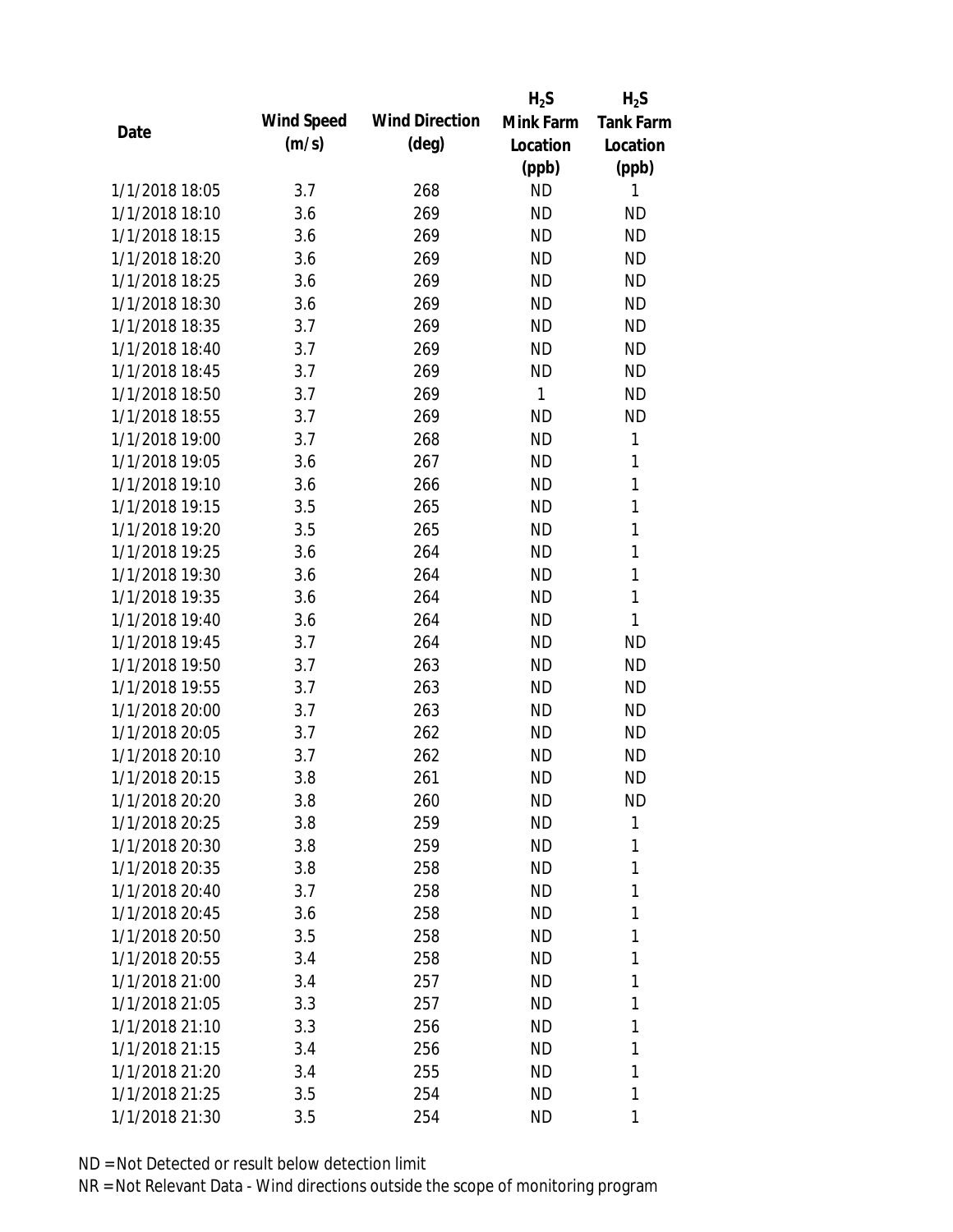|                |            |                       | $H_2S$    | $H_2S$           |
|----------------|------------|-----------------------|-----------|------------------|
| Date           | Wind Speed | <b>Wind Direction</b> | Mink Farm | <b>Tank Farm</b> |
|                | (m/s)      | $(\text{deg})$        | Location  | Location         |
|                |            |                       | (ppb)     | (ppb)            |
| 1/1/2018 21:35 | 3.6        | 254                   | <b>ND</b> | 1                |
| 1/1/2018 21:40 | 3.6        | 253                   | <b>ND</b> | 1                |
| 1/1/2018 21:45 | 3.7        | 253                   | <b>ND</b> | 1                |
| 1/1/2018 21:50 | 3.7        | 253                   | <b>ND</b> | 1                |
| 1/1/2018 21:55 | 3.7        | 253                   | <b>ND</b> | 1                |
| 1/1/2018 22:00 | 3.7        | 252                   | <b>ND</b> | 1                |
| 1/1/2018 22:05 | 3.7        | 252                   | <b>ND</b> | 1                |
| 1/1/2018 22:10 | 3.7        | 251                   | <b>ND</b> | 1                |
| 1/1/2018 22:15 | 3.7        | 251                   | <b>ND</b> | $\mathbf{1}$     |
| 1/1/2018 22:20 | 3.7        | 251                   | <b>ND</b> | 1                |
| 1/1/2018 22:25 | 3.6        | 251                   | <b>ND</b> | 1                |
| 1/1/2018 22:30 | 3.5        | 251                   | <b>ND</b> | 1                |
| 1/1/2018 22:35 | 3.4        | 251                   | <b>ND</b> | 1                |
| 1/1/2018 22:40 | 3.3        | 251                   | <b>ND</b> | 1                |
| 1/1/2018 22:45 | 3.3        | 251                   | <b>ND</b> | 1                |
| 1/1/2018 22:50 | 3.2        | 251                   | <b>ND</b> | 1                |
| 1/1/2018 22:55 | 3.2        | 251                   | <b>ND</b> | 1                |
| 1/1/2018 23:00 | 3.3        | 251                   | <b>ND</b> | $\mathbf{1}$     |
| 1/1/2018 23:05 | 3.3        | 250                   | <b>ND</b> | <b>ND</b>        |
| 1/1/2018 23:10 | 3.3        | 250                   | <b>ND</b> | <b>ND</b>        |
| 1/1/2018 23:15 | 3.3        | 250                   | <b>ND</b> | <b>ND</b>        |
| 1/1/2018 23:20 | 3.3        | 251                   | <b>ND</b> | <b>ND</b>        |
| 1/1/2018 23:25 | 3.2        | 251                   | <b>ND</b> | <b>ND</b>        |
| 1/1/2018 23:30 | 3.1        | 251                   | <b>ND</b> | <b>ND</b>        |
| 1/1/2018 23:35 | 3.0        | 252                   | <b>ND</b> | <b>ND</b>        |
| 1/1/2018 23:40 | 2.9        | 252                   | <b>ND</b> | <b>ND</b>        |
| 1/1/2018 23:45 | 2.9        | 252                   | <b>ND</b> | 1                |
| 1/1/2018 23:50 | 2.8        | 252                   | ND        | 1                |
| 1/1/2018 23:55 | 2.9        | 252                   | <b>ND</b> | 1                |
| 1/1/2018 24:00 | 2.9        | 252                   | ND        | 1                |
| 1/2/2018 00:05 | 3.0        | 251                   | <b>ND</b> | 1                |
| 1/2/2018 00:10 | 3.1        | 251                   | <b>ND</b> | 1                |
| 1/2/2018 00:15 | 3.3        | 251                   | ND        | 1                |
| 1/2/2018 00:20 | 3.4        | 250                   | <b>ND</b> | 1                |
| 1/2/2018 00:25 | 3.6        | 250                   | ND        | 1                |
| 1/2/2018 00:30 | 3.7        | 250                   | <b>ND</b> | 1                |
| 1/2/2018 00:35 | 3.8        | 251                   | ND.       | 1                |
| 1/2/2018 00:40 | 3.8        | 252                   | ND        | 1                |
| 1/2/2018 00:45 | 3.9        | 252                   | <b>ND</b> | 1                |
| 1/2/2018 00:50 | 3.9        | 253                   | <b>ND</b> | 1                |
| 1/2/2018 00:55 | 3.8        | 253                   | ND        | 1                |
| 1/2/2018 01:00 | 3.7        | 253                   | ND        | 1                |
|                |            |                       |           |                  |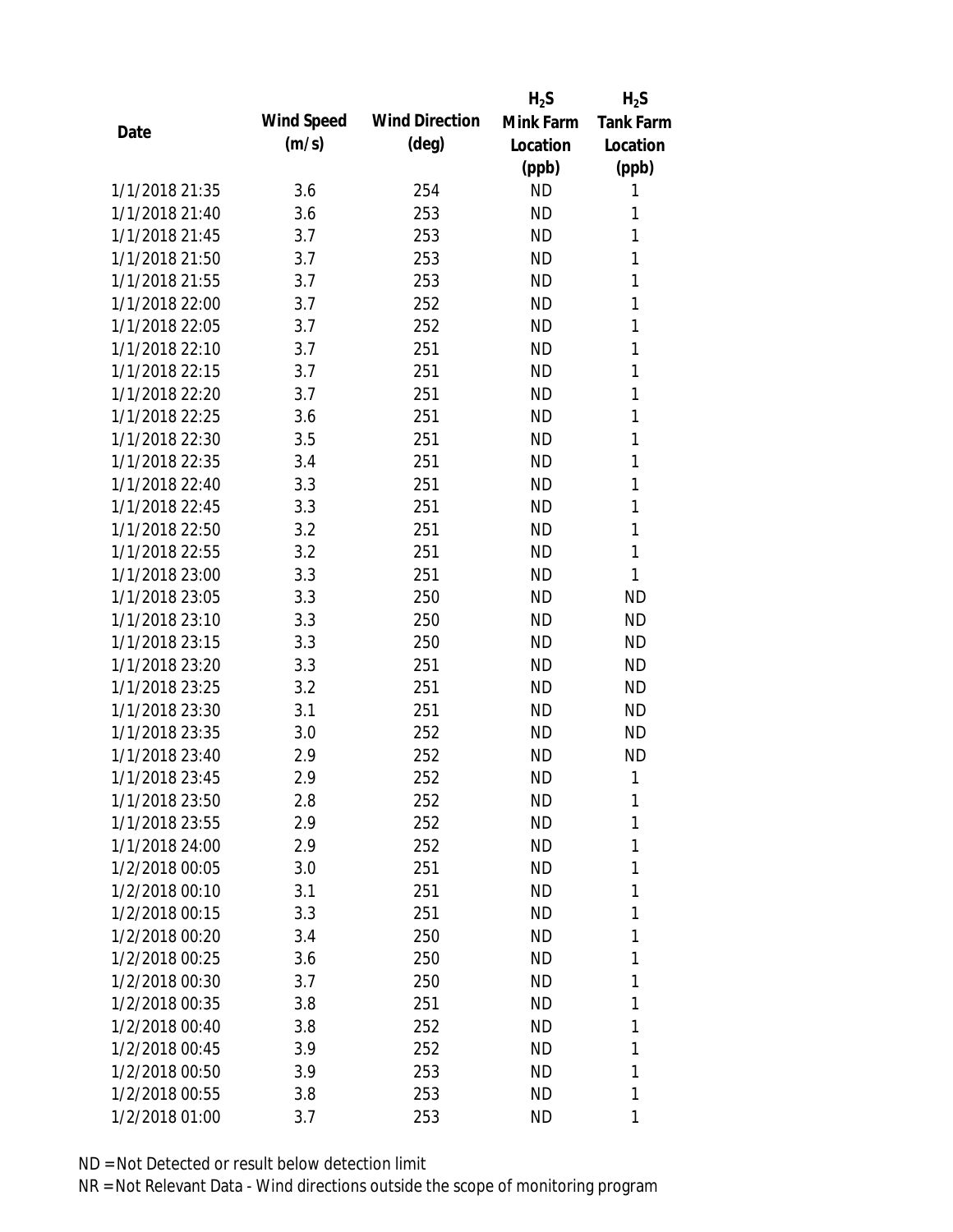|                |            |                       | $H_2S$    | $H_2S$           |
|----------------|------------|-----------------------|-----------|------------------|
| Date           | Wind Speed | <b>Wind Direction</b> | Mink Farm | <b>Tank Farm</b> |
|                | (m/s)      | $(\text{deg})$        | Location  | Location         |
|                |            |                       | (ppb)     | (ppb)            |
| 1/2/2018 01:05 | 3.6        | 252                   | <b>ND</b> | 1                |
| 1/2/2018 01:10 | 3.5        | 251                   | <b>ND</b> | 1                |
| 1/2/2018 01:15 | 3.4        | 251                   | <b>ND</b> | 1                |
| 1/2/2018 01:20 | 3.3        | 250                   | <b>ND</b> | 1                |
| 1/2/2018 01:25 | 3.2        | 250                   | <b>ND</b> | 1                |
| 1/2/2018 01:30 | 3.2        | 250                   | <b>ND</b> | 1                |
| 1/2/2018 01:35 | 3.1        | 250                   | <b>ND</b> | 1                |
| 1/2/2018 01:40 | 3.1        | 250                   | <b>ND</b> | 1                |
| 1/2/2018 01:45 | 3.1        | 251                   | <b>ND</b> | 1                |
| 1/2/2018 01:50 | 3.1        | 251                   | <b>ND</b> | 1                |
| 1/2/2018 01:55 | 3.2        | 251                   | <b>ND</b> | 1                |
| 1/2/2018 02:00 | 3.2        | 251                   | <b>ND</b> | 1                |
| 1/2/2018 02:05 | 3.2        | 251                   | <b>ND</b> | 1                |
| 1/2/2018 02:10 | 3.2        | 251                   | <b>ND</b> | 1                |
| 1/2/2018 02:15 | 3.2        | 251                   | <b>ND</b> | 1                |
| 1/2/2018 02:20 | 3.1        | 251                   | <b>ND</b> | 1                |
| 1/2/2018 02:25 | 3.1        | 251                   | <b>ND</b> | 1                |
| 1/2/2018 02:30 | 3.1        | 252                   | <b>ND</b> | 1                |
| 1/2/2018 02:35 | 3.0        | 252                   | <b>ND</b> | 1                |
| 1/2/2018 02:40 | 3.1        | 252                   | <b>ND</b> | 1                |
| 1/2/2018 02:45 | 3.1        | 252                   | <b>ND</b> | 1                |
| 1/2/2018 02:50 | 3.1        | 252                   | <b>ND</b> | 1                |
| 1/2/2018 02:55 | 3.2        | 252                   | <b>ND</b> | 1                |
| 1/2/2018 03:00 | 3.3        | 252                   | <b>ND</b> | 1                |
| 1/2/2018 03:05 | 3.3        | 251                   | <b>ND</b> | 1                |
| 1/2/2018 03:10 | 3.4        | 250                   | 1         | 1                |
| 1/2/2018 03:15 | 3.5        | 250                   | <b>ND</b> | 1                |
| 1/2/2018 03:20 | 3.6        | 249                   | <b>ND</b> | 1                |
| 1/2/2018 03:25 | 3.7        | 249                   | <b>ND</b> | 1                |
| 1/2/2018 03:30 | 3.7        | 249                   | <b>ND</b> | 1                |
| 1/2/2018 03:35 | 3.8        | 249                   | ΝD        | 1                |
| 1/2/2018 03:40 | 3.8        | 249                   | <b>ND</b> | 1                |
| 1/2/2018 03:45 | 3.9        | 249                   | ΝD        | 1                |
| 1/2/2018 03:50 | 3.8        | 249                   | <b>ND</b> | 1                |
| 1/2/2018 03:55 | 3.8        | 249                   | <b>ND</b> | 1                |
| 1/2/2018 04:00 | 3.8        | 249                   | ΝD        | 1                |
| 1/2/2018 04:05 | 3.8        | 249                   | <b>ND</b> | 1                |
| 1/2/2018 04:10 | 3.7        | 249                   | ΝD        | 1                |
| 1/2/2018 04:15 | 3.7        | 250                   | <b>ND</b> | 1                |
| 1/2/2018 04:20 | 3.7        | 250                   | ΝD        | 1                |
| 1/2/2018 04:25 |            |                       |           | 1                |
|                | 3.6        | 250                   | ΝD        |                  |
| 1/2/2018 04:30 | 3.6        | 251                   | ΝD        | 1                |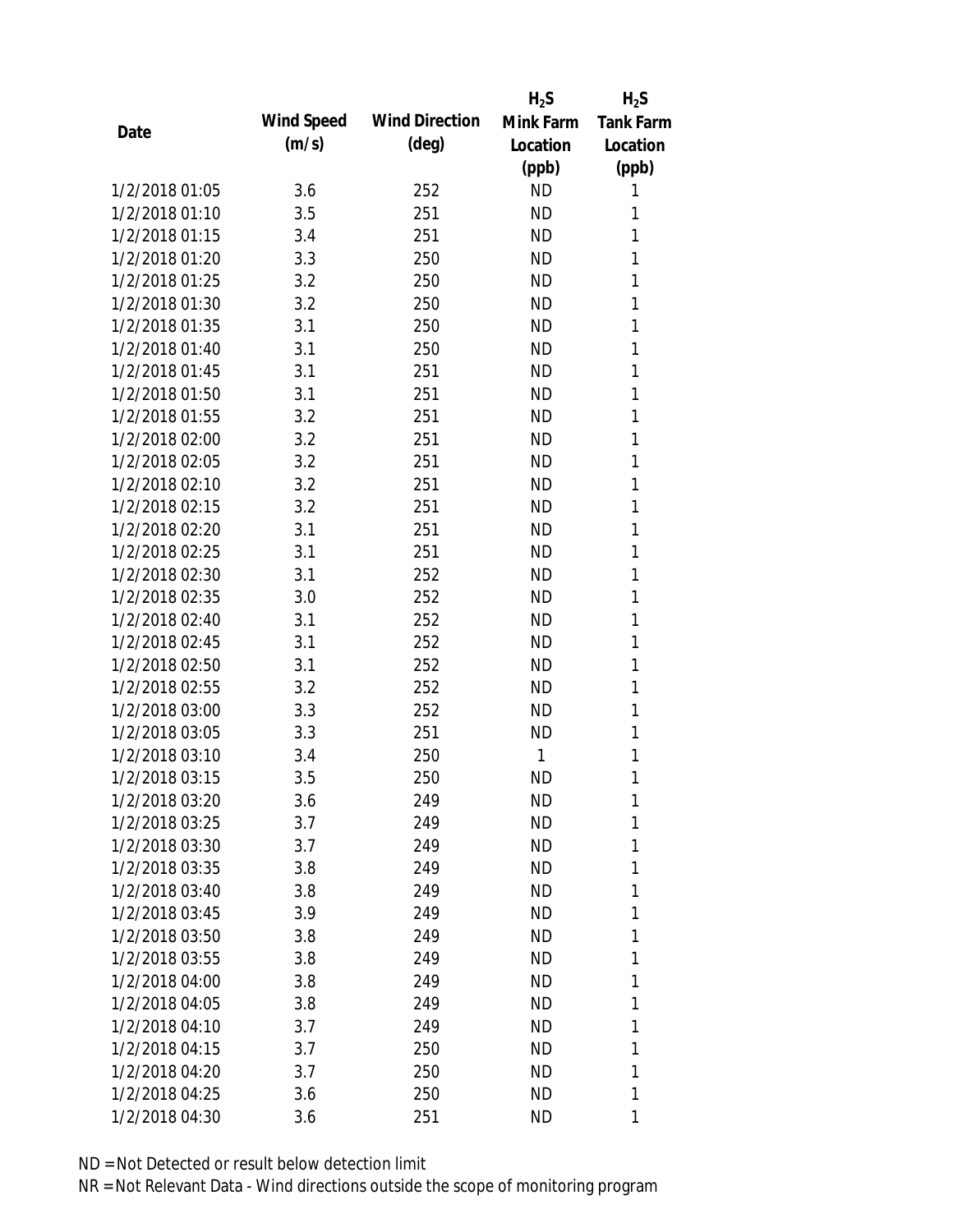|                |            |                       | $H_2S$    | $H_2S$           |
|----------------|------------|-----------------------|-----------|------------------|
|                | Wind Speed | <b>Wind Direction</b> | Mink Farm | <b>Tank Farm</b> |
| Date           | (m/s)      | $(\text{deg})$        | Location  | Location         |
|                |            |                       | (ppb)     | (ppb)            |
| 1/2/2018 04:35 | 3.5        | 251                   | <b>ND</b> | 1                |
| 1/2/2018 04:40 | 3.5        | 251                   | <b>ND</b> | 1                |
| 1/2/2018 04:45 | 3.6        | 251                   | <b>ND</b> | 1                |
| 1/2/2018 04:50 | 3.6        | 251                   | <b>ND</b> | 1                |
| 1/2/2018 04:55 | 3.7        | 251                   | <b>ND</b> | 1                |
| 1/2/2018 05:00 | 3.8        | 251                   | <b>ND</b> | 1                |
| 1/2/2018 05:05 | 4.0        | 251                   | <b>ND</b> | 1                |
| 1/2/2018 05:10 | 4.0        | 252                   | <b>ND</b> | 1                |
| 1/2/2018 05:15 | 4.1        | 252                   | <b>ND</b> | 1                |
| 1/2/2018 05:20 | 4.1        | 252                   | <b>ND</b> | 1                |
| 1/2/2018 05:25 | 4.0        | 252                   | <b>ND</b> | 1                |
| 1/2/2018 05:30 | 3.9        | 252                   | <b>ND</b> | 1                |
| 1/2/2018 05:35 | 3.9        | 253                   | <b>ND</b> | 1                |
| 1/2/2018 05:40 | 3.9        | 252                   | <b>ND</b> | 1                |
| 1/2/2018 05:45 | 3.9        | 252                   | <b>ND</b> | 1                |
| 1/2/2018 05:50 | 4.0        | 253                   | <b>ND</b> | 1                |
| 1/2/2018 05:55 | 4.0        | 253                   | <b>ND</b> | 1                |
| 1/2/2018 06:00 | 4.1        | 252                   | <b>ND</b> | 1                |
| 1/2/2018 06:05 | 4.0        | 251                   | <b>ND</b> | 1                |
| 1/2/2018 06:10 | 3.9        | 250                   | <b>ND</b> | 1                |
| 1/2/2018 06:15 | 3.8        | 248                   | <b>ND</b> | 1                |
| 1/2/2018 06:20 | 3.6        | 244                   | <b>ND</b> | 1                |
| 1/2/2018 06:25 | 3.4        | 240                   | <b>ND</b> | 1                |
| 1/2/2018 06:30 | 3.3        | 236                   | <b>ND</b> | 1                |
| 1/2/2018 06:35 | 3.2        | 233                   | <b>ND</b> | 1                |
| 1/2/2018 06:40 | 3.1        | 230                   | <b>ND</b> | 1                |
| 1/2/2018 06:45 | 3.1        | 228                   | <b>NR</b> | 1                |
| 1/2/2018 06:50 | 3.0        | 226                   | <b>NR</b> | 1                |
| 1/2/2018 06:55 | 3.0        | 226                   | <b>NR</b> | 1                |
| 1/2/2018 07:00 | 2.9        | 226                   | <b>NR</b> | 1                |
| 1/2/2018 07:05 | 2.9        | 227                   | <b>NR</b> | 1                |
| 1/2/2018 07:10 | 2.8        | 228                   | <b>NR</b> | 1                |
| 1/2/2018 07:15 | 2.7        | 229                   | <b>NR</b> | 1                |
| 1/2/2018 07:20 | 2.7        | 230                   | <b>ND</b> | 1                |
| 1/2/2018 07:25 | 2.7        | 230                   | ND        | 1                |
| 1/2/2018 07:30 | 2.7        | 231                   | ND.       | 1                |
| 1/2/2018 07:35 | 2.8        | 230                   | ND        | 1                |
| 1/2/2018 07:40 | 2.9        | 229                   | NR        | 1                |
| 1/2/2018 07:45 | 2.9        | 227                   | <b>NR</b> | 1                |
| 1/2/2018 07:50 | 3.0        | 226                   | <b>NR</b> | 1                |
| 1/2/2018 07:55 | 3.0        | 225                   | <b>NR</b> | 1                |
| 1/2/2018 08:00 | 3.1        | 224                   | <b>NR</b> | 1                |
|                |            |                       |           |                  |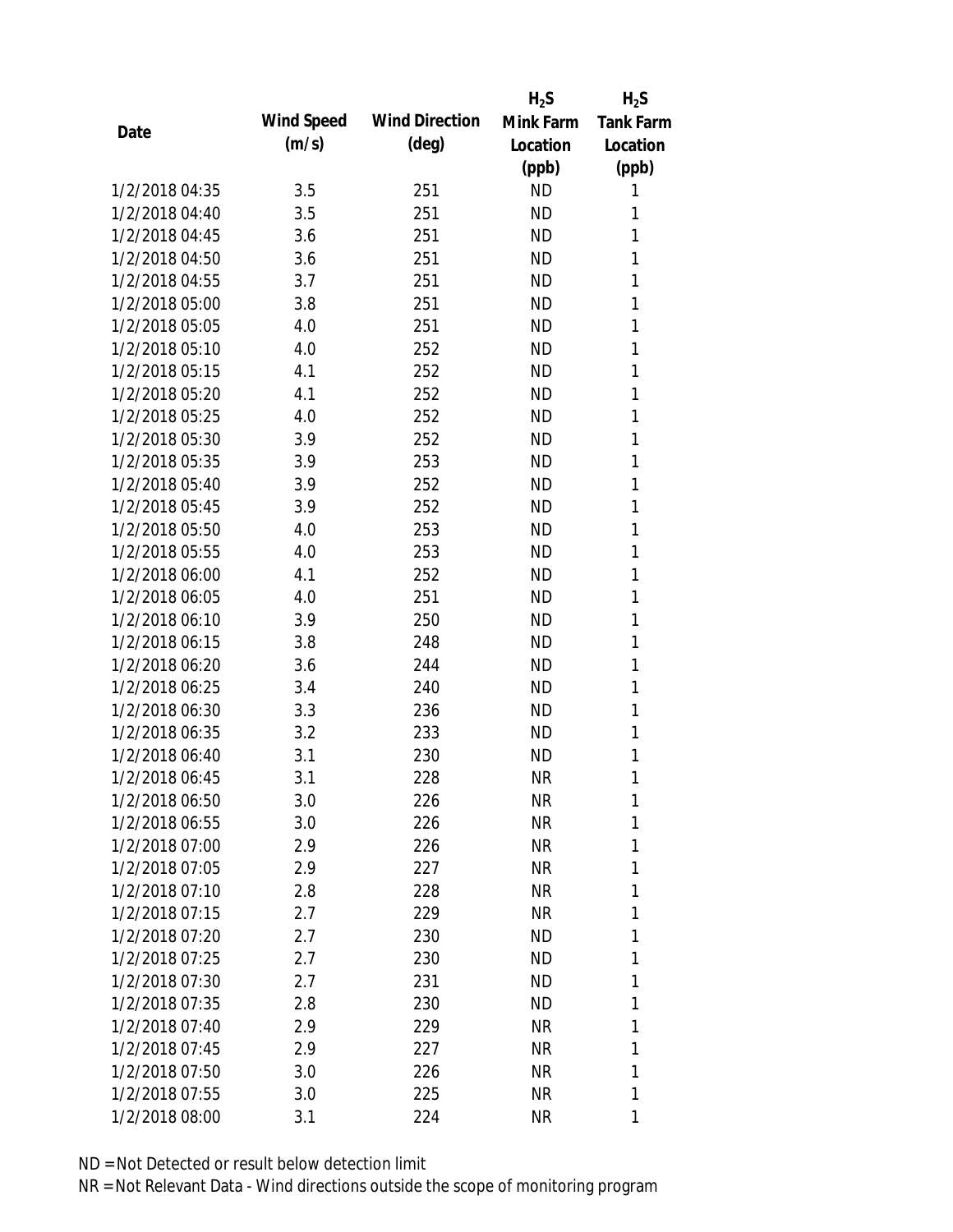|                |            |                       | $H_2S$    | $H_2S$           |
|----------------|------------|-----------------------|-----------|------------------|
| Date           | Wind Speed | <b>Wind Direction</b> | Mink Farm | <b>Tank Farm</b> |
|                | (m/s)      | $(\text{deg})$        | Location  | Location         |
|                |            |                       | (ppb)     | (ppb)            |
| 1/2/2018 08:05 | 3.1        | 224                   | <b>NR</b> | 1                |
| 1/2/2018 08:10 | 3.2        | 224                   | <b>NR</b> | 1                |
| 1/2/2018 08:15 | 3.2        | 225                   | <b>NR</b> | 1                |
| 1/2/2018 08:20 | 3.3        | 225                   | <b>NR</b> | 1                |
| 1/2/2018 08:25 | 3.4        | 225                   | <b>NR</b> | 1                |
| 1/2/2018 08:30 | 3.5        | 225                   | <b>NR</b> | 1                |
| 1/2/2018 08:35 | 3.6        | 225                   | <b>NR</b> | 1                |
| 1/2/2018 08:40 | 3.7        | 225                   | <b>NR</b> | 1                |
| 1/2/2018 08:45 | 3.8        | 225                   | <b>NR</b> | 1                |
| 1/2/2018 08:50 | 3.8        | 224                   | <b>NR</b> | 1                |
| 1/2/2018 08:55 | 3.8        | 224                   | <b>NR</b> | 1                |
| 1/2/2018 09:00 | 3.7        | 225                   | <b>NR</b> | 1                |
| 1/2/2018 09:05 | 3.6        | 225                   | <b>NR</b> | 1                |
| 1/2/2018 09:10 | 3.5        | 225                   | <b>NR</b> | 1                |
| 1/2/2018 09:15 | 3.4        | 226                   | <b>NR</b> | 1                |
| 1/2/2018 09:20 | 3.3        | 226                   | <b>NR</b> | 1                |
| 1/2/2018 09:25 | 3.4        | 225                   | <b>NR</b> | 1                |
| 1/2/2018 09:30 | 3.4        | 225                   | <b>NR</b> | 1                |
| 1/2/2018 09:35 | 3.5        | 224                   | <b>NR</b> | 1                |
| 1/2/2018 09:40 | 3.6        | 224                   | <b>NR</b> | 1                |
| 1/2/2018 09:45 | 3.8        | 223                   | <b>NR</b> | 1                |
| 1/2/2018 09:50 | 3.8        | 223                   | <b>NR</b> | 1                |
| 1/2/2018 09:55 | 3.9        | 223                   | <b>NR</b> | 1                |
| 1/2/2018 10:00 | 3.9        | 223                   | <b>NR</b> | 1                |
| 1/2/2018 10:05 | 3.8        | 224                   | <b>NR</b> | 1                |
| 1/2/2018 10:10 | 3.8        | 225                   | <b>NR</b> | 1                |
| 1/2/2018 10:15 | 3.7        | 226                   | <b>NR</b> | 1                |
| 1/2/2018 10:20 | 3.6        | 227                   | <b>NR</b> | 1                |
| 1/2/2018 10:25 | 3.5        | 228                   | <b>NR</b> | 1                |
| 1/2/2018 10:30 | 3.5        | 229                   | NR        | 1                |
| 1/2/2018 10:35 | 3.6        | 229                   | <b>NR</b> | 1                |
| 1/2/2018 10:40 | 3.7        | 229                   | <b>NR</b> | 1                |
| 1/2/2018 10:45 | 3.9        | 228                   | NR        | <b>ND</b>        |
| 1/2/2018 10:50 | 4.0        | 228                   | <b>NR</b> | <b>ND</b>        |
| 1/2/2018 10:55 | 4.2        | 226                   | NR        | <b>ND</b>        |
| 1/2/2018 11:00 | 4.3        | 225                   | NR        | <b>ND</b>        |
| 1/2/2018 11:05 | 4.4        | 225                   | <b>NR</b> | <b>ND</b>        |
| 1/2/2018 11:10 | 4.5        | 224                   | NR        | <b>ND</b>        |
| 1/2/2018 11:15 | 4.5        | 224                   | <b>NR</b> | <b>ND</b>        |
| 1/2/2018 11:20 | 4.6        | 224                   | <b>NR</b> | <b>ND</b>        |
| 1/2/2018 11:25 | 4.6        | 224                   | <b>NR</b> | <b>ND</b>        |
| 1/2/2018 11:30 | 4.6        | 224                   | <b>NR</b> | 1                |
|                |            |                       |           |                  |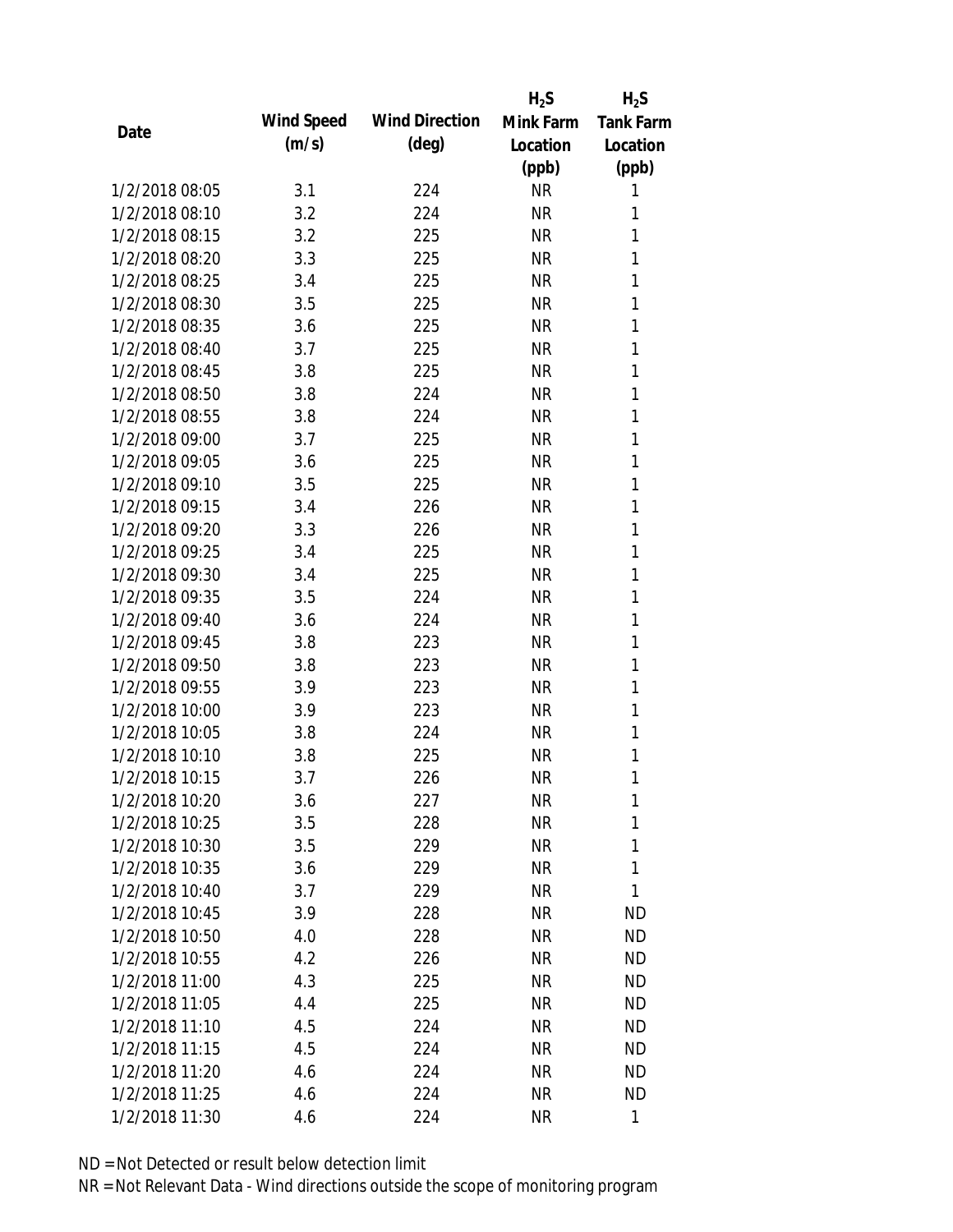|                |            |                       | $H_2S$    | $H_2S$           |
|----------------|------------|-----------------------|-----------|------------------|
| Date           | Wind Speed | <b>Wind Direction</b> | Mink Farm | <b>Tank Farm</b> |
|                | (m/s)      | $(\text{deg})$        | Location  | Location         |
|                |            |                       | (ppb)     | (ppb)            |
| 1/2/2018 11:35 | 4.6        | 224                   | <b>NR</b> | 1                |
| 1/2/2018 11:40 | 4.5        | 224                   | <b>NR</b> | 1                |
| 1/2/2018 11:45 | 4.5        | 224                   | <b>NR</b> | 1                |
| 1/2/2018 11:50 | 4.4        | 224                   | <b>NR</b> | 1                |
| 1/2/2018 11:55 | 4.2        | 225                   | <b>NR</b> | 1                |
| 1/2/2018 12:00 | 4.1        | 225                   | <b>NR</b> | 1                |
| 1/2/2018 12:05 | 4.0        | 226                   | <b>NR</b> | 1                |
| 1/2/2018 12:10 | 3.9        | 227                   | <b>NR</b> | 1                |
| 1/2/2018 12:15 | 3.8        | 229                   | <b>NR</b> | 1                |
| 1/2/2018 12:20 | 3.8        | 231                   | <b>ND</b> | 1                |
| 1/2/2018 12:25 | 3.7        | 232                   | <b>ND</b> | 1                |
| 1/2/2018 12:30 | 3.7        | 234                   | <b>ND</b> | 1                |
| 1/2/2018 12:35 | 3.7        | 236                   | <b>ND</b> | 1                |
| 1/2/2018 12:40 | 3.7        | 238                   | <b>ND</b> | 1                |
| 1/2/2018 12:45 | 3.8        | 241                   | <b>ND</b> | 1                |
| 1/2/2018 12:50 | 3.9        | 243                   | <b>ND</b> | 1                |
| 1/2/2018 12:55 | 4.1        | 245                   | <b>ND</b> | 1                |
| 1/2/2018 13:00 | 4.2        | 247                   | <b>ND</b> | 1                |
| 1/2/2018 13:05 | 4.3        | 248                   | <b>ND</b> | 1                |
| 1/2/2018 13:10 | 4.4        | 249                   | <b>ND</b> | 1                |
| 1/2/2018 13:15 | 4.4        | 249                   | <b>ND</b> | 1                |
| 1/2/2018 13:20 | 4.5        | 249                   | <b>ND</b> | 1                |
| 1/2/2018 13:25 | 4.5        | 249                   | <b>ND</b> | 1                |
| 1/2/2018 13:30 | 4.6        | 249                   | <b>ND</b> | 1                |
| 1/2/2018 13:35 | 4.6        | 249                   | <b>ND</b> | 1                |
| 1/2/2018 13:40 | 4.6        | 249                   | <b>ND</b> | 1                |
| 1/2/2018 13:45 | 4.6        | 248                   | <b>ND</b> | 1                |
| 1/2/2018 13:50 | 4.6        | 248                   | <b>ND</b> | 1                |
| 1/2/2018 13:55 | 4.5        | 247                   | <b>ND</b> | 1                |
| 1/2/2018 14:00 | 4.5        | 247                   | <b>ND</b> | 1                |
| 1/2/2018 14:05 | 4.6        | 246                   | <b>ND</b> | 1                |
| 1/2/2018 14:10 | 4.7        | 246                   | <b>ND</b> | 1                |
| 1/2/2018 14:15 | 4.9        | 247                   | ND        | 1                |
| 1/2/2018 14:20 | 5.0        | 248                   | <b>ND</b> | 1                |
| 1/2/2018 14:25 | 5.2        | 249                   | ND        | 1                |
| 1/2/2018 14:30 | 5.3        | 250                   | ND        | 1                |
| 1/2/2018 14:35 | 5.4        | 250                   | ND        | <b>ND</b>        |
| 1/2/2018 14:40 | 5.4        | 250                   | ND        | <b>ND</b>        |
| 1/2/2018 14:45 | 5.4        | 249                   | <b>ND</b> | <b>ND</b>        |
| 1/2/2018 14:50 | 5.5        | 249                   | ND        | <b>ND</b>        |
| 1/2/2018 14:55 | 5.5        | 248                   | <b>ND</b> | <b>ND</b>        |
| 1/2/2018 15:00 | 5.6        | 248                   | <b>ND</b> | <b>ND</b>        |
|                |            |                       |           |                  |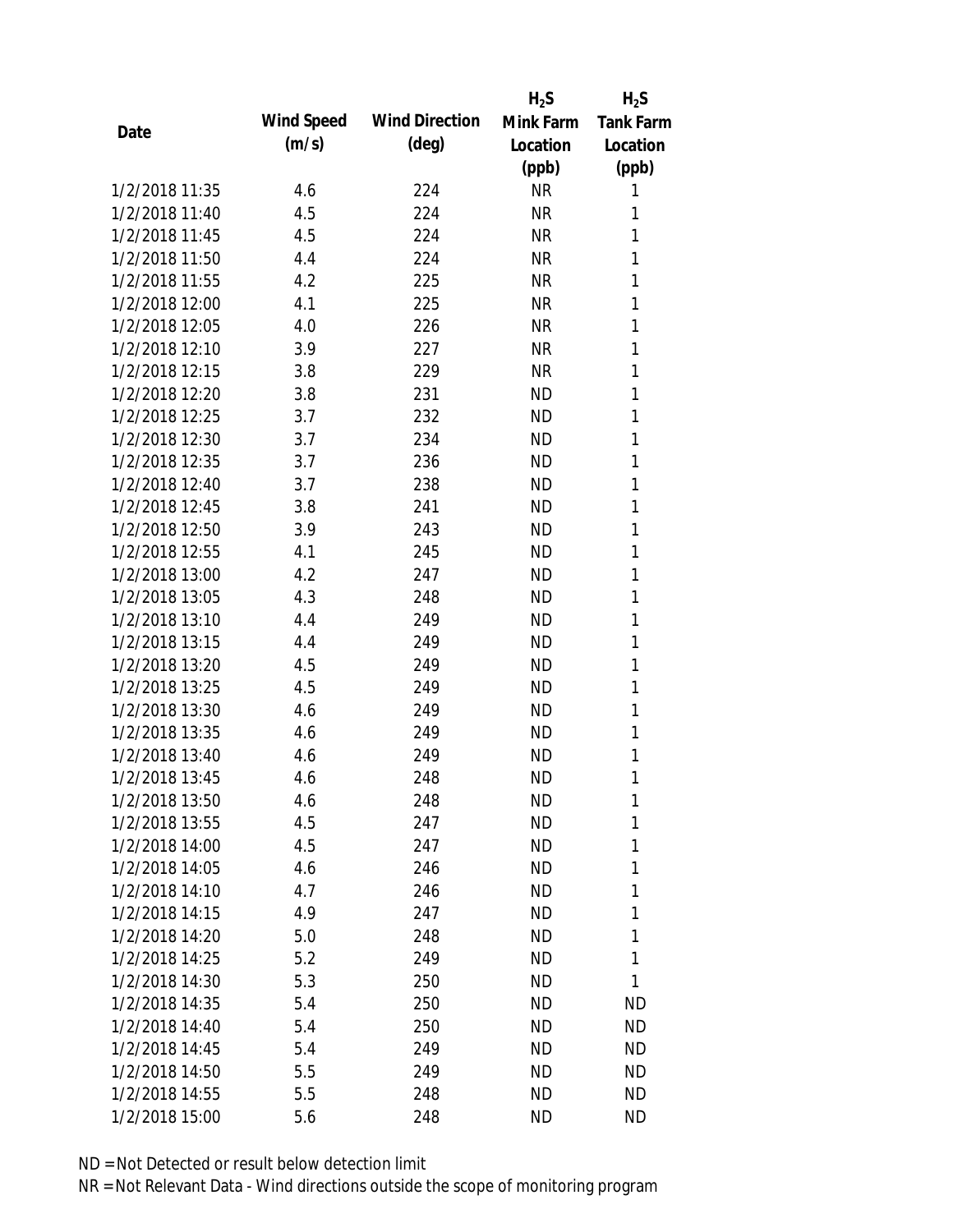|                |            |                       | $H_2S$    | $H_2S$           |
|----------------|------------|-----------------------|-----------|------------------|
|                | Wind Speed | <b>Wind Direction</b> | Mink Farm | <b>Tank Farm</b> |
| Date           | (m/s)      | $(\text{deg})$        | Location  | Location         |
|                |            |                       | (ppb)     | (ppb)            |
| 1/2/2018 15:05 | 5.6        | 248                   | <b>ND</b> | <b>ND</b>        |
| 1/2/2018 15:10 | 5.6        | 248                   | <b>ND</b> | <b>ND</b>        |
| 1/2/2018 15:15 | 5.5        | 247                   | <b>ND</b> | 1                |
| 1/2/2018 15:20 | 5.4        | 246                   | <b>ND</b> | 1                |
| 1/2/2018 15:25 | 5.2        | 244                   | <b>ND</b> | $\mathbf{1}$     |
| 1/2/2018 15:30 | 5.1        | 241                   | <b>ND</b> | 1                |
| 1/2/2018 15:35 | 5.0        | 238                   | <b>ND</b> | 1                |
| 1/2/2018 15:40 | 4.9        | 235                   | <b>ND</b> | $\mathbf{1}$     |
| 1/2/2018 15:45 | 4.8        | 232                   | <b>ND</b> | $\mathbf{1}$     |
| 1/2/2018 15:50 | 4.8        | 230                   | <b>ND</b> | 1                |
| 1/2/2018 15:55 | 4.9        | 228                   | <b>NR</b> | 1                |
| 1/2/2018 16:00 | 4.9        | 228                   | <b>NR</b> | 1                |
| 1/2/2018 16:05 | 4.9        | 227                   | <b>NR</b> | 1                |
| 1/2/2018 16:10 | 5.0        | 227                   | <b>NR</b> | $\mathbf{1}$     |
| 1/2/2018 16:15 | 5.0        | 227                   | <b>NR</b> | $\mathbf{1}$     |
| 1/2/2018 16:20 | 5.0        | 226                   | <b>NR</b> | 1                |
| 1/2/2018 16:25 | 5.0        | 226                   | <b>NR</b> | 1                |
| 1/2/2018 16:30 | 5.1        | 224                   | <b>NR</b> | <b>ND</b>        |
| 1/2/2018 16:35 | 5.1        | 224                   | <b>NR</b> | <b>ND</b>        |
| 1/2/2018 16:40 | 5.3        | 224                   | <b>NR</b> | <b>ND</b>        |
| 1/2/2018 16:45 | 5.4        | 225                   | <b>NR</b> | <b>ND</b>        |
| 1/2/2018 16:50 | 5.4        | 226                   | <b>NR</b> | <b>ND</b>        |
| 1/2/2018 16:55 | 5.4        | 227                   | <b>NR</b> | <b>ND</b>        |
| 1/2/2018 17:00 | 5.3        | 229                   | <b>NR</b> | <b>ND</b>        |
| 1/2/2018 17:05 | 5.2        | 229                   | <b>NR</b> | <b>ND</b>        |
| 1/2/2018 17:10 | 4.9        | 228                   | <b>NR</b> | <b>ND</b>        |
| 1/2/2018 17:15 | 4.7        | 225                   | <b>NR</b> | <b>ND</b>        |
| 1/2/2018 17:20 | 4.5        | 220                   | <b>NR</b> | <b>ND</b>        |
| 1/2/2018 17:25 | 4.4        | 217                   | <b>NR</b> | <b>ND</b>        |
| 1/2/2018 17:30 | 4.3        | 213                   | <b>NR</b> | ND               |
| 1/2/2018 17:35 | 4.2        | 210                   | <b>NR</b> | <b>ND</b>        |
| 1/2/2018 17:40 | 4.2        | 208                   | <b>NR</b> | 1                |
| 1/2/2018 17:45 | 4.3        | 208                   | <b>NR</b> | 1                |
| 1/2/2018 17:50 | 4.3        | 208                   | <b>NR</b> | 1                |
| 1/2/2018 17:55 | 4.3        | 207                   | <b>NR</b> | 1                |
| 1/2/2018 18:00 | 4.3        | 207                   | NR        | 1                |
| 1/2/2018 18:05 | 4.3        | 207                   | <b>NR</b> | 1                |
| 1/2/2018 18:10 | 4.3        | 207                   | <b>NR</b> | 1                |
| 1/2/2018 18:15 | 4.3        | 207                   | <b>NR</b> | 1                |
| 1/2/2018 18:20 | 4.2        | 207                   | NR        | ND               |
| 1/2/2018 18:25 | 4.2        | 207                   | <b>NR</b> | <b>ND</b>        |
| 1/2/2018 18:30 | 4.3        | 208                   | <b>NR</b> | <b>ND</b>        |
|                |            |                       |           |                  |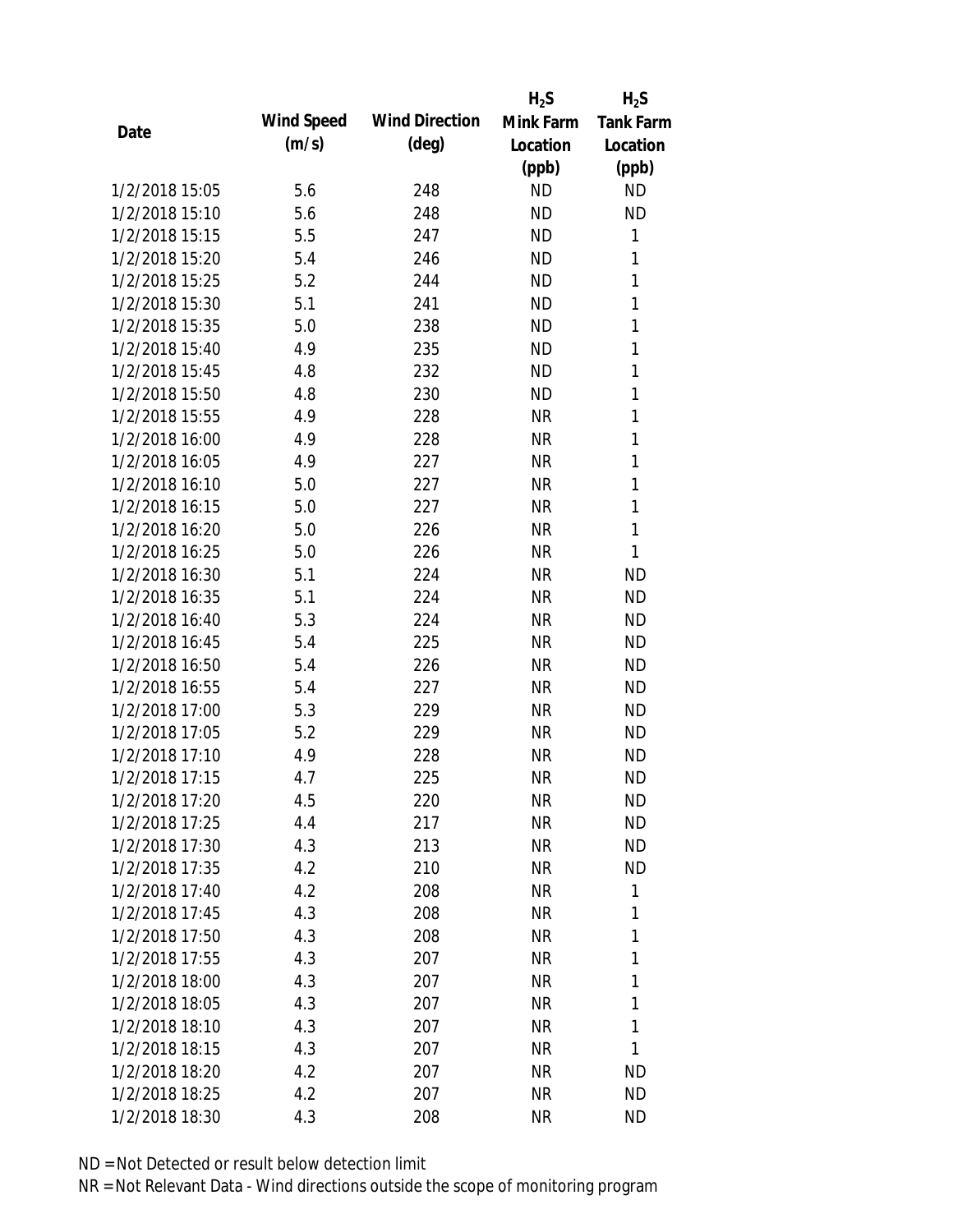|                |            |                       | $H_2S$    | $H_2S$           |
|----------------|------------|-----------------------|-----------|------------------|
| Date           | Wind Speed | <b>Wind Direction</b> | Mink Farm | <b>Tank Farm</b> |
|                | (m/s)      | $(\text{deg})$        | Location  | Location         |
|                |            |                       | (ppb)     | (ppb)            |
| 1/2/2018 18:35 | 4.3        | 208                   | <b>NR</b> | <b>ND</b>        |
| 1/2/2018 18:40 | 4.4        | 208                   | <b>NR</b> | <b>ND</b>        |
| 1/2/2018 18:45 | 4.5        | 208                   | <b>NR</b> | <b>ND</b>        |
| 1/2/2018 18:50 | 4.6        | 208                   | <b>NR</b> | <b>ND</b>        |
| 1/2/2018 18:55 | 4.6        | 207                   | <b>NR</b> | <b>ND</b>        |
| 1/2/2018 19:00 | 4.6        | 206                   | <b>NR</b> | <b>ND</b>        |
| 1/2/2018 19:05 | 4.5        | 206                   | <b>NR</b> | <b>ND</b>        |
| 1/2/2018 19:10 | 4.4        | 205                   | <b>NR</b> | <b>ND</b>        |
| 1/2/2018 19:15 | 4.3        | 204                   | <b>NR</b> | 1                |
| 1/2/2018 19:20 | 4.3        | 203                   | <b>NR</b> | 1                |
| 1/2/2018 19:25 | 4.3        | 202                   | <b>NR</b> | 1                |
| 1/2/2018 19:30 | 4.3        | 200                   | <b>NR</b> | 1                |
| 1/2/2018 19:35 | 4.3        | 199                   | <b>NR</b> | 1                |
| 1/2/2018 19:40 | 4.4        | 199                   | <b>NR</b> | 1                |
| 1/2/2018 19:45 | 4.4        | 198                   | <b>NR</b> | $\mathbf{1}$     |
| 1/2/2018 19:50 | 4.5        | 198                   | <b>NR</b> | 1                |
| 1/2/2018 19:55 | 4.6        | 198                   | <b>NR</b> | 1                |
| 1/2/2018 20:00 | 4.5        | 198                   | <b>NR</b> | 1                |
| 1/2/2018 20:05 | 4.6        | 197                   | <b>NR</b> | 1                |
| 1/2/2018 20:10 | 4.6        | 197                   | <b>NR</b> | 1                |
| 1/2/2018 20:15 | 4.6        | 197                   | <b>NR</b> | $\mathbf{1}$     |
| 1/2/2018 20:20 | 4.5        | 197                   | <b>NR</b> | $\mathbf{1}$     |
| 1/2/2018 20:25 | 4.4        | 198                   | <b>NR</b> | 1                |
| 1/2/2018 20:30 | 4.4        | 199                   | <b>NR</b> | $\mathbf{1}$     |
| 1/2/2018 20:35 | 4.4        | 201                   | <b>NR</b> | 1                |
| 1/2/2018 20:40 | 4.3        | 202                   | <b>NR</b> | 1                |
| 1/2/2018 20:45 | 4.3        | 205                   | <b>NR</b> | 1                |
| 1/2/2018 20:50 | 4.3        | 207                   | NR        | 1                |
| 1/2/2018 20:55 | 4.3        | 209                   | <b>NR</b> | 1                |
| 1/2/2018 21:00 | 4.3        | 211                   | <b>NR</b> | 1                |
| 1/2/2018 21:05 | 4.4        | 213                   | <b>NR</b> | 1                |
| 1/2/2018 21:10 | 4.5        | 214                   | <b>NR</b> | <b>ND</b>        |
| 1/2/2018 21:15 | 4.6        | 215                   | <b>NR</b> | <b>ND</b>        |
| 1/2/2018 21:20 | 4.8        | 216                   | <b>NR</b> | <b>ND</b>        |
| 1/2/2018 21:25 | 4.9        | 216                   | <b>NR</b> | <b>ND</b>        |
| 1/2/2018 21:30 | 5.1        | 216                   | <b>NR</b> | <b>ND</b>        |
| 1/2/2018 21:35 | 5.2        | 216                   | NR        | <b>ND</b>        |
| 1/2/2018 21:40 | 5.3        | 215                   | NR        | <b>ND</b>        |
| 1/2/2018 21:45 | 5.4        | 215                   | <b>NR</b> | <b>ND</b>        |
| 1/2/2018 21:50 | 5.4        | 214                   | <b>NR</b> | <b>ND</b>        |
| 1/2/2018 21:55 | 5.5        | 214                   | <b>NR</b> | <b>ND</b>        |
| 1/2/2018 22:00 | 5.5        | 213                   | <b>NR</b> | <b>ND</b>        |
|                |            |                       |           |                  |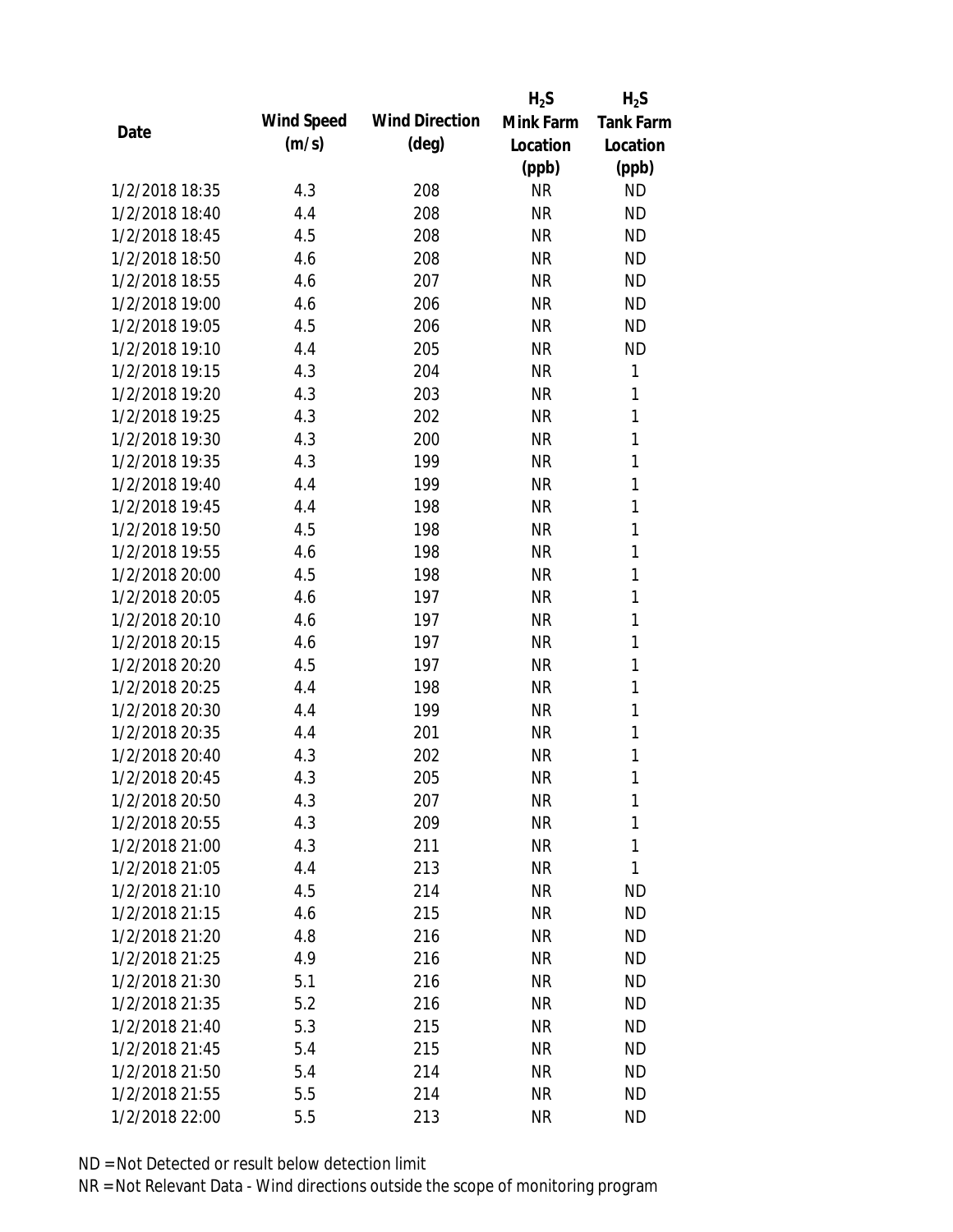|                |            |                       | $H_2S$    | $H_2S$           |
|----------------|------------|-----------------------|-----------|------------------|
| Date           | Wind Speed | <b>Wind Direction</b> | Mink Farm | <b>Tank Farm</b> |
|                | (m/s)      | $(\text{deg})$        | Location  | Location         |
|                |            |                       | (ppb)     | (ppb)            |
| 1/2/2018 22:05 | 5.6        | 214                   | <b>NR</b> | 1                |
| 1/2/2018 22:10 | 5.5        | 214                   | <b>NR</b> | 1                |
| 1/2/2018 22:15 | 5.5        | 215                   | <b>NR</b> | $\mathbf{1}$     |
| 1/2/2018 22:20 | 5.4        | 215                   | <b>NR</b> | 1                |
| 1/2/2018 22:25 | 5.3        | 216                   | <b>NR</b> | <b>ND</b>        |
| 1/2/2018 22:30 | 5.2        | 216                   | <b>NR</b> | <b>ND</b>        |
| 1/2/2018 22:35 | 5.1        | 215                   | <b>NR</b> | <b>ND</b>        |
| 1/2/2018 22:40 | 5.0        | 215                   | <b>NR</b> | <b>ND</b>        |
| 1/2/2018 22:45 | 5.0        | 214                   | <b>NR</b> | <b>ND</b>        |
| 1/2/2018 22:50 | 4.9        | 212                   | <b>NR</b> | <b>ND</b>        |
| 1/2/2018 22:55 | 4.9        | 211                   | <b>NR</b> | <b>ND</b>        |
| 1/2/2018 23:00 | 5.0        | 211                   | <b>NR</b> | <b>ND</b>        |
| 1/2/2018 23:05 | 5.1        | 210                   | <b>NR</b> | <b>ND</b>        |
| 1/2/2018 23:10 | 5.1        | 210                   | <b>NR</b> | <b>ND</b>        |
| 1/2/2018 23:15 | 5.2        | 210                   | <b>NR</b> | <b>ND</b>        |
| 1/2/2018 23:20 | 5.3        | 211                   | <b>NR</b> | <b>ND</b>        |
| 1/2/2018 23:25 | 5.3        | 212                   | <b>NR</b> | <b>ND</b>        |
| 1/2/2018 23:30 | 5.4        | 213                   | <b>NR</b> | <b>ND</b>        |
| 1/2/2018 23:35 | 5.4        | 213                   | <b>NR</b> | <b>ND</b>        |
| 1/2/2018 23:40 | 5.5        | 214                   | <b>NR</b> | 1                |
| 1/2/2018 23:45 | 5.5        | 215                   | <b>NR</b> | 1                |
| 1/2/2018 23:50 | 5.6        | 215                   | <b>NR</b> | <b>ND</b>        |
| 1/2/2018 23:55 | 5.7        | 216                   | <b>NR</b> | <b>ND</b>        |
| 1/2/2018 24:00 | 5.8        | 216                   | <b>NR</b> | <b>ND</b>        |
| 1/3/2018 00:05 | 5.9        | 216                   | <b>NR</b> | <b>ND</b>        |
| 1/3/2018 00:10 | 6.0        | 215                   | <b>NR</b> | <b>ND</b>        |
| 1/3/2018 00:15 | 6.1        | 215                   | <b>NR</b> | <b>ND</b>        |
| 1/3/2018 00:20 | 6.2        | 215                   | <b>NR</b> | 1                |
| 1/3/2018 00:25 | 6.3        | 215                   | <b>NR</b> | 1                |
| 1/3/2018 00:30 | 6.3        | 214                   | <b>NR</b> | <b>ND</b>        |
| 1/3/2018 00:35 | 6.3        | 214                   | <b>NR</b> | <b>ND</b>        |
| 1/3/2018 00:40 | 6.3        | 214                   | <b>NR</b> | <b>ND</b>        |
| 1/3/2018 00:45 | 6.3        | 214                   | <b>NR</b> | <b>ND</b>        |
| 1/3/2018 00:50 | 6.3        | 214                   | <b>NR</b> | <b>ND</b>        |
| 1/3/2018 00:55 | 6.2        | 214                   | <b>NR</b> | <b>ND</b>        |
| 1/3/2018 01:00 | 6.2        | 214                   | <b>NR</b> | <b>ND</b>        |
| 1/3/2018 01:05 | 6.2        | 215                   | <b>NR</b> | <b>ND</b>        |
| 1/3/2018 01:10 | 6.1        | 215                   | <b>NR</b> | <b>ND</b>        |
| 1/3/2018 01:15 | 6.0        | 215                   | <b>NR</b> | <b>ND</b>        |
| 1/3/2018 01:20 | 5.9        | 214                   | NR        | <b>ND</b>        |
| 1/3/2018 01:25 | 5.7        | 214                   | <b>NR</b> | <b>ND</b>        |
| 1/3/2018 01:30 | 5.6        | 214                   | <b>NR</b> | <b>ND</b>        |
|                |            |                       |           |                  |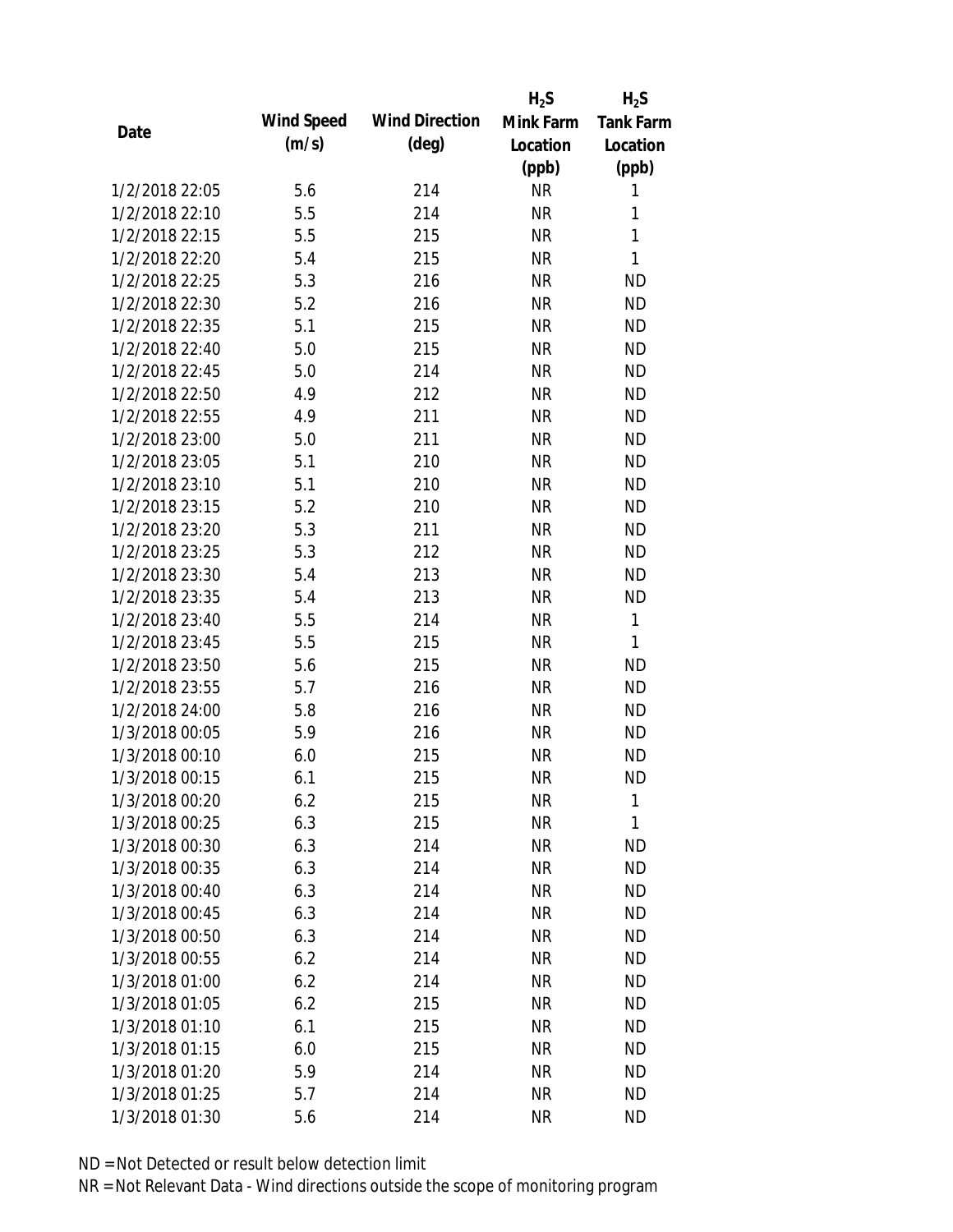|                |            |                       | $H_2S$    | $H_2S$           |
|----------------|------------|-----------------------|-----------|------------------|
|                | Wind Speed | <b>Wind Direction</b> | Mink Farm | <b>Tank Farm</b> |
| Date           | (m/s)      | $(\text{deg})$        | Location  | Location         |
|                |            |                       | (ppb)     | (ppb)            |
| 1/3/2018 01:35 | 5.4        | 214                   | <b>NR</b> | <b>ND</b>        |
| 1/3/2018 01:40 | 5.3        | 214                   | <b>NR</b> | <b>ND</b>        |
| 1/3/2018 01:45 | 5.2        | 214                   | <b>NR</b> | <b>ND</b>        |
| 1/3/2018 01:50 | 5.2        | 215                   | <b>NR</b> | <b>ND</b>        |
| 1/3/2018 01:55 | 5.2        | 215                   | <b>NR</b> | <b>ND</b>        |
| 1/3/2018 02:00 | 5.1        | 215                   | <b>NR</b> | <b>ND</b>        |
| 1/3/2018 02:05 | 5.1        | 215                   | <b>NR</b> | <b>ND</b>        |
| 1/3/2018 02:10 | 5.1        | 214                   | <b>NR</b> | <b>ND</b>        |
| 1/3/2018 02:15 | 5.0        | 213                   | <b>NR</b> | <b>ND</b>        |
| 1/3/2018 02:20 | 5.0        | 213                   | <b>NR</b> | <b>ND</b>        |
| 1/3/2018 02:25 | 4.9        | 212                   | <b>NR</b> | <b>ND</b>        |
| 1/3/2018 02:30 | 4.8        | 211                   | <b>NR</b> | <b>ND</b>        |
| 1/3/2018 02:35 | 4.7        | 211                   | <b>NR</b> | <b>ND</b>        |
| 1/3/2018 02:40 | 4.6        | 210                   | <b>NR</b> | <b>ND</b>        |
| 1/3/2018 02:45 | 4.6        | 210                   | <b>NR</b> | <b>ND</b>        |
| 1/3/2018 02:50 | 4.6        | 210                   | <b>NR</b> | <b>ND</b>        |
| 1/3/2018 02:55 | 4.5        | 210                   | <b>NR</b> | <b>ND</b>        |
| 1/3/2018 03:00 | 4.6        | 210                   | <b>NR</b> | <b>ND</b>        |
| 1/3/2018 03:05 | 4.6        | 211                   | <b>NR</b> | <b>ND</b>        |
| 1/3/2018 03:10 | 4.7        | 211                   | <b>NR</b> | <b>ND</b>        |
| 1/3/2018 03:15 | 4.8        | 212                   | <b>NR</b> | <b>ND</b>        |
| 1/3/2018 03:20 | 4.8        | 213                   | <b>NR</b> | <b>ND</b>        |
| 1/3/2018 03:25 | 4.8        | 214                   | <b>NR</b> | <b>ND</b>        |
| 1/3/2018 03:30 | 4.8        | 214                   | <b>NR</b> | <b>ND</b>        |
| 1/3/2018 03:35 | 4.8        | 214                   | <b>NR</b> | <b>ND</b>        |
| 1/3/2018 03:40 | 4.7        | 214                   | <b>NR</b> | <b>ND</b>        |
| 1/3/2018 03:45 | 4.6        | 214                   | <b>NR</b> | <b>ND</b>        |
| 1/3/2018 03:50 | 4.6        | 214                   | NR        | 1                |
| 1/3/2018 03:55 | 4.5        | 214                   | <b>NR</b> | 1                |
| 1/3/2018 04:00 | 4.5        | 214                   | <b>NR</b> | 1                |
| 1/3/2018 04:05 | 4.5        | 214                   | <b>NR</b> | 1                |
| 1/3/2018 04:10 | 4.5        | 214                   | <b>NR</b> | 1                |
| 1/3/2018 04:15 | 4.6        | 214                   | <b>NR</b> | 1                |
| 1/3/2018 04:20 | 4.6        | 215                   | <b>NR</b> | 1                |
| 1/3/2018 04:25 | 4.6        | 215                   | NR        | ND               |
| 1/3/2018 04:30 | 4.6        | 216                   | NR        | ND               |
| 1/3/2018 04:35 | 4.6        | 217                   | <b>NR</b> | <b>ND</b>        |
| 1/3/2018 04:40 | 4.6        | 218                   | NR        | <b>ND</b>        |
| 1/3/2018 04:45 | 4.6        | 219                   | <b>NR</b> | <b>ND</b>        |
| 1/3/2018 04:50 | 4.6        | 219                   | <b>NR</b> | ND               |
| 1/3/2018 04:55 | 4.7        | 219                   | <b>NR</b> | <b>ND</b>        |
| 1/3/2018 05:00 | 4.8        | 218                   | <b>NR</b> | <b>ND</b>        |
|                |            |                       |           |                  |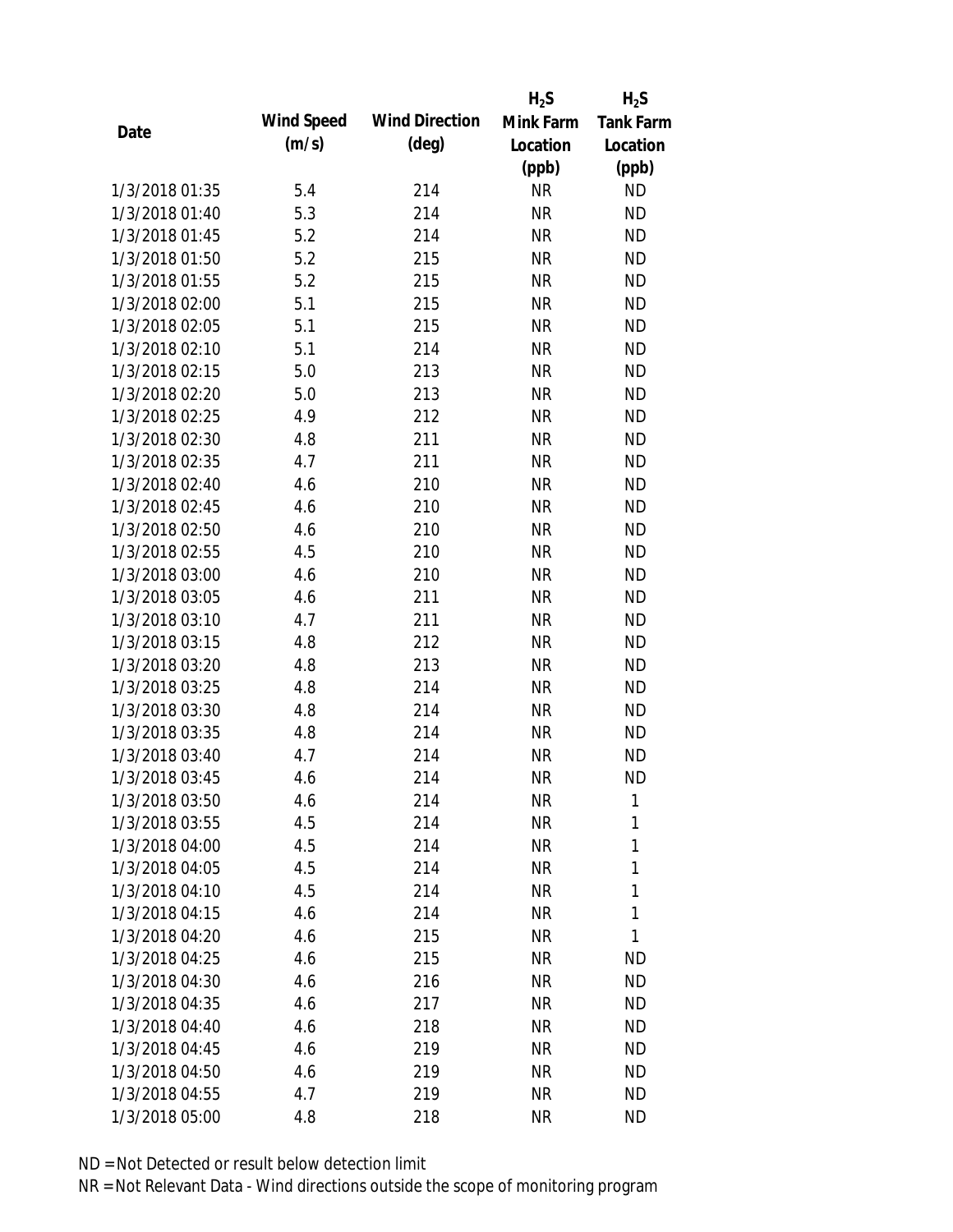|                |            |                       | $H_2S$    | $H_2S$           |
|----------------|------------|-----------------------|-----------|------------------|
|                | Wind Speed | <b>Wind Direction</b> | Mink Farm | <b>Tank Farm</b> |
| Date           | (m/s)      | $(\text{deg})$        | Location  | Location         |
|                |            |                       | (ppb)     | (ppb)            |
| 1/3/2018 05:05 | 4.8        | 218                   | <b>NR</b> | <b>ND</b>        |
| 1/3/2018 05:10 | 4.9        | 217                   | <b>NR</b> | <b>ND</b>        |
| 1/3/2018 05:15 | 5.0        | 217                   | <b>NR</b> | <b>ND</b>        |
| 1/3/2018 05:20 | 4.9        | 217                   | <b>NR</b> | <b>ND</b>        |
| 1/3/2018 05:25 | 4.9        | 218                   | <b>NR</b> | <b>ND</b>        |
| 1/3/2018 05:30 | 4.7        | 219                   | <b>NR</b> | <b>ND</b>        |
| 1/3/2018 05:35 | 4.6        | 220                   | <b>NR</b> | <b>ND</b>        |
| 1/3/2018 05:40 | 4.4        | 222                   | <b>NR</b> | <b>ND</b>        |
| 1/3/2018 05:45 | 4.2        | 223                   | <b>NR</b> | <b>ND</b>        |
| 1/3/2018 05:50 | 4.1        | 223                   | <b>NR</b> | <b>ND</b>        |
| 1/3/2018 05:55 | 4.0        | 223                   | <b>NR</b> | <b>ND</b>        |
| 1/3/2018 06:00 | 4.0        | 224                   | <b>NR</b> | <b>ND</b>        |
| 1/3/2018 06:05 | 4.0        | 226                   | <b>NR</b> | $\mathbf{1}$     |
| 1/3/2018 06:10 | 4.1        | 228                   | <b>NR</b> | <b>ND</b>        |
| 1/3/2018 06:15 | 4.2        | 232                   | <b>ND</b> | <b>ND</b>        |
| 1/3/2018 06:20 | 4.3        | 236                   | <b>ND</b> | <b>ND</b>        |
| 1/3/2018 06:25 | 4.4        | 240                   | <b>ND</b> | <b>ND</b>        |
| 1/3/2018 06:30 | 4.5        | 244                   | <b>ND</b> | <b>ND</b>        |
| 1/3/2018 06:35 | 4.6        | 246                   | <b>ND</b> | <b>ND</b>        |
| 1/3/2018 06:40 | 4.7        | 248                   | <b>ND</b> | <b>ND</b>        |
| 1/3/2018 06:45 | 4.7        | 249                   | <b>ND</b> | $\mathbf{1}$     |
| 1/3/2018 06:50 | 4.8        | 249                   | <b>ND</b> | 1                |
| 1/3/2018 06:55 | 4.9        | 249                   | <b>ND</b> | $\mathbf{1}$     |
| 1/3/2018 07:00 | 4.9        | 249                   | <b>ND</b> | $\mathbf{1}$     |
| 1/3/2018 07:05 | 4.9        | 249                   | <b>ND</b> | 1                |
| 1/3/2018 07:10 | 4.8        | 249                   | <b>ND</b> | $\mathbf{1}$     |
| 1/3/2018 07:15 | 4.8        | 249                   | <b>ND</b> | 1                |
| 1/3/2018 07:20 | 4.8        | 249                   | <b>ND</b> | 1                |
| 1/3/2018 07:25 | 4.8        | 249                   | <b>ND</b> | 1                |
| 1/3/2018 07:30 | 4.8        | 249                   | ND        | 1                |
| 1/3/2018 07:35 | 4.8        | 249                   | ND        | 1                |
| 1/3/2018 07:40 | 4.9        | 249                   | <b>ND</b> | 1                |
| 1/3/2018 07:45 | 4.9        | 249                   | <b>ND</b> | 1                |
| 1/3/2018 07:50 | 5.0        | 250                   | <b>ND</b> | 1                |
| 1/3/2018 07:55 | 5.0        | 250                   | <b>ND</b> | 1                |
| 1/3/2018 08:00 | 4.9        | 251                   | ND        | 1                |
| 1/3/2018 08:05 | 4.8        | 251                   | ND        | 1                |
| 1/3/2018 08:10 | 4.7        | 251                   | ND        | 1                |
| 1/3/2018 08:15 | 4.6        | 251                   | <b>ND</b> | 1                |
| 1/3/2018 08:20 | 4.5        | 251                   | ND        | 1                |
| 1/3/2018 08:25 | 4.4        | 251                   | ND        | 1                |
| 1/3/2018 08:30 | 4.3        | 251                   | ND        | 1                |
|                |            |                       |           |                  |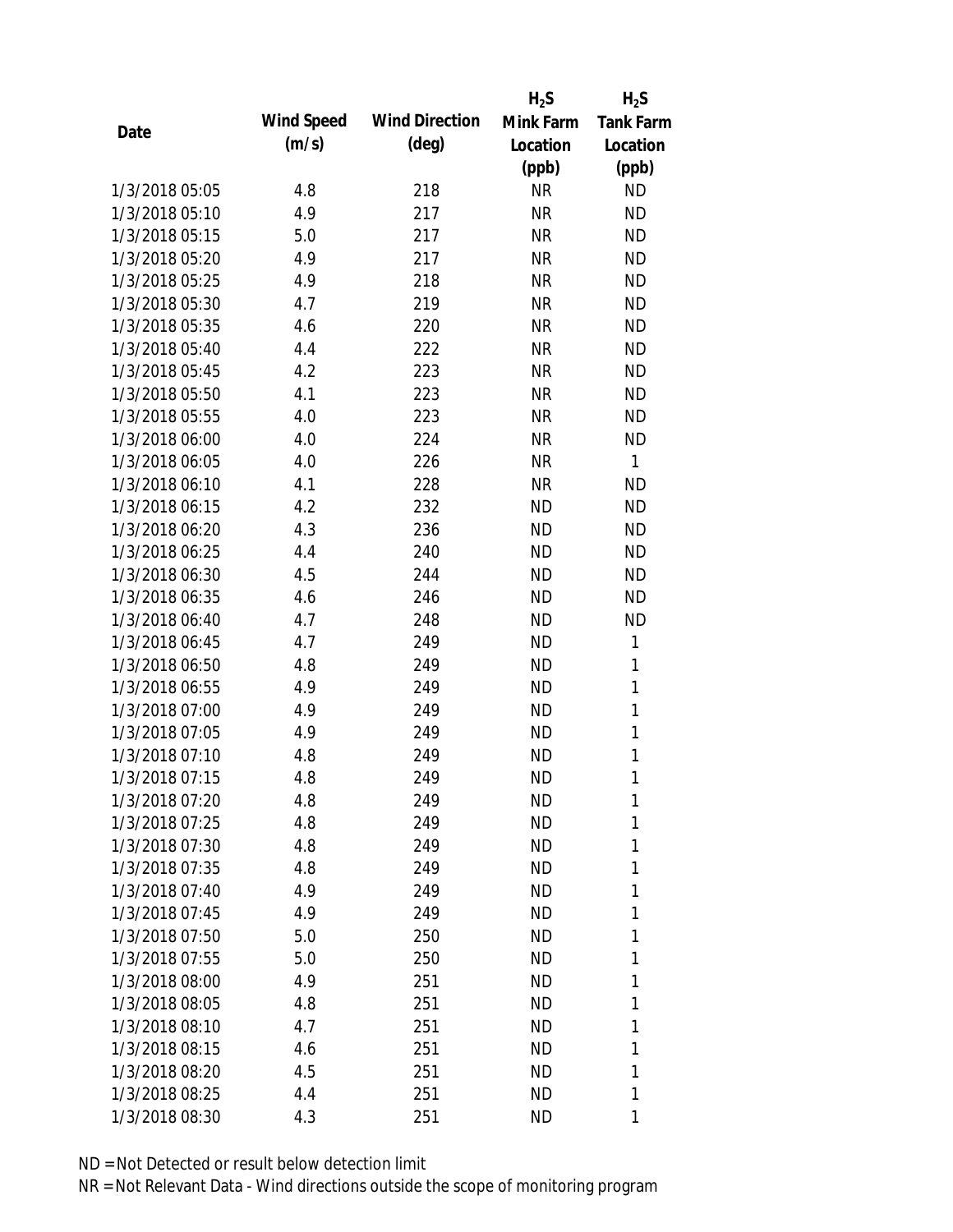|                |            |                       | $H_2S$       | $H_2S$           |
|----------------|------------|-----------------------|--------------|------------------|
|                | Wind Speed | <b>Wind Direction</b> | Mink Farm    | <b>Tank Farm</b> |
| Date           | (m/s)      | $(\text{deg})$        | Location     | Location         |
|                |            |                       | (ppb)        | (ppb)            |
| 1/3/2018 08:35 | 4.1        | 251                   | <b>ND</b>    | 1                |
| 1/3/2018 08:40 | 4.0        | 251                   | <b>ND</b>    | ND               |
| 1/3/2018 08:45 | 3.9        | 250                   | <b>ND</b>    | <b>ND</b>        |
| 1/3/2018 08:50 | 3.7        | 250                   | <b>ND</b>    | <b>ND</b>        |
| 1/3/2018 08:55 | 3.6        | 249                   | <b>ND</b>    | <b>ND</b>        |
| 1/3/2018 09:00 | 3.5        | 249                   | <b>ND</b>    | <b>ND</b>        |
| 1/3/2018 09:05 | 3.5        | 249                   | <b>ND</b>    | <b>ND</b>        |
| 1/3/2018 09:10 | 3.4        | 249                   | <b>ND</b>    | <b>ND</b>        |
| 1/3/2018 09:15 | 3.4        | 250                   | <b>ND</b>    | 1                |
| 1/3/2018 09:20 | 3.4        | 250                   | <b>ND</b>    | 1                |
| 1/3/2018 09:25 | 3.4        | 251                   | <b>ND</b>    | 1                |
| 1/3/2018 09:30 | 3.3        | 253                   | <b>ND</b>    | $\mathbf{1}$     |
| 1/3/2018 09:35 | 3.3        | 255                   | <b>ND</b>    | 1                |
| 1/3/2018 09:40 | 3.2        | 257                   | <b>ND</b>    | $\mathbf{1}$     |
| 1/3/2018 09:45 | 3.2        | 260                   | <b>ND</b>    | $\mathbf{1}$     |
| 1/3/2018 09:50 | 3.2        | 264                   | <b>ND</b>    | 1                |
| 1/3/2018 09:55 | 3.3        | 267                   | <b>ND</b>    | 1                |
| 1/3/2018 10:00 | 3.3        | 270                   | <b>ND</b>    | 1                |
| 1/3/2018 10:05 | 3.4        | 272                   | <b>ND</b>    | $\mathbf{1}$     |
| 1/3/2018 10:10 | 3.6        | 275                   | 1            | $\mathbf{1}$     |
| 1/3/2018 10:15 | 3.7        | 277                   | 1            | <b>NR</b>        |
| 1/3/2018 10:20 | 3.8        | 279                   | 1            | <b>NR</b>        |
| 1/3/2018 10:25 | 3.9        | 280                   | $\mathbf{1}$ | <b>NR</b>        |
| 1/3/2018 10:30 | 4.0        | 283                   | $\mathbf{1}$ | <b>NR</b>        |
| 1/3/2018 10:35 | 4.0        | 285                   | 1            | <b>NR</b>        |
| 1/3/2018 10:40 | 4.1        | 288                   | <b>ND</b>    | <b>NR</b>        |
| 1/3/2018 10:45 | 4.2        | 291                   | <b>ND</b>    | <b>NR</b>        |
| 1/3/2018 10:50 | 4.3        | 295                   | <b>ND</b>    | <b>NR</b>        |
| 1/3/2018 10:55 | 4.4        | 299                   | <b>ND</b>    | <b>NR</b>        |
| 1/3/2018 11:00 | 4.5        | 302                   | <b>ND</b>    | <b>NR</b>        |
| 1/3/2018 11:05 | 4.5        | 305                   | <b>ND</b>    | <b>NR</b>        |
| 1/3/2018 11:10 | 4.5        | 308                   | <b>ND</b>    | <b>NR</b>        |
| 1/3/2018 11:15 | 4.5        | 310                   | <b>ND</b>    | <b>NR</b>        |
| 1/3/2018 11:20 | 4.4        | 312                   | <b>ND</b>    | <b>NR</b>        |
| 1/3/2018 11:25 | 4.3        | 313                   | <b>ND</b>    | <b>NR</b>        |
| 1/3/2018 11:30 | 4.2        | 314                   | <b>ND</b>    | <b>NR</b>        |
| 1/3/2018 11:35 | 4.2        | 314                   | <b>ND</b>    | <b>NR</b>        |
| 1/3/2018 11:40 | 4.1        | 313                   | <b>ND</b>    | <b>NR</b>        |
| 1/3/2018 11:45 | 4.1        | 312                   | <b>ND</b>    | <b>NR</b>        |
| 1/3/2018 11:50 | 4.1        | 311                   | <b>ND</b>    | <b>NR</b>        |
| 1/3/2018 11:55 | 4.1        | 311                   | <b>ND</b>    | <b>NR</b>        |
| 1/3/2018 12:00 | 4.1        | 311                   | <b>ND</b>    | <b>NR</b>        |
|                |            |                       |              |                  |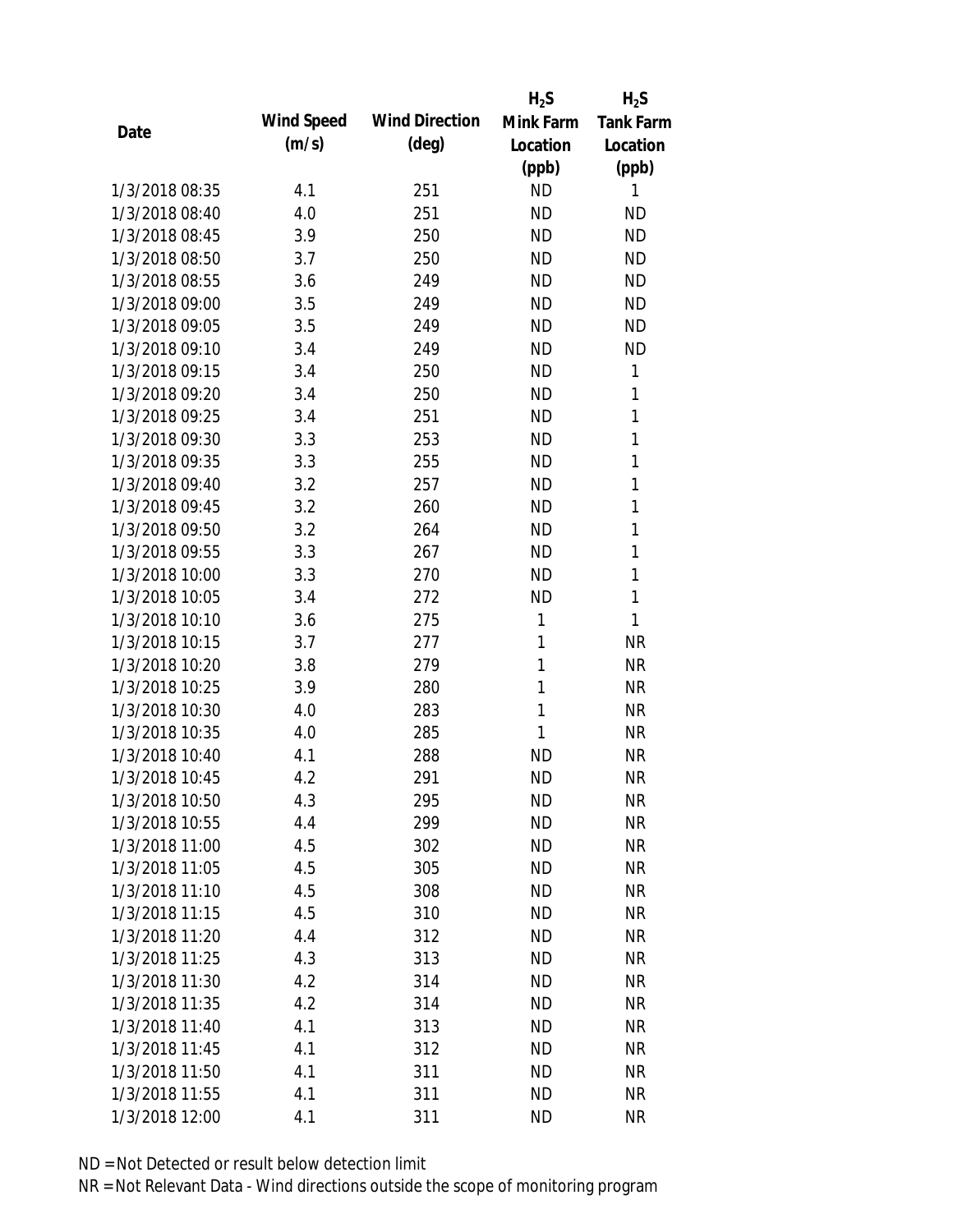|                |            |                       | $H_2S$    | $H_2S$           |
|----------------|------------|-----------------------|-----------|------------------|
|                | Wind Speed | <b>Wind Direction</b> | Mink Farm | <b>Tank Farm</b> |
| Date           | (m/s)      | $(\text{deg})$        | Location  | Location         |
|                |            |                       | (ppb)     | (ppb)            |
| 1/3/2018 12:05 | 4.1        | 311                   | <b>ND</b> | <b>NR</b>        |
| 1/3/2018 12:10 | 4.1        | 311                   | <b>ND</b> | <b>NR</b>        |
| 1/3/2018 12:15 | 4.2        | 311                   | <b>ND</b> | <b>NR</b>        |
| 1/3/2018 12:20 | 4.2        | 311                   | <b>ND</b> | <b>NR</b>        |
| 1/3/2018 12:25 | 4.2        | 310                   | <b>ND</b> | <b>NR</b>        |
| 1/3/2018 12:30 | 4.2        | 310                   | <b>ND</b> | <b>NR</b>        |
| 1/3/2018 12:35 | 4.3        | 310                   | <b>ND</b> | <b>NR</b>        |
| 1/3/2018 12:40 | 4.3        | 311                   | <b>ND</b> | <b>NR</b>        |
| 1/3/2018 12:45 | 4.4        | 312                   | <b>ND</b> | <b>NR</b>        |
| 1/3/2018 12:50 | 4.4        | 313                   | <b>ND</b> | <b>NR</b>        |
| 1/3/2018 12:55 | 4.5        | 314                   | <b>ND</b> | <b>NR</b>        |
| 1/3/2018 13:00 | 4.5        | 316                   | <b>ND</b> | <b>NR</b>        |
| 1/3/2018 13:05 | 4.6        | 316                   | <b>ND</b> | <b>NR</b>        |
| 1/3/2018 13:10 | 4.7        | 316                   | <b>ND</b> | <b>NR</b>        |
| 1/3/2018 13:15 | 4.8        | 316                   | <b>ND</b> | <b>NR</b>        |
| 1/3/2018 13:20 | 4.9        | 316                   | <b>ND</b> | <b>NR</b>        |
| 1/3/2018 13:25 | 5.0        | 315                   | <b>ND</b> | <b>NR</b>        |
| 1/3/2018 13:30 | 5.1        | 315                   | <b>ND</b> | <b>NR</b>        |
| 1/3/2018 13:35 | 5.2        | 316                   | <b>ND</b> | <b>NR</b>        |
| 1/3/2018 13:40 | 5.3        | 316                   | <b>ND</b> | <b>NR</b>        |
| 1/3/2018 13:45 | 5.4        | 316                   | <b>ND</b> | <b>NR</b>        |
| 1/3/2018 13:50 | 5.4        | 315                   | <b>ND</b> | <b>NR</b>        |
| 1/3/2018 13:55 | 5.5        | 315                   | <b>ND</b> | <b>NR</b>        |
| 1/3/2018 14:00 | 5.5        | 315                   | <b>ND</b> | <b>NR</b>        |
| 1/3/2018 14:05 | 5.5        | 314                   | <b>ND</b> | <b>NR</b>        |
| 1/3/2018 14:10 | 5.5        | 314                   | <b>ND</b> | <b>NR</b>        |
| 1/3/2018 14:15 | 5.6        | 315                   | <b>ND</b> | <b>NR</b>        |
| 1/3/2018 14:20 | 5.6        | 315                   | <b>ND</b> | <b>NR</b>        |
| 1/3/2018 14:25 | 5.6        | 315                   | <b>ND</b> | <b>NR</b>        |
| 1/3/2018 14:30 | 5.6        | 315                   | <b>ND</b> | <b>NR</b>        |
| 1/3/2018 14:35 | 5.6        | 315                   | <b>ND</b> | <b>NR</b>        |
| 1/3/2018 14:40 | 5.6        | 315                   | <b>ND</b> | <b>NR</b>        |
| 1/3/2018 14:45 | 5.5        | 315                   | <b>ND</b> | <b>NR</b>        |
| 1/3/2018 14:50 | 5.5        | 315                   | <b>ND</b> | <b>NR</b>        |
| 1/3/2018 14:55 | 5.4        | 314                   | <b>ND</b> | <b>NR</b>        |
| 1/3/2018 15:00 | 5.3        | 314                   | <b>ND</b> | <b>NR</b>        |
| 1/3/2018 15:05 | 5.2        | 313                   | <b>ND</b> | <b>NR</b>        |
| 1/3/2018 15:10 | 5.1        | 312                   | <b>ND</b> | <b>NR</b>        |
| 1/3/2018 15:15 | 5.0        | 311                   | <b>ND</b> | <b>NR</b>        |
| 1/3/2018 15:20 | 4.9        | 310                   | <b>ND</b> | NR               |
| 1/3/2018 15:25 | 5.0        | 310                   | <b>ND</b> | <b>NR</b>        |
| 1/3/2018 15:30 | 5.1        | 310                   | <b>ND</b> | <b>NR</b>        |
|                |            |                       |           |                  |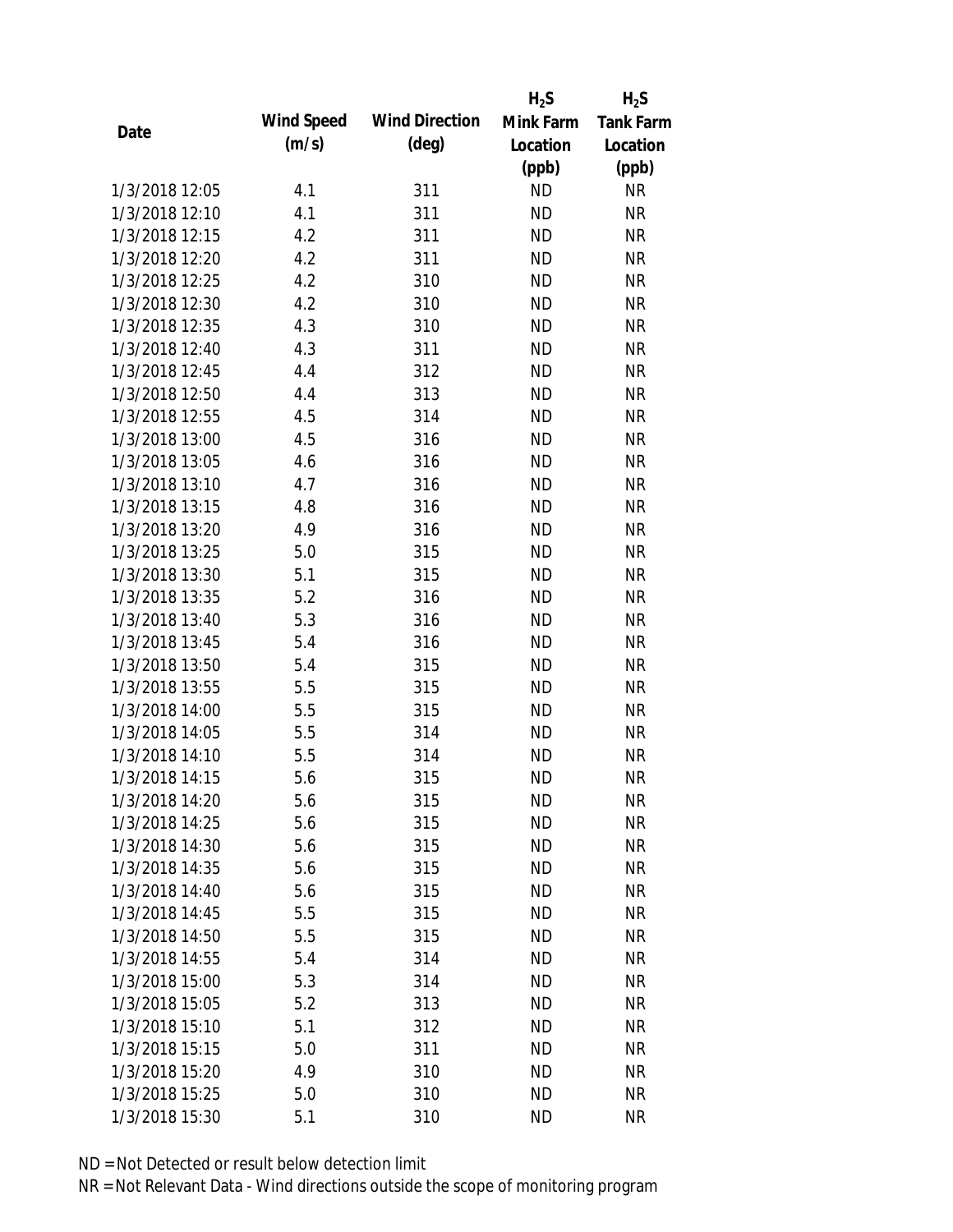|                |            |                       | $H_2S$    | $H_2S$           |
|----------------|------------|-----------------------|-----------|------------------|
|                | Wind Speed | <b>Wind Direction</b> | Mink Farm | <b>Tank Farm</b> |
| Date           | (m/s)      | $(\text{deg})$        | Location  | Location         |
|                |            |                       | (ppb)     | (ppb)            |
| 1/3/2018 15:35 | 5.3        | 310                   | <b>ND</b> | <b>NR</b>        |
| 1/3/2018 15:40 | 5.4        | 311                   | <b>ND</b> | <b>NR</b>        |
| 1/3/2018 15:45 | 5.5        | 313                   | <b>ND</b> | <b>NR</b>        |
| 1/3/2018 15:50 | 5.6        | 315                   | <b>ND</b> | <b>NR</b>        |
| 1/3/2018 15:55 | 5.7        | 317                   | <b>ND</b> | <b>NR</b>        |
| 1/3/2018 16:00 | 5.7        | 318                   | <b>ND</b> | <b>NR</b>        |
| 1/3/2018 16:05 | 5.6        | 318                   | <b>ND</b> | <b>NR</b>        |
| 1/3/2018 16:10 | 5.6        | 318                   | <b>ND</b> | <b>NR</b>        |
| 1/3/2018 16:15 | 5.6        | 317                   | <b>ND</b> | <b>NR</b>        |
| 1/3/2018 16:20 | 5.6        | 316                   | <b>ND</b> | <b>NR</b>        |
| 1/3/2018 16:25 | 5.5        | 315                   | <b>ND</b> | <b>NR</b>        |
| 1/3/2018 16:30 | 5.5        | 314                   | <b>ND</b> | <b>NR</b>        |
| 1/3/2018 16:35 | 5.5        | 314                   | <b>ND</b> | <b>NR</b>        |
| 1/3/2018 16:40 | 5.4        | 314                   | <b>ND</b> | <b>NR</b>        |
| 1/3/2018 16:45 | 5.3        | 313                   | <b>ND</b> | <b>NR</b>        |
| 1/3/2018 16:50 | 5.2        | 313                   | <b>ND</b> | <b>NR</b>        |
| 1/3/2018 16:55 | 5.0        | 312                   | <b>ND</b> | <b>NR</b>        |
| 1/3/2018 17:00 | 4.9        | 311                   | <b>ND</b> | <b>NR</b>        |
| 1/3/2018 17:05 | 4.9        | 311                   | <b>ND</b> | <b>NR</b>        |
| 1/3/2018 17:10 | 4.9        | 310                   | <b>ND</b> | <b>NR</b>        |
| 1/3/2018 17:15 | 4.9        | 310                   | <b>ND</b> | <b>NR</b>        |
| 1/3/2018 17:20 | 5.1        | 310                   | <b>ND</b> | <b>NR</b>        |
| 1/3/2018 17:25 | 5.2        | 310                   | <b>ND</b> | <b>NR</b>        |
| 1/3/2018 17:30 | 5.3        | 310                   | <b>ND</b> | <b>NR</b>        |
| 1/3/2018 17:35 | 5.3        | 309                   | <b>ND</b> | <b>NR</b>        |
| 1/3/2018 17:40 | 5.3        | 309                   | <b>ND</b> | <b>NR</b>        |
| 1/3/2018 17:45 | 5.2        | 308                   | <b>ND</b> | <b>NR</b>        |
| 1/3/2018 17:50 | 5.1        | 308                   | <b>ND</b> | <b>NR</b>        |
| 1/3/2018 17:55 | 5.0        | 308                   | <b>ND</b> | <b>NR</b>        |
| 1/3/2018 18:00 | 4.9        | 309                   | <b>ND</b> | <b>NR</b>        |
| 1/3/2018 18:05 | 4.8        | 311                   | <b>ND</b> | <b>NR</b>        |
| 1/3/2018 18:10 | 4.7        | 313                   | <b>ND</b> | <b>NR</b>        |
| 1/3/2018 18:15 | 4.7        | 314                   | <b>ND</b> | <b>NR</b>        |
| 1/3/2018 18:20 | 4.7        | 317                   | <b>ND</b> | <b>NR</b>        |
| 1/3/2018 18:25 | 4.7        | 319                   | <b>ND</b> | <b>NR</b>        |
| 1/3/2018 18:30 | 4.8        | 321                   | <b>ND</b> | <b>NR</b>        |
| 1/3/2018 18:35 | 4.8        | 322                   | <b>ND</b> | <b>NR</b>        |
| 1/3/2018 18:40 | 4.8        | 323                   | <b>ND</b> | <b>NR</b>        |
| 1/3/2018 18:45 | 4.9        | 324                   | <b>ND</b> | <b>NR</b>        |
| 1/3/2018 18:50 | 4.8        | 324                   | <b>ND</b> | NR               |
| 1/3/2018 18:55 | 4.7        | 324                   | <b>ND</b> | <b>NR</b>        |
| 1/3/2018 19:00 | 4.5        | 324                   | <b>ND</b> | <b>NR</b>        |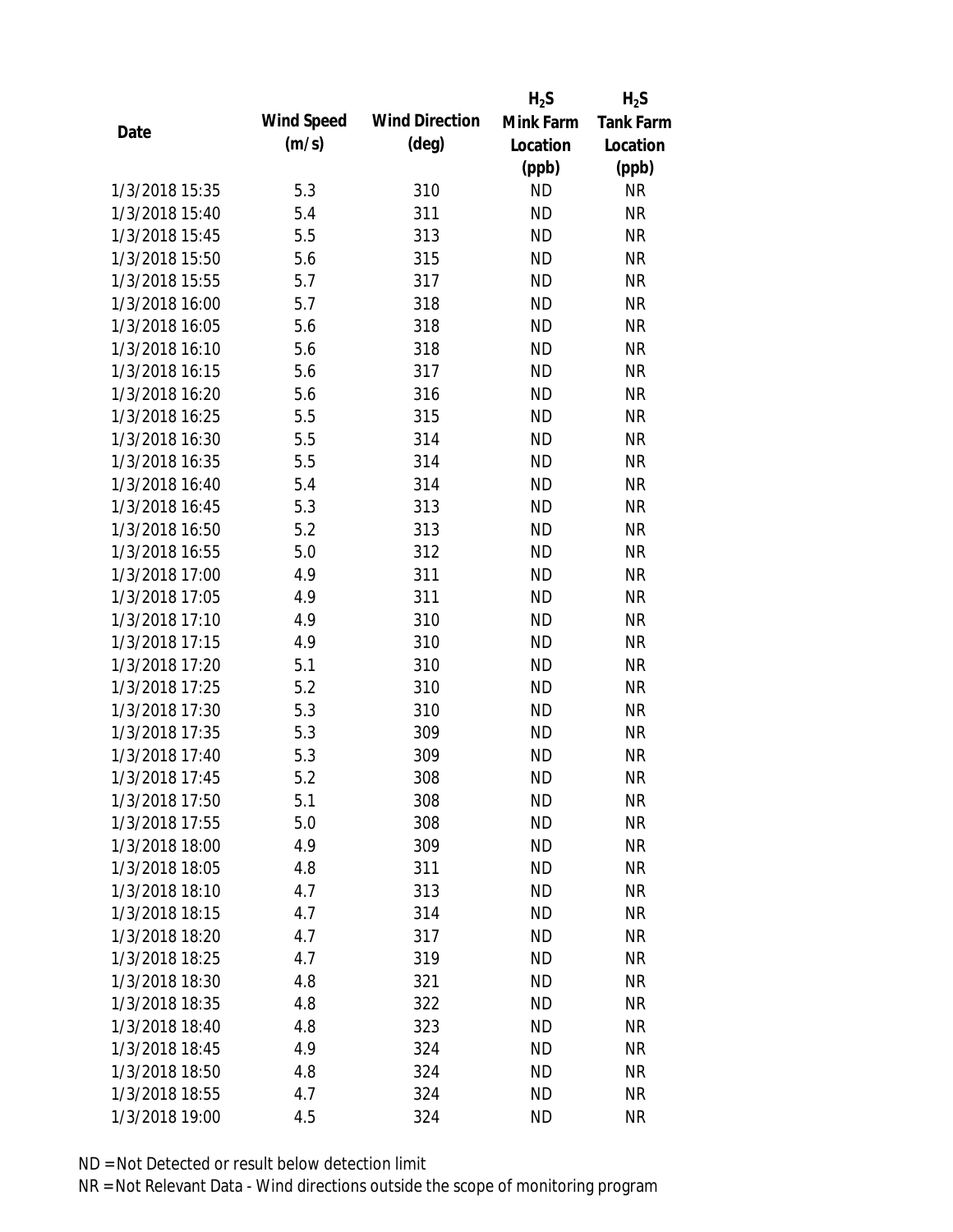|                |            |                       | $H_2S$    | $H_2S$           |
|----------------|------------|-----------------------|-----------|------------------|
|                | Wind Speed | <b>Wind Direction</b> | Mink Farm | <b>Tank Farm</b> |
| Date           | (m/s)      | $(\text{deg})$        | Location  | Location         |
|                |            |                       | (ppb)     | (ppb)            |
| 1/3/2018 19:05 | 4.4        | 325                   | <b>ND</b> | <b>NR</b>        |
| 1/3/2018 19:10 | 4.2        | 325                   | <b>ND</b> | <b>NR</b>        |
| 1/3/2018 19:15 | 4.0        | 325                   | <b>ND</b> | <b>NR</b>        |
| 1/3/2018 19:20 | 3.8        | 325                   | <b>ND</b> | <b>NR</b>        |
| 1/3/2018 19:25 | 3.7        | 323                   | <b>ND</b> | <b>NR</b>        |
| 1/3/2018 19:30 | 3.7        | 321                   | <b>ND</b> | <b>NR</b>        |
| 1/3/2018 19:35 | 3.7        | 319                   | <b>ND</b> | <b>NR</b>        |
| 1/3/2018 19:40 | 3.8        | 315                   | <b>ND</b> | <b>NR</b>        |
| 1/3/2018 19:45 | 3.9        | 312                   | <b>ND</b> | <b>NR</b>        |
| 1/3/2018 19:50 | 4.0        | 310                   | <b>ND</b> | <b>NR</b>        |
| 1/3/2018 19:55 | 4.0        | 309                   | <b>ND</b> | <b>NR</b>        |
| 1/3/2018 20:00 | 4.0        | 310                   | <b>ND</b> | <b>NR</b>        |
| 1/3/2018 20:05 | 3.9        | 312                   | <b>ND</b> | <b>NR</b>        |
| 1/3/2018 20:10 | 3.7        | 316                   | <b>ND</b> | <b>NR</b>        |
| 1/3/2018 20:15 | 3.6        | 320                   | <b>ND</b> | <b>NR</b>        |
| 1/3/2018 20:20 | 3.4        | 322                   | <b>ND</b> | <b>NR</b>        |
| 1/3/2018 20:25 | 3.3        | 324                   | <b>ND</b> | <b>NR</b>        |
| 1/3/2018 20:30 | 3.2        | 324                   | <b>ND</b> | <b>NR</b>        |
| 1/3/2018 20:35 | 3.1        | 323                   | <b>ND</b> | <b>NR</b>        |
| 1/3/2018 20:40 | 3.0        | 322                   | <b>ND</b> | <b>NR</b>        |
| 1/3/2018 20:45 | 3.0        | 320                   | <b>ND</b> | <b>NR</b>        |
| 1/3/2018 20:50 | 3.0        | 320                   | <b>ND</b> | <b>NR</b>        |
| 1/3/2018 20:55 | 3.0        | 320                   | <b>ND</b> | <b>NR</b>        |
| 1/3/2018 21:00 | 3.0        | 322                   | <b>ND</b> | <b>NR</b>        |
| 1/3/2018 21:05 | 3.0        | 324                   | <b>ND</b> | <b>NR</b>        |
| 1/3/2018 21:10 | 3.0        | 326                   | <b>ND</b> | <b>NR</b>        |
| 1/3/2018 21:15 | 3.0        | 329                   | <b>ND</b> | <b>NR</b>        |
| 1/3/2018 21:20 | 3.0        | 330                   | <b>ND</b> | <b>NR</b>        |
| 1/3/2018 21:25 | 2.9        | 331                   | <b>ND</b> | <b>NR</b>        |
| 1/3/2018 21:30 | 2.9        | 332                   | <b>ND</b> | <b>NR</b>        |
| 1/3/2018 21:35 | 2.9        | 331                   | <b>ND</b> | <b>NR</b>        |
| 1/3/2018 21:40 | 2.8        | 329                   | <b>ND</b> | <b>NR</b>        |
| 1/3/2018 21:45 | 2.8        | 327                   | <b>ND</b> | <b>NR</b>        |
| 1/3/2018 21:50 | 2.8        | 324                   | <b>ND</b> | <b>NR</b>        |
| 1/3/2018 21:55 | 2.8        | 321                   | <b>ND</b> | <b>NR</b>        |
| 1/3/2018 22:00 | 2.8        | 318                   | <b>ND</b> | <b>NR</b>        |
| 1/3/2018 22:05 | 2.8        | 316                   | 1         | <b>NR</b>        |
| 1/3/2018 22:10 | 2.9        | 315                   | 1         | <b>NR</b>        |
| 1/3/2018 22:15 | 2.9        | 315                   | 1         | <b>NR</b>        |
| 1/3/2018 22:20 | 3.0        | 316                   | 1         | <b>NR</b>        |
| 1/3/2018 22:25 | 3.0        | 317                   | <b>ND</b> | <b>NR</b>        |
| 1/3/2018 22:30 | 3.0        | 319                   | <b>ND</b> | <b>NR</b>        |
|                |            |                       |           |                  |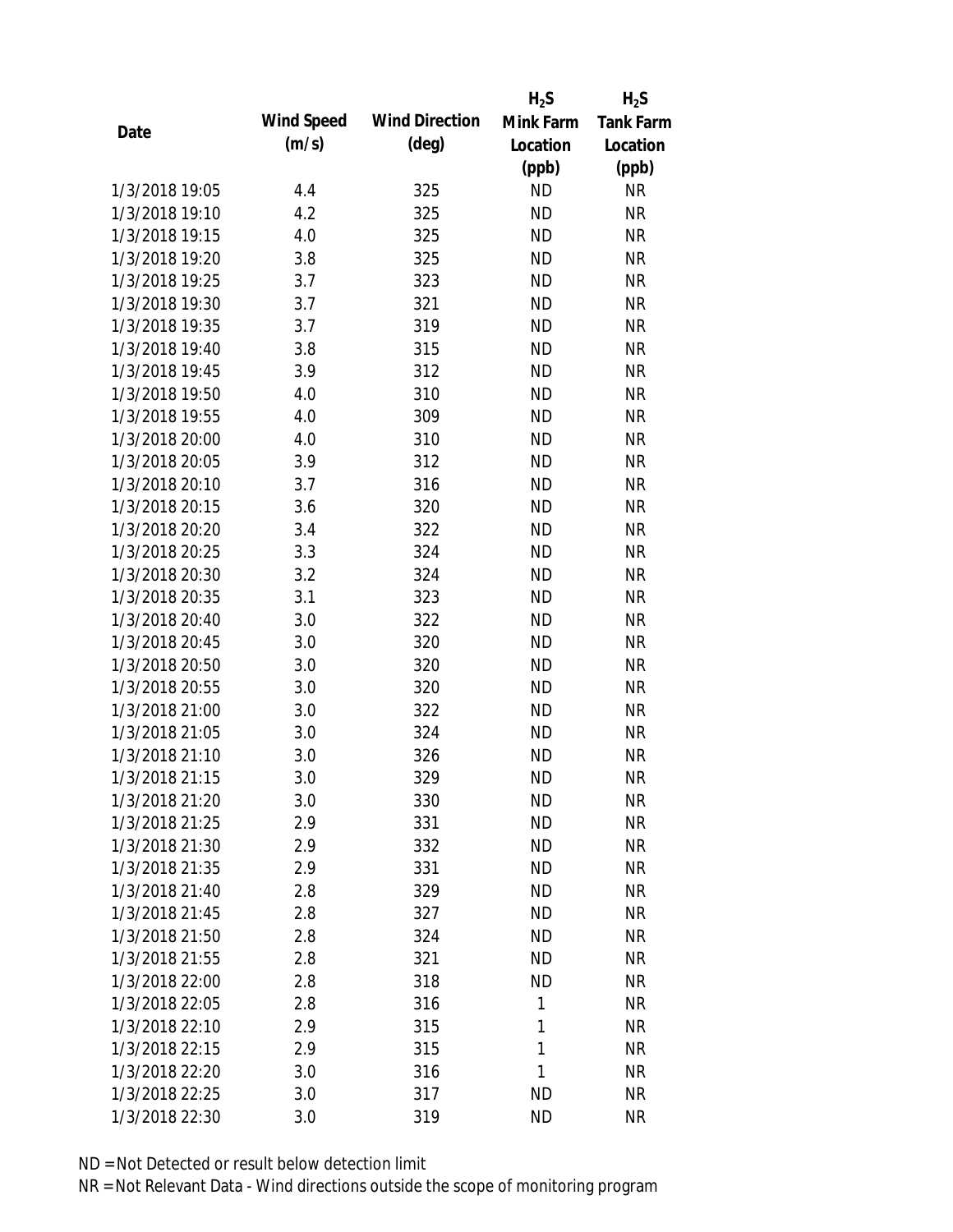|                |            |                       | $H_2S$       | $H_2S$           |
|----------------|------------|-----------------------|--------------|------------------|
|                | Wind Speed | <b>Wind Direction</b> | Mink Farm    | <b>Tank Farm</b> |
| Date           | (m/s)      | $(\text{deg})$        | Location     | Location         |
|                |            |                       | (ppb)        | (ppb)            |
| 1/3/2018 22:35 | 3.0        | 320                   | <b>ND</b>    | <b>NR</b>        |
| 1/3/2018 22:40 | 3.0        | 322                   | <b>ND</b>    | <b>NR</b>        |
| 1/3/2018 22:45 | 3.0        | 323                   | <b>ND</b>    | <b>NR</b>        |
| 1/3/2018 22:50 | 3.0        | 324                   | <b>ND</b>    | <b>NR</b>        |
| 1/3/2018 22:55 | 3.0        | 325                   | 1            | <b>NR</b>        |
| 1/3/2018 23:00 | 3.0        | 326                   | $\mathbf{1}$ | <b>NR</b>        |
| 1/3/2018 23:05 | 3.0        | 326                   | 1            | <b>NR</b>        |
| 1/3/2018 23:10 | 3.1        | 327                   | <b>ND</b>    | <b>NR</b>        |
| 1/3/2018 23:15 | 3.2        | 327                   | <b>ND</b>    | <b>NR</b>        |
| 1/3/2018 23:20 | 3.3        | 327                   | <b>ND</b>    | <b>NR</b>        |
| 1/3/2018 23:25 | 3.3        | 327                   | <b>ND</b>    | <b>NR</b>        |
| 1/3/2018 23:30 | 3.4        | 326                   | <b>ND</b>    | <b>NR</b>        |
| 1/3/2018 23:35 | 3.4        | 326                   | <b>ND</b>    | <b>NR</b>        |
| 1/3/2018 23:40 | 3.3        | 324                   | <b>ND</b>    | <b>NR</b>        |
| 1/3/2018 23:45 | 3.3        | 323                   | <b>ND</b>    | <b>NR</b>        |
| 1/3/2018 23:50 | 3.2        | 320                   | <b>ND</b>    | <b>NR</b>        |
| 1/3/2018 23:55 | 3.2        | 317                   | <b>ND</b>    | <b>NR</b>        |
| 1/3/2018 24:00 | 3.2        | 314                   | <b>ND</b>    | <b>NR</b>        |
| 1/4/2018 00:05 | 3.2        | 312                   | <b>ND</b>    | <b>NR</b>        |
| 1/4/2018 00:10 | 3.1        | 309                   | <b>ND</b>    | <b>NR</b>        |
| 1/4/2018 00:15 | 3.1        | 308                   | <b>ND</b>    | <b>NR</b>        |
| 1/4/2018 00:20 | 3.1        | 307                   | <b>ND</b>    | <b>NR</b>        |
| 1/4/2018 00:25 | 3.0        | 307                   | <b>ND</b>    | <b>NR</b>        |
| 1/4/2018 00:30 | 2.9        | 307                   | <b>ND</b>    | <b>NR</b>        |
| 1/4/2018 00:35 | 2.8        | 307                   | <b>ND</b>    | <b>NR</b>        |
| 1/4/2018 00:40 | 2.8        | 308                   | <b>ND</b>    | <b>NR</b>        |
| 1/4/2018 00:45 | 2.8        | 308                   | <b>ND</b>    | <b>NR</b>        |
| 1/4/2018 00:50 | 2.8        | 310                   | <b>ND</b>    | <b>NR</b>        |
| 1/4/2018 00:55 | 2.9        | 312                   | <b>ND</b>    | <b>NR</b>        |
| 1/4/2018 01:00 | 3.0        | 315                   | <b>ND</b>    | <b>NR</b>        |
| 1/4/2018 01:05 | 3.1        | 318                   | <b>ND</b>    | <b>NR</b>        |
| 1/4/2018 01:10 | 3.1        | 320                   | <b>ND</b>    | <b>NR</b>        |
| 1/4/2018 01:15 | 3.2        | 323                   | <b>ND</b>    | <b>NR</b>        |
| 1/4/2018 01:20 | 3.2        | 325                   | <b>ND</b>    | <b>NR</b>        |
| 1/4/2018 01:25 | 3.2        | 327                   | <b>ND</b>    | <b>NR</b>        |
| 1/4/2018 01:30 | 3.2        | 328                   | <b>ND</b>    | <b>NR</b>        |
| 1/4/2018 01:35 | 3.3        | 329                   | <b>ND</b>    | <b>NR</b>        |
| 1/4/2018 01:40 | 3.3        | 330                   | <b>ND</b>    | <b>NR</b>        |
| 1/4/2018 01:45 | 3.3        | 331                   | <b>ND</b>    | <b>NR</b>        |
| 1/4/2018 01:50 | 3.4        | 331                   | <b>ND</b>    | <b>NR</b>        |
| 1/4/2018 01:55 | 3.4        | 331                   | <b>ND</b>    | <b>NR</b>        |
| 1/4/2018 02:00 | 3.4        | 332                   | <b>ND</b>    | <b>NR</b>        |
|                |            |                       |              |                  |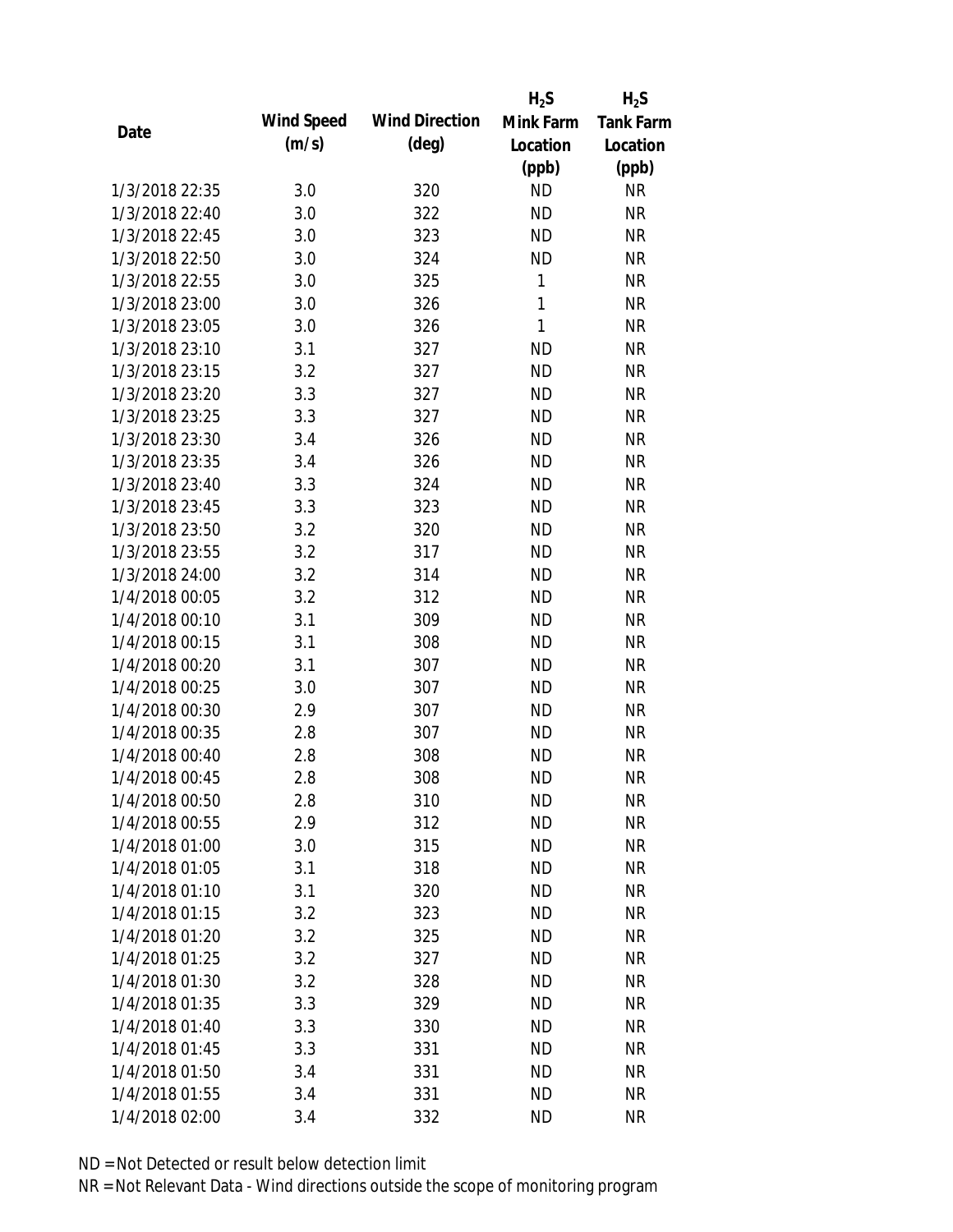|                |            |                       | $H_2S$       | $H_2S$           |
|----------------|------------|-----------------------|--------------|------------------|
|                | Wind Speed | <b>Wind Direction</b> | Mink Farm    | <b>Tank Farm</b> |
| Date           | (m/s)      | $(\text{deg})$        | Location     | Location         |
|                |            |                       | (ppb)        | (ppb)            |
| 1/4/2018 02:05 | 3.3        | 333                   | <b>ND</b>    | <b>NR</b>        |
| 1/4/2018 02:10 | 3.2        | 334                   | <b>ND</b>    | <b>NR</b>        |
| 1/4/2018 02:15 | 3.1        | 335                   | <b>ND</b>    | <b>NR</b>        |
| 1/4/2018 02:20 | 2.9        | 336                   | <b>ND</b>    | <b>NR</b>        |
| 1/4/2018 02:25 | 2.8        | 337                   | <b>ND</b>    | <b>NR</b>        |
| 1/4/2018 02:30 | 2.7        | 338                   | <b>ND</b>    | <b>NR</b>        |
| 1/4/2018 02:35 | 2.6        | 339                   | <b>ND</b>    | <b>NR</b>        |
| 1/4/2018 02:40 | 2.6        | 339                   | <b>ND</b>    | <b>NR</b>        |
| 1/4/2018 02:45 | 2.5        | 340                   | <b>ND</b>    | <b>NR</b>        |
| 1/4/2018 02:50 | 2.5        | 340                   | <b>ND</b>    | <b>NR</b>        |
| 1/4/2018 02:55 | 2.5        | 342                   | <b>ND</b>    | <b>NR</b>        |
| 1/4/2018 03:00 | 2.5        | 343                   | <b>ND</b>    | <b>NR</b>        |
| 1/4/2018 03:05 | 2.4        | 345                   | 1            | <b>NR</b>        |
| 1/4/2018 03:10 | 2.4        | 347                   | 1            | <b>NR</b>        |
| 1/4/2018 03:15 | 2.4        | 349                   | <b>ND</b>    | <b>NR</b>        |
| 1/4/2018 03:20 | 2.4        | 350                   | <b>ND</b>    | <b>NR</b>        |
| 1/4/2018 03:25 | 2.4        | 351                   | <b>ND</b>    | <b>NR</b>        |
| 1/4/2018 03:30 | 2.4        | 352                   | <b>ND</b>    | <b>NR</b>        |
| 1/4/2018 03:35 | 2.5        | 352                   | <b>ND</b>    | <b>NR</b>        |
| 1/4/2018 03:40 | 2.5        | 351                   | <b>ND</b>    | <b>NR</b>        |
| 1/4/2018 03:45 | 2.6        | 350                   | <b>ND</b>    | <b>NR</b>        |
| 1/4/2018 03:50 | 2.6        | 348                   | 1            | <b>NR</b>        |
| 1/4/2018 03:55 | 2.6        | 346                   | $\mathbf{1}$ | <b>NR</b>        |
| 1/4/2018 04:00 | 2.6        | 344                   | $\mathbf{1}$ | <b>NR</b>        |
| 1/4/2018 04:05 | 2.6        | 343                   | 1            | <b>NR</b>        |
| 1/4/2018 04:10 | 2.6        | 342                   | 1            | <b>NR</b>        |
| 1/4/2018 04:15 | 2.6        | 341                   | 1            | <b>NR</b>        |
| 1/4/2018 04:20 | 2.6        | 340                   | <b>ND</b>    | <b>NR</b>        |
| 1/4/2018 04:25 | 2.6        | 339                   | <b>ND</b>    | <b>NR</b>        |
| 1/4/2018 04:30 | 2.6        | 339                   | <b>ND</b>    | <b>NR</b>        |
| 1/4/2018 04:35 | 2.6        | 339                   | <b>ND</b>    | <b>NR</b>        |
| 1/4/2018 04:40 | 2.6        | 339                   | <b>ND</b>    | <b>NR</b>        |
| 1/4/2018 04:45 | 2.7        | 340                   | <b>ND</b>    | <b>NR</b>        |
| 1/4/2018 04:50 | 2.7        | 341                   | <b>ND</b>    | <b>NR</b>        |
| 1/4/2018 04:55 | 2.8        | 342                   | <b>ND</b>    | <b>NR</b>        |
| 1/4/2018 05:00 | 2.8        | 344                   | <b>ND</b>    | <b>NR</b>        |
| 1/4/2018 05:05 | 2.7        | 345                   | <b>ND</b>    | <b>NR</b>        |
| 1/4/2018 05:10 | 2.7        | 346                   | <b>ND</b>    | <b>NR</b>        |
| 1/4/2018 05:15 | 2.6        | 346                   | <b>ND</b>    | <b>NR</b>        |
| 1/4/2018 05:20 | 2.6        | 346                   | <b>ND</b>    | NR               |
| 1/4/2018 05:25 | 2.5        | 346                   | <b>ND</b>    | <b>NR</b>        |
| 1/4/2018 05:30 | 2.5        | 346                   | <b>ND</b>    | <b>NR</b>        |
|                |            |                       |              |                  |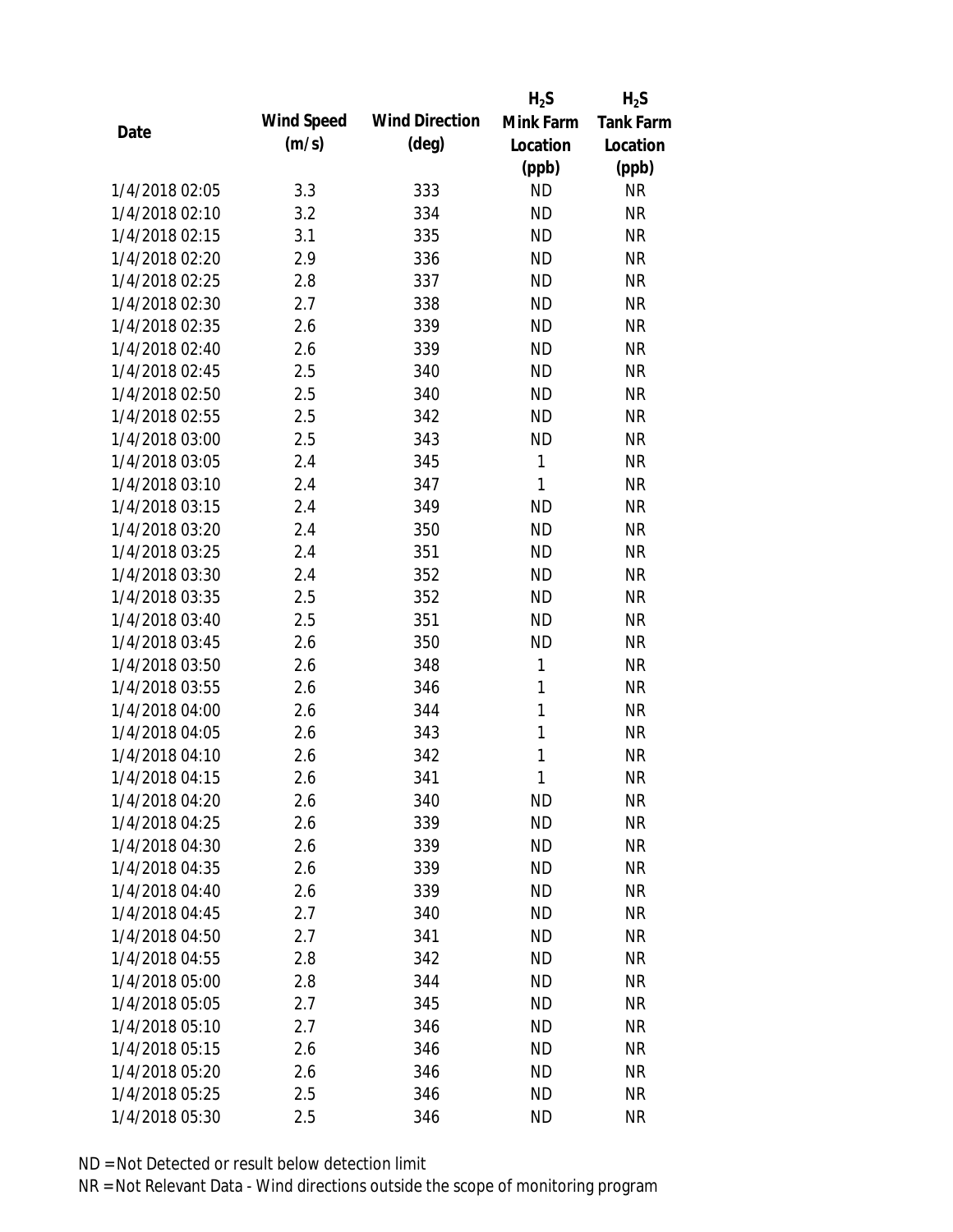|                |            |                       | $H_2S$    | $H_2S$           |
|----------------|------------|-----------------------|-----------|------------------|
|                | Wind Speed | <b>Wind Direction</b> | Mink Farm | <b>Tank Farm</b> |
| Date           | (m/s)      | $(\text{deg})$        | Location  | Location         |
|                |            |                       | (ppb)     | (ppb)            |
| 1/4/2018 05:35 | 2.5        | 346                   | <b>ND</b> | <b>NR</b>        |
| 1/4/2018 05:40 | 2.5        | 346                   | <b>ND</b> | <b>NR</b>        |
| 1/4/2018 05:45 | 2.5        | 346                   | <b>ND</b> | <b>NR</b>        |
| 1/4/2018 05:50 | 2.4        | 346                   | <b>ND</b> | <b>NR</b>        |
| 1/4/2018 05:55 | 2.4        | 346                   | <b>ND</b> | <b>NR</b>        |
| 1/4/2018 06:00 | 2.4        | 346                   | <b>ND</b> | <b>NR</b>        |
| 1/4/2018 06:05 | 2.4        | 346                   | <b>ND</b> | <b>NR</b>        |
| 1/4/2018 06:10 | 2.4        | 346                   | <b>ND</b> | <b>NR</b>        |
| 1/4/2018 06:15 | 2.4        | 346                   | <b>ND</b> | <b>NR</b>        |
| 1/4/2018 06:20 | 2.5        | 346                   | <b>ND</b> | <b>NR</b>        |
| 1/4/2018 06:25 | 2.5        | 347                   | <b>ND</b> | <b>NR</b>        |
| 1/4/2018 06:30 | 2.5        | 348                   | <b>ND</b> | <b>NR</b>        |
| 1/4/2018 06:35 | 2.5        | 348                   | <b>ND</b> | <b>NR</b>        |
| 1/4/2018 06:40 | 2.5        | 349                   | <b>ND</b> | <b>NR</b>        |
| 1/4/2018 06:45 | 2.5        | 350                   | <b>ND</b> | <b>NR</b>        |
| 1/4/2018 06:50 | 2.5        | 350                   | <b>ND</b> | <b>NR</b>        |
| 1/4/2018 06:55 | 2.4        | 350                   | <b>ND</b> | <b>NR</b>        |
| 1/4/2018 07:00 | 2.4        | 349                   | <b>ND</b> | <b>NR</b>        |
| 1/4/2018 07:05 | 2.4        | 349                   | <b>ND</b> | <b>NR</b>        |
| 1/4/2018 07:10 | 2.4        | 347                   | <b>ND</b> | <b>NR</b>        |
| 1/4/2018 07:15 | 2.5        | 346                   | <b>ND</b> | <b>NR</b>        |
| 1/4/2018 07:20 | 2.6        | 345                   | <b>ND</b> | <b>NR</b>        |
| 1/4/2018 07:25 | 2.6        | 344                   | <b>ND</b> | <b>NR</b>        |
| 1/4/2018 07:30 | 2.7        | 343                   | <b>ND</b> | <b>NR</b>        |
| 1/4/2018 07:35 | 2.8        | 343                   | <b>ND</b> | <b>NR</b>        |
| 1/4/2018 07:40 | 2.8        | 343                   | <b>ND</b> | <b>NR</b>        |
| 1/4/2018 07:45 | 2.8        | 343                   | <b>ND</b> | <b>NR</b>        |
| 1/4/2018 07:50 | 2.7        | 343                   | 1         | <b>NR</b>        |
| 1/4/2018 07:55 | 2.6        | 343                   | 1         | <b>NR</b>        |
| 1/4/2018 08:00 | 2.5        | 343                   | 1         | <b>NR</b>        |
| 1/4/2018 08:05 | 2.5        | 343                   | 1         | <b>NR</b>        |
| 1/4/2018 08:10 | 2.4        | 342                   | 1         | <b>NR</b>        |
| 1/4/2018 08:15 | 2.3        | 342                   | 1         | <b>NR</b>        |
| 1/4/2018 08:20 | 2.4        | 342                   | 1         | <b>NR</b>        |
| 1/4/2018 08:25 | 2.4        | 342                   | 1         | <b>NR</b>        |
| 1/4/2018 08:30 | 2.4        | 341                   | 1         | <b>NR</b>        |
| 1/4/2018 08:35 | 2.4        | 341                   | 1         | <b>NR</b>        |
| 1/4/2018 08:40 | 2.5        | 340                   | 1         | <b>NR</b>        |
| 1/4/2018 08:45 | 2.6        | 339                   | 1         | <b>NR</b>        |
| 1/4/2018 08:50 | 2.6        | 338                   | <b>ND</b> | NR               |
| 1/4/2018 08:55 | 2.7        | 336                   | <b>ND</b> | <b>NR</b>        |
| 1/4/2018 09:00 | 2.8        | 335                   | <b>ND</b> | <b>NR</b>        |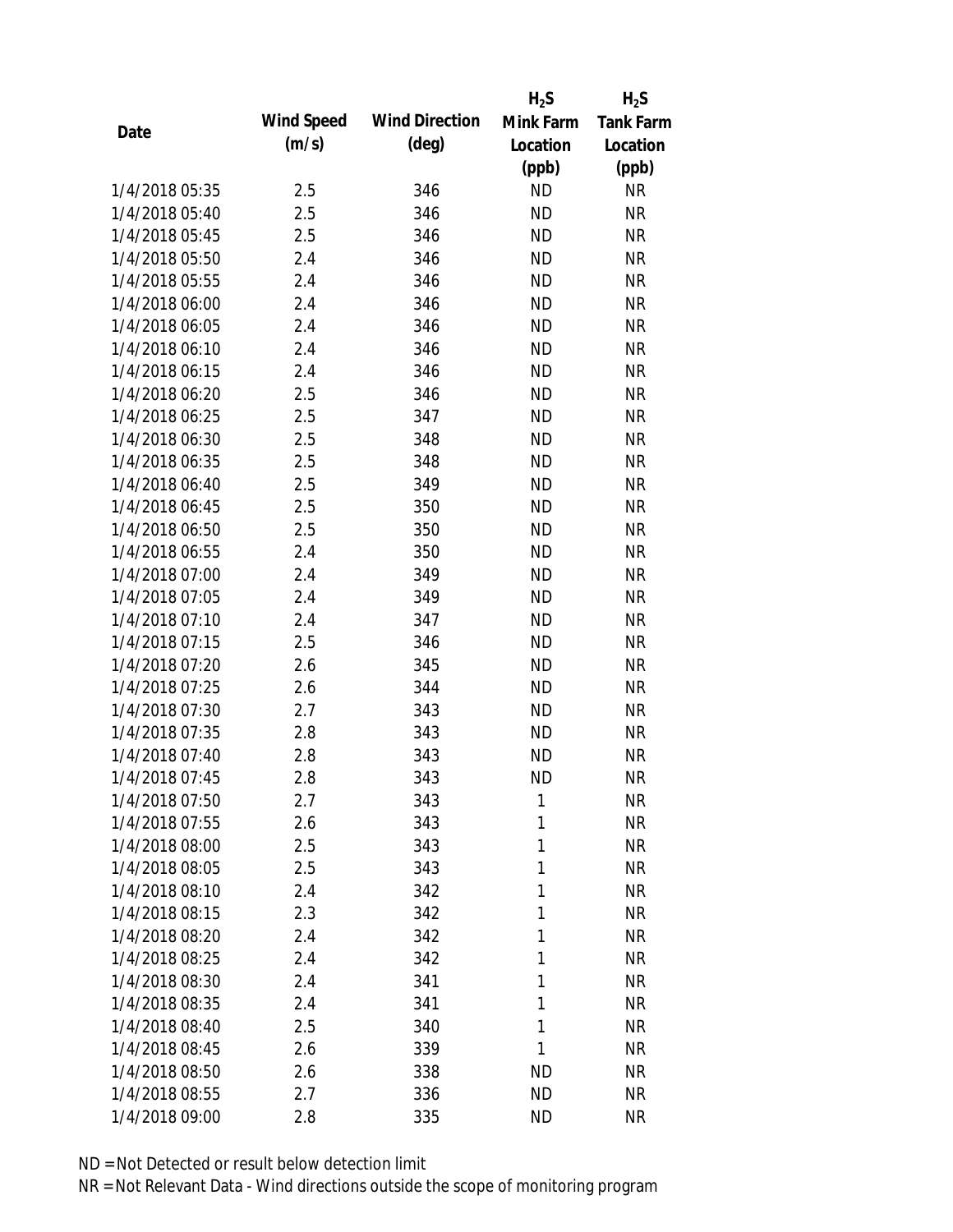|                |            |                       | $H_2S$    | $H_2S$           |
|----------------|------------|-----------------------|-----------|------------------|
|                | Wind Speed | <b>Wind Direction</b> | Mink Farm | <b>Tank Farm</b> |
| Date           | (m/s)      | $(\text{deg})$        | Location  | Location         |
|                |            |                       | (ppb)     | (ppb)            |
| 1/4/2018 09:05 | 2.9        | 335                   | <b>ND</b> | <b>NR</b>        |
| 1/4/2018 09:10 | 3.0        | 335                   | <b>ND</b> | <b>NR</b>        |
| 1/4/2018 09:15 | 3.0        | 335                   | <b>ND</b> | <b>NR</b>        |
| 1/4/2018 09:20 | 2.9        | 336                   | <b>ND</b> | <b>NR</b>        |
| 1/4/2018 09:25 | 2.9        | 338                   | <b>ND</b> | <b>NR</b>        |
| 1/4/2018 09:30 | 2.8        | 340                   | <b>ND</b> | <b>NR</b>        |
| 1/4/2018 09:35 | 2.7        | 342                   | <b>ND</b> | <b>NR</b>        |
| 1/4/2018 09:40 | 2.6        | 344                   | <b>ND</b> | <b>NR</b>        |
| 1/4/2018 09:45 | 2.5        | 346                   | <b>ND</b> | <b>NR</b>        |
| 1/4/2018 09:50 | 2.5        | 348                   | <b>ND</b> | <b>NR</b>        |
| 1/4/2018 09:55 | 2.5        | 349                   | <b>ND</b> | <b>NR</b>        |
| 1/4/2018 10:00 | 2.5        | 350                   | <b>ND</b> | <b>NR</b>        |
| 1/4/2018 10:05 | 2.6        | 351                   | <b>ND</b> | <b>NR</b>        |
| 1/4/2018 10:10 | 2.6        | 351                   | <b>ND</b> | <b>NR</b>        |
| 1/4/2018 10:15 | 2.6        | 350                   | <b>ND</b> | <b>NR</b>        |
| 1/4/2018 10:20 | 2.6        | 350                   | <b>ND</b> | <b>NR</b>        |
| 1/4/2018 10:25 | 2.6        | 350                   | <b>ND</b> | <b>NR</b>        |
| 1/4/2018 10:30 | 2.6        | 349                   | <b>ND</b> | <b>NR</b>        |
| 1/4/2018 10:35 | 2.5        | 349                   | <b>ND</b> | <b>NR</b>        |
| 1/4/2018 10:40 | 2.5        | 348                   | <b>ND</b> | <b>NR</b>        |
| 1/4/2018 10:45 | 2.4        | 348                   | <b>ND</b> | <b>NR</b>        |
| 1/4/2018 10:50 | 2.4        | 347                   | <b>ND</b> | <b>NR</b>        |
| 1/4/2018 10:55 | 2.5        | 346                   | <b>ND</b> | <b>NR</b>        |
| 1/4/2018 11:00 | 2.6        | 344                   | <b>ND</b> | <b>NR</b>        |
| 1/4/2018 11:05 | 2.7        | 343                   | <b>ND</b> | <b>NR</b>        |
| 1/4/2018 11:10 | 2.8        | 341                   | <b>ND</b> | <b>NR</b>        |
| 1/4/2018 11:15 | 3.0        | 339                   | <b>ND</b> | <b>NR</b>        |
| 1/4/2018 11:20 | 3.1        | 339                   | <b>ND</b> | <b>NR</b>        |
| 1/4/2018 11:25 | 3.2        | 339                   | <b>ND</b> | <b>NR</b>        |
| 1/4/2018 11:30 | 3.3        | 340                   | <b>ND</b> | <b>NR</b>        |
| 1/4/2018 11:35 | 3.4        | 343                   | 1         | <b>NR</b>        |
| 1/4/2018 11:40 | 3.5        | 345                   | 1         | <b>NR</b>        |
| 1/4/2018 11:45 | 3.6        | 346                   | <b>ND</b> | <b>NR</b>        |
| 1/4/2018 11:50 | 3.7        | 348                   | <b>ND</b> | <b>NR</b>        |
| 1/4/2018 11:55 | 3.7        | 349                   | <b>ND</b> | <b>NR</b>        |
| 1/4/2018 12:00 | 3.8        | 348                   | <b>ND</b> | <b>NR</b>        |
| 1/4/2018 12:05 | 3.8        | 347                   | <b>ND</b> | <b>NR</b>        |
| 1/4/2018 12:10 | 3.7        | 346                   | <b>ND</b> | <b>NR</b>        |
| 1/4/2018 12:15 | 3.7        | 346                   | <b>ND</b> | <b>NR</b>        |
| 1/4/2018 12:20 | 3.6        | 344                   | <b>ND</b> | NR               |
| 1/4/2018 12:25 | 3.6        | 343                   | <b>ND</b> | <b>NR</b>        |
| 1/4/2018 12:30 | 3.5        | 343                   | <b>ND</b> | <b>NR</b>        |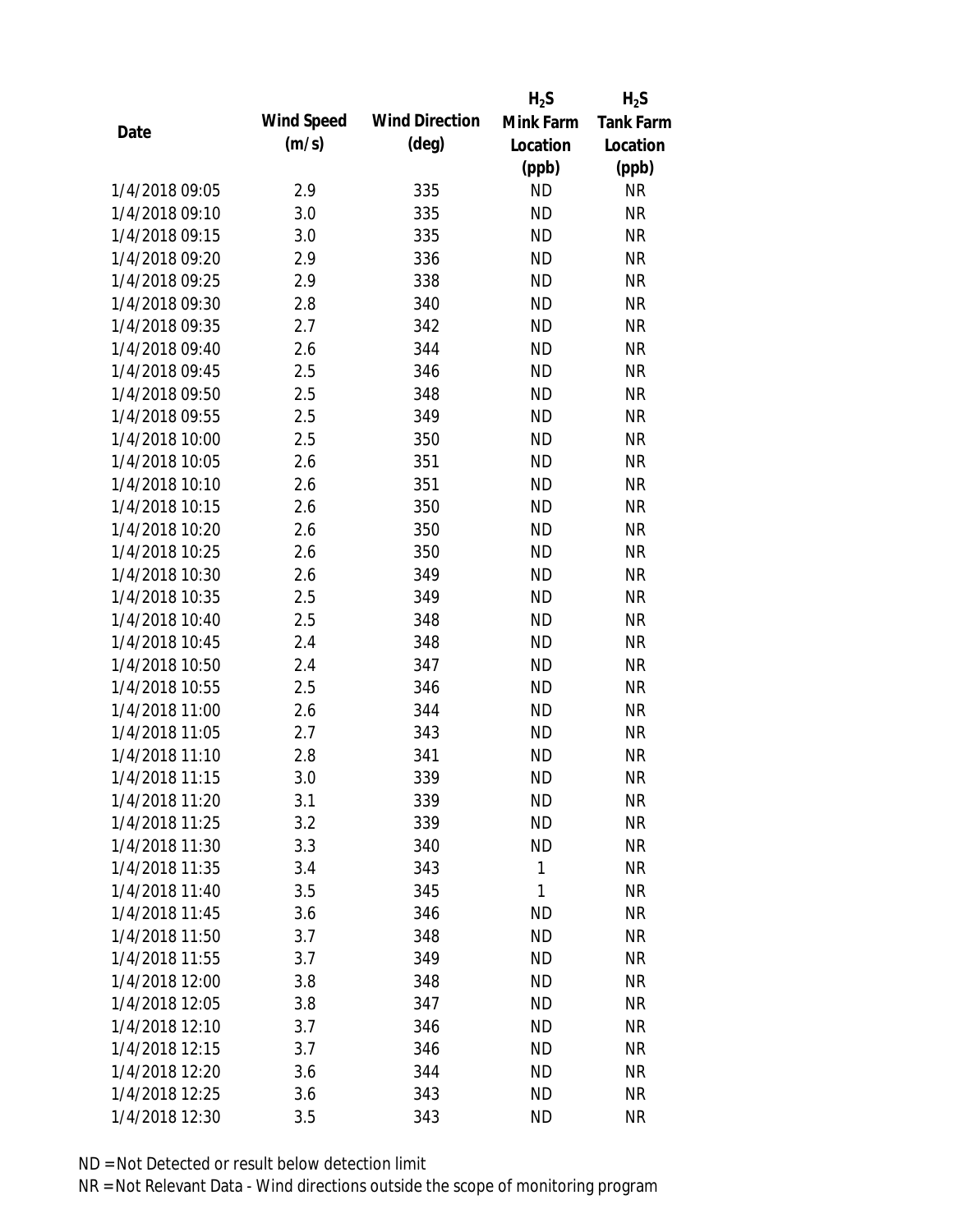|                |            |                       | $H_2S$    | $H_2S$           |
|----------------|------------|-----------------------|-----------|------------------|
| Date           | Wind Speed | <b>Wind Direction</b> | Mink Farm | <b>Tank Farm</b> |
|                | (m/s)      | $(\text{deg})$        | Location  | Location         |
|                |            |                       | (ppb)     | (ppb)            |
| 1/4/2018 12:35 | 3.5        | 344                   | <b>ND</b> | <b>NR</b>        |
| 1/4/2018 12:40 | 3.6        | 343                   | <b>ND</b> | <b>NR</b>        |
| 1/4/2018 12:45 | 3.7        | 343                   | <b>ND</b> | <b>NR</b>        |
| 1/4/2018 12:50 | 3.7        | 343                   | <b>ND</b> | <b>NR</b>        |
| 1/4/2018 12:55 | 3.8        | 343                   | <b>ND</b> | <b>NR</b>        |
| 1/4/2018 13:00 | 3.8        | 342                   | <b>ND</b> | <b>NR</b>        |
| 1/4/2018 13:05 | 3.9        | 340                   | <b>ND</b> | <b>NR</b>        |
| 1/4/2018 13:10 | 3.9        | 339                   | <b>ND</b> | <b>NR</b>        |
| 1/4/2018 13:15 | 3.9        | 338                   | <b>ND</b> | <b>NR</b>        |
| 1/4/2018 13:20 | 3.9        | 337                   | <b>ND</b> | <b>NR</b>        |
| 1/4/2018 13:25 | 3.9        | 335                   | <b>ND</b> | <b>NR</b>        |
| 1/4/2018 13:30 | 3.9        | 334                   | <b>ND</b> | <b>NR</b>        |
| 1/4/2018 13:35 | 3.9        | 334                   | <b>ND</b> | <b>NR</b>        |
| 1/4/2018 13:40 | 3.9        | 332                   | <b>ND</b> | <b>NR</b>        |
| 1/4/2018 13:45 | 3.9        | 331                   | <b>ND</b> | <b>NR</b>        |
| 1/4/2018 13:50 | 3.8        | 330                   | <b>ND</b> | <b>NR</b>        |
| 1/4/2018 13:55 | 3.7        | 330                   | <b>ND</b> | <b>NR</b>        |
| 1/4/2018 14:00 | 3.6        | 329                   | <b>ND</b> | <b>NR</b>        |
| 1/4/2018 14:05 | 3.6        | 329                   | <b>ND</b> | <b>NR</b>        |
| 1/4/2018 14:10 | 3.6        | 329                   | <b>ND</b> | <b>NR</b>        |
| 1/4/2018 14:15 | 3.5        | 329                   | <b>ND</b> | <b>NR</b>        |
| 1/4/2018 14:20 | 3.5        | 328                   | <b>ND</b> | <b>NR</b>        |
| 1/4/2018 14:25 | 3.6        | 327                   | <b>ND</b> | <b>NR</b>        |
| 1/4/2018 14:30 | 3.6        | 327                   | <b>ND</b> | <b>NR</b>        |
| 1/4/2018 14:35 | 3.6        | 327                   | <b>ND</b> | <b>NR</b>        |
| 1/4/2018 14:40 | 3.6        | 326                   | <b>ND</b> | <b>NR</b>        |
| 1/4/2018 14:45 | 3.5        | 325                   | <b>ND</b> | <b>NR</b>        |
| 1/4/2018 14:50 | 3.5        | 324                   | ND        | <b>NR</b>        |
| 1/4/2018 14:55 | 3.5        | 322                   | <b>ND</b> | <b>NR</b>        |
| 1/4/2018 15:00 | 3.4        | 319                   | <b>ND</b> | <b>NR</b>        |
| 1/4/2018 15:05 | 3.3        | 317                   | <b>ND</b> | <b>NR</b>        |
| 1/4/2018 15:10 | 3.4        | 316                   | <b>ND</b> | <b>NR</b>        |
| 1/4/2018 15:15 | 3.4        | 315                   | <b>ND</b> | <b>NR</b>        |
| 1/4/2018 15:20 | 3.4        | 314                   | <b>ND</b> | <b>NR</b>        |
| 1/4/2018 15:25 | 3.5        | 315                   | <b>ND</b> | <b>NR</b>        |
| 1/4/2018 15:30 | 3.5        | 316                   | <b>ND</b> | <b>NR</b>        |
| 1/4/2018 15:35 | 3.6        | 316                   | <b>ND</b> | <b>NR</b>        |
| 1/4/2018 15:40 | 3.7        | 317                   | <b>ND</b> | <b>NR</b>        |
| 1/4/2018 15:45 | 3.7        | 318                   | <b>ND</b> | <b>NR</b>        |
| 1/4/2018 15:50 | 3.7        | 319                   | <b>ND</b> | <b>NR</b>        |
| 1/4/2018 15:55 | 3.6        | 319                   | <b>ND</b> | <b>NR</b>        |
| 1/4/2018 16:00 | 3.6        | 319                   | <b>ND</b> | <b>NR</b>        |
|                |            |                       |           |                  |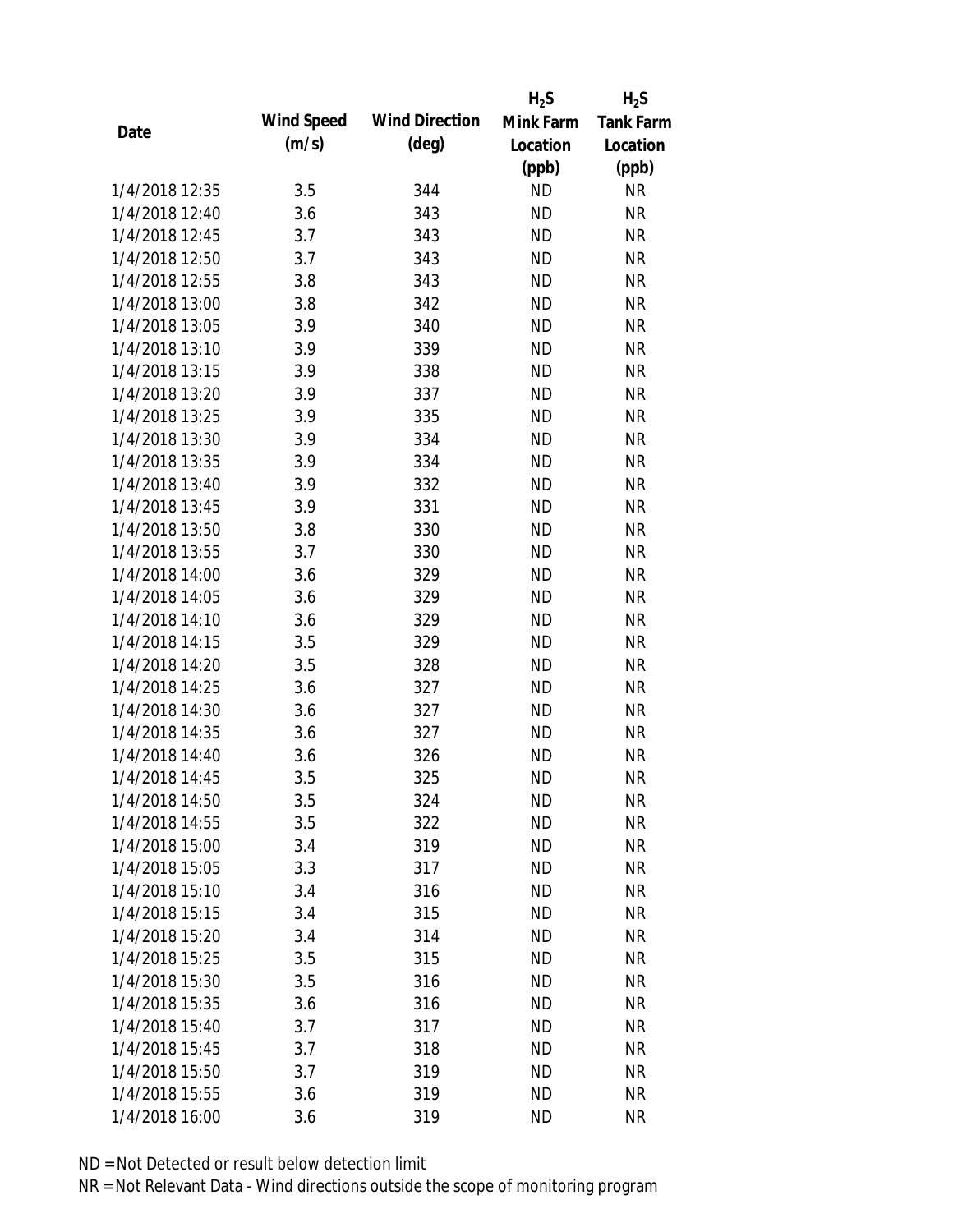|                |            |                       | $H_2S$         | $H_2S$           |
|----------------|------------|-----------------------|----------------|------------------|
| Date           | Wind Speed | <b>Wind Direction</b> | Mink Farm      | <b>Tank Farm</b> |
|                | (m/s)      | $(\text{deg})$        | Location       | Location         |
|                |            |                       | (ppb)          | (ppb)            |
| 1/4/2018 16:05 | 3.5        | 317                   | <b>ND</b>      | <b>NR</b>        |
| 1/4/2018 16:10 | 3.5        | 315                   | <b>ND</b>      | <b>NR</b>        |
| 1/4/2018 16:15 | 3.5        | 312                   | <b>ND</b>      | <b>NR</b>        |
| 1/4/2018 16:20 | 3.5        | 309                   | <b>ND</b>      | <b>NR</b>        |
| 1/4/2018 16:25 | 3.6        | 306                   | <b>ND</b>      | <b>NR</b>        |
| 1/4/2018 16:30 | 3.6        | 304                   | <b>ND</b>      | <b>NR</b>        |
| 1/4/2018 16:35 | 3.7        | 303                   | <b>ND</b>      | <b>NR</b>        |
| 1/4/2018 16:40 | 3.7        | 302                   | <b>ND</b>      | <b>NR</b>        |
| 1/4/2018 16:45 | 3.7        | 301                   | <b>ND</b>      | <b>NR</b>        |
| 1/4/2018 16:50 | 3.7        | 301                   | <b>ND</b>      | <b>NR</b>        |
| 1/4/2018 16:55 | 3.7        | 301                   | <b>ND</b>      | <b>NR</b>        |
| 1/4/2018 17:00 | 3.6        | 301                   | <b>ND</b>      | <b>NR</b>        |
| 1/4/2018 17:05 | 3.4        | 301                   | <b>ND</b>      | <b>NR</b>        |
| 1/4/2018 17:10 | 3.4        | 301                   | <b>ND</b>      | <b>NR</b>        |
| 1/4/2018 17:15 | 3.3        | 301                   | <b>ND</b>      | <b>NR</b>        |
| 1/4/2018 17:20 | 3.3        | 301                   | <b>ND</b>      | <b>NR</b>        |
| 1/4/2018 17:25 | 3.4        | 301                   | <b>ND</b>      | <b>NR</b>        |
| 1/4/2018 17:30 | 3.4        | 302                   | <b>ND</b>      | <b>NR</b>        |
| 1/4/2018 17:35 | 3.4        | 302                   | <b>ND</b>      | <b>NR</b>        |
| 1/4/2018 17:40 | 3.4        | 301                   | <b>ND</b>      | <b>NR</b>        |
| 1/4/2018 17:45 | 3.4        | 301                   | <b>ND</b>      | <b>NR</b>        |
| 1/4/2018 17:50 | 3.3        | 301                   | <b>ND</b>      | <b>NR</b>        |
| 1/4/2018 17:55 | 3.4        | 301                   | <b>ND</b>      | <b>NR</b>        |
| 1/4/2018 18:00 | 3.4        | 301                   | <b>ND</b>      | <b>NR</b>        |
| 1/4/2018 18:05 | 3.6        | 301                   | <b>ND</b>      | <b>NR</b>        |
| 1/4/2018 18:10 | 3.9        | 302                   | <b>ND</b>      | <b>NR</b>        |
| 1/4/2018 18:15 | 4.1        | 303                   | <b>ND</b>      | <b>NR</b>        |
| 1/4/2018 18:20 | 4.3        | 303                   | <b>ND</b>      | <b>NR</b>        |
| 1/4/2018 18:25 | 4.4        | 304                   | <b>ND</b>      | <b>NR</b>        |
| 1/4/2018 18:30 | 4.4        | 304                   | <b>ND</b>      | <b>NR</b>        |
| 1/4/2018 18:35 | 4.2        | 306                   | 1              | <b>NR</b>        |
| 1/4/2018 18:40 | 4.0        | 307                   | 1              | <b>NR</b>        |
| 1/4/2018 18:45 | 3.8        | 310                   | $\overline{2}$ | <b>NR</b>        |
| 1/4/2018 18:50 | 3.7        | 314                   | 3              | <b>NR</b>        |
| 1/4/2018 18:55 | 3.5        | 318                   | 4              | <b>NR</b>        |
| 1/4/2018 19:00 | 3.5        | 322                   | 4              | <b>NR</b>        |
| 1/4/2018 19:05 | 3.4        | 326                   | 5              | <b>NR</b>        |
| 1/4/2018 19:10 | 3.4        | 329                   | 5              | <b>NR</b>        |
| 1/4/2018 19:15 | 3.4        | 331                   | 5              | <b>NR</b>        |
| 1/4/2018 19:20 | 3.5        | 332                   | 5              | <b>NR</b>        |
| 1/4/2018 19:25 | 3.4        | 333                   | 5              | <b>NR</b>        |
| 1/4/2018 19:30 | 3.4        | 333                   | 5              | <b>NR</b>        |
|                |            |                       |                |                  |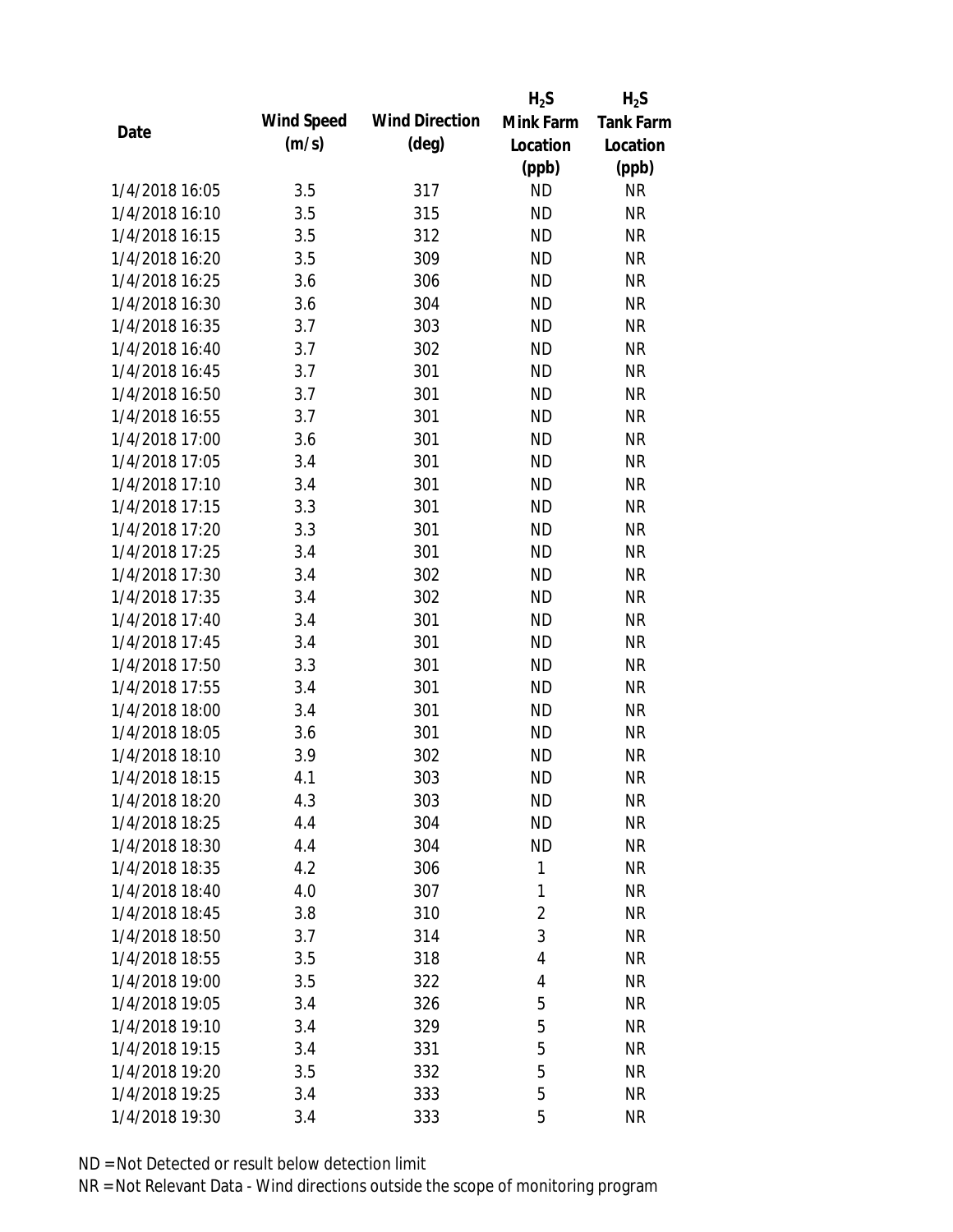|                |            |                       | $H_2S$         | $H_2S$           |
|----------------|------------|-----------------------|----------------|------------------|
|                | Wind Speed | <b>Wind Direction</b> | Mink Farm      | <b>Tank Farm</b> |
| Date           | (m/s)      | $(\text{deg})$        | Location       | Location         |
|                |            |                       | (ppb)          | (ppb)            |
| 1/4/2018 19:35 | 3.4        | 333                   | 5              | <b>NR</b>        |
| 1/4/2018 19:40 | 3.4        | 333                   | 5              | <b>NR</b>        |
| 1/4/2018 19:45 | 3.4        | 332                   | 5              | <b>NR</b>        |
| 1/4/2018 19:50 | 3.4        | 332                   | 5              | <b>NR</b>        |
| 1/4/2018 19:55 | 3.4        | 332                   | 4              | <b>NR</b>        |
| 1/4/2018 20:00 | 3.4        | 332                   | 4              | <b>NR</b>        |
| 1/4/2018 20:05 | 3.4        | 333                   | 4              | <b>NR</b>        |
| 1/4/2018 20:10 | 3.4        | 333                   | 4              | <b>NR</b>        |
| 1/4/2018 20:15 | 3.3        | 334                   | 4              | <b>NR</b>        |
| 1/4/2018 20:20 | 3.3        | 334                   | 5              | <b>NR</b>        |
| 1/4/2018 20:25 | 3.3        | 334                   | 5              | <b>NR</b>        |
| 1/4/2018 20:30 | 3.3        | 333                   | 6              | <b>NR</b>        |
| 1/4/2018 20:35 | 3.3        | 333                   | 6              | <b>NR</b>        |
| 1/4/2018 20:40 | 3.3        | 333                   | $\overline{7}$ | <b>NR</b>        |
| 1/4/2018 20:45 | 3.2        | 333                   | $\overline{7}$ | <b>NR</b>        |
| 1/4/2018 20:50 | 3.2        | 332                   | $\overline{7}$ | <b>NR</b>        |
| 1/4/2018 20:55 | 3.1        | 331                   | $\overline{7}$ | <b>NR</b>        |
| 1/4/2018 21:00 | 3.0        | 330                   | $\overline{7}$ | <b>NR</b>        |
| 1/4/2018 21:05 | 2.9        | 329                   | $\overline{7}$ | <b>NR</b>        |
| 1/4/2018 21:10 | 2.8        | 328                   | $\overline{7}$ | <b>NR</b>        |
| 1/4/2018 21:15 | 2.7        | 326                   | 7              | <b>NR</b>        |
| 1/4/2018 21:20 | 2.7        | 325                   | 7              | <b>NR</b>        |
| 1/4/2018 21:25 | 2.6        | 324                   | $\overline{7}$ | <b>NR</b>        |
| 1/4/2018 21:30 | 2.5        | 323                   | 7              | <b>NR</b>        |
| 1/4/2018 21:35 | 2.5        | 322                   | 6              | <b>NR</b>        |
| 1/4/2018 21:40 | 2.4        | 321                   | 6              | <b>NR</b>        |
| 1/4/2018 21:45 | 2.4        | 320                   | 6              | <b>NR</b>        |
| 1/4/2018 21:50 | 2.4        | 320                   | 5              | <b>NR</b>        |
| 1/4/2018 21:55 | 2.4        | 319                   | 4              | <b>NR</b>        |
| 1/4/2018 22:00 | 2.4        | 320                   | 3              | <b>NR</b>        |
| 1/4/2018 22:05 | 2.5        | 321                   | $\overline{2}$ | <b>NR</b>        |
| 1/4/2018 22:10 | 2.6        | 323                   | 1              | <b>NR</b>        |
| 1/4/2018 22:15 | 2.6        | 325                   | <b>ND</b>      | <b>NR</b>        |
| 1/4/2018 22:20 | 2.7        | 327                   | <b>ND</b>      | <b>NR</b>        |
| 1/4/2018 22:25 | 2.8        | 328                   | <b>ND</b>      | <b>NR</b>        |
| 1/4/2018 22:30 | 2.8        | 328                   | <b>ND</b>      | <b>NR</b>        |
| 1/4/2018 22:35 | 2.8        | 326                   | <b>ND</b>      | <b>NR</b>        |
| 1/4/2018 22:40 | 2.8        | 323                   | <b>ND</b>      | <b>NR</b>        |
| 1/4/2018 22:45 | 2.7        | 317                   | <b>ND</b>      | <b>NR</b>        |
| 1/4/2018 22:50 | 2.7        | 310                   | <b>ND</b>      | NR               |
| 1/4/2018 22:55 | 2.5        | 303                   | <b>ND</b>      | <b>NR</b>        |
| 1/4/2018 23:00 | 2.4        | 297                   | <b>ND</b>      | <b>NR</b>        |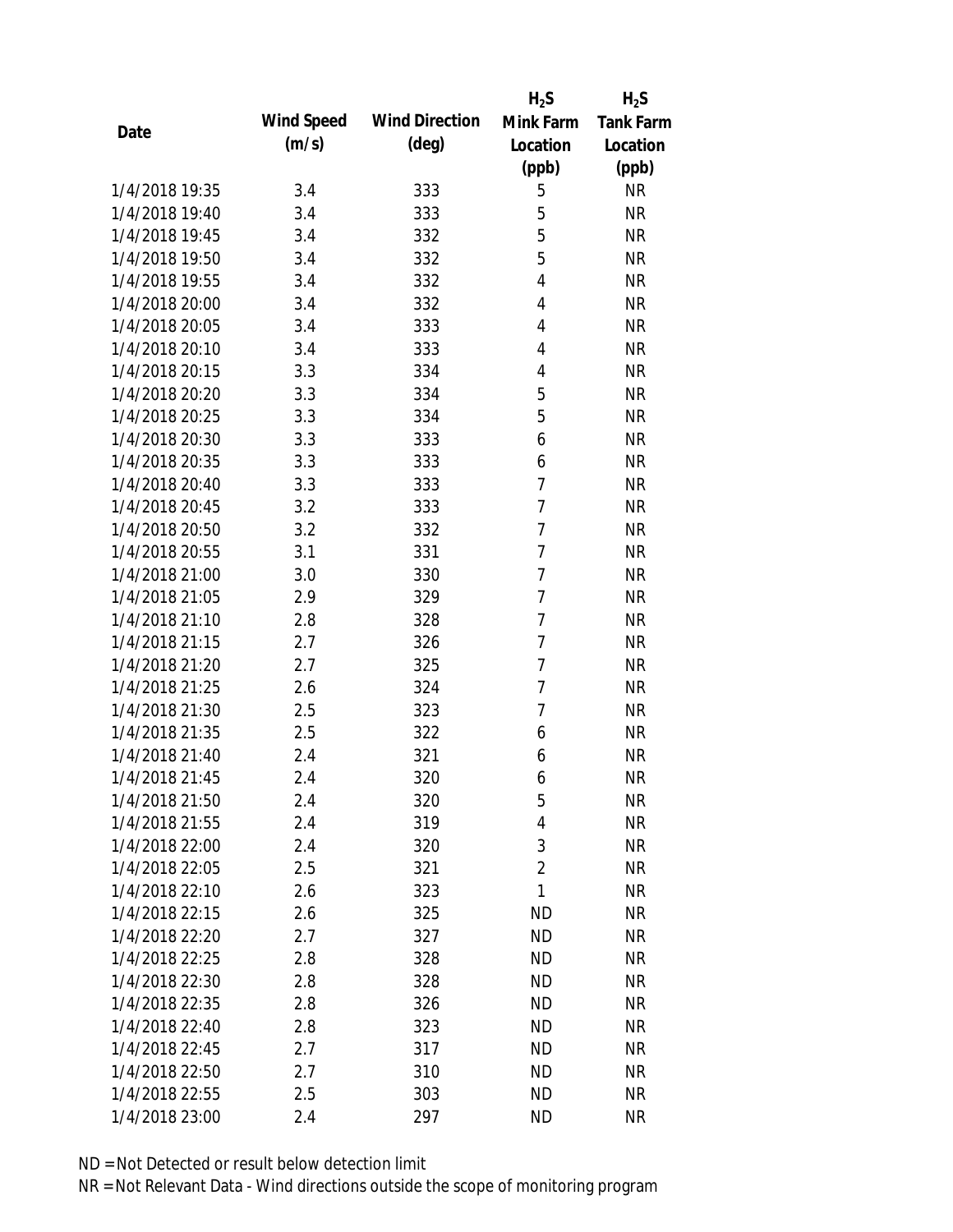|                |            |                       | $H_2S$    | $H_2S$           |
|----------------|------------|-----------------------|-----------|------------------|
|                | Wind Speed | <b>Wind Direction</b> | Mink Farm | <b>Tank Farm</b> |
| Date           | (m/s)      | $(\text{deg})$        | Location  | Location         |
|                |            |                       | (ppb)     | (ppb)            |
| 1/4/2018 23:05 | 2.2        | 291                   | <b>ND</b> | <b>NR</b>        |
| 1/4/2018 23:10 | 2.1        | 289                   | <b>ND</b> | <b>NR</b>        |
| 1/4/2018 23:15 | 1.9        | 290                   | <b>ND</b> | <b>NR</b>        |
| 1/4/2018 23:20 | 1.8        | 293                   | <b>ND</b> | <b>NR</b>        |
| 1/4/2018 23:25 | 1.8        | 298                   | <b>ND</b> | <b>NR</b>        |
| 1/4/2018 23:30 | 1.8        | 303                   | <b>ND</b> | <b>NR</b>        |
| 1/4/2018 23:35 | 1.8        | 309                   | <b>ND</b> | <b>NR</b>        |
| 1/4/2018 23:40 | 1.8        | 314                   | <b>ND</b> | <b>NR</b>        |
| 1/4/2018 23:45 | 1.8        | 318                   | <b>ND</b> | <b>NR</b>        |
| 1/4/2018 23:50 | 1.9        | 322                   | <b>ND</b> | <b>NR</b>        |
| 1/4/2018 23:55 | 2.0        | 325                   | <b>ND</b> | <b>NR</b>        |
| 1/4/2018 24:00 | 2.0        | 327                   | <b>ND</b> | <b>NR</b>        |
| 1/5/2018 00:05 | 2.1        | 329                   | <b>ND</b> | <b>NR</b>        |
| 1/5/2018 00:10 | 2.2        | 331                   | <b>ND</b> | <b>NR</b>        |
| 1/5/2018 00:15 | 2.3        | 332                   | <b>ND</b> | <b>NR</b>        |
| 1/5/2018 00:20 | 2.4        | 333                   | <b>ND</b> | <b>NR</b>        |
| 1/5/2018 00:25 | 2.5        | 333                   | <b>ND</b> | <b>NR</b>        |
| 1/5/2018 00:30 | 2.5        | 331                   | <b>ND</b> | <b>NR</b>        |
| 1/5/2018 00:35 | 2.5        | 329                   | <b>ND</b> | <b>NR</b>        |
| 1/5/2018 00:40 | 2.5        | 324                   | <b>ND</b> | <b>NR</b>        |
| 1/5/2018 00:45 | 2.4        | 318                   | <b>ND</b> | <b>NR</b>        |
| 1/5/2018 00:50 | 2.3        | 312                   | <b>ND</b> | <b>NR</b>        |
| 1/5/2018 00:55 | 2.3        | 307                   | <b>ND</b> | <b>NR</b>        |
| 1/5/2018 01:00 | 2.2        | 303                   | <b>ND</b> | <b>NR</b>        |
| 1/5/2018 01:05 | 2.1        | 300                   | <b>ND</b> | <b>NR</b>        |
| 1/5/2018 01:10 | 2.1        | 299                   | <b>ND</b> | <b>NR</b>        |
| 1/5/2018 01:15 | 2.1        | 299                   | <b>ND</b> | <b>NR</b>        |
| 1/5/2018 01:20 | 2.1        | 299                   | <b>ND</b> | <b>NR</b>        |
| 1/5/2018 01:25 | 2.1        | 297                   | <b>ND</b> | <b>NR</b>        |
| 1/5/2018 01:30 | 2.1        | 293                   | <b>ND</b> | <b>NR</b>        |
| 1/5/2018 01:35 | 2.1        | 287                   | <b>ND</b> | <b>NR</b>        |
| 1/5/2018 01:40 | 2.1        | 280                   | <b>ND</b> | <b>NR</b>        |
| 1/5/2018 01:45 | 2.1        | 271                   | <b>ND</b> | 1                |
| 1/5/2018 01:50 | 2.1        | 264                   | <b>ND</b> | 1                |
| 1/5/2018 01:55 | 2.1        | 258                   | <b>ND</b> | 1                |
| 1/5/2018 02:00 | 2.1        | 255                   | ΝD        | 1                |
| 1/5/2018 02:05 | 2.1        | 253                   | <b>ND</b> | 1                |
| 1/5/2018 02:10 | 2.1        | 253                   | ΝD        | 1                |
| 1/5/2018 02:15 | 2.1        | 254                   | <b>ND</b> | 1                |
| 1/5/2018 02:20 | 2.1        | 255                   | ND        | 1                |
| 1/5/2018 02:25 | 2.1        | 257                   | <b>ND</b> | 1                |
| 1/5/2018 02:30 | 2.0        | 259                   | <b>ND</b> | 1                |
|                |            |                       |           |                  |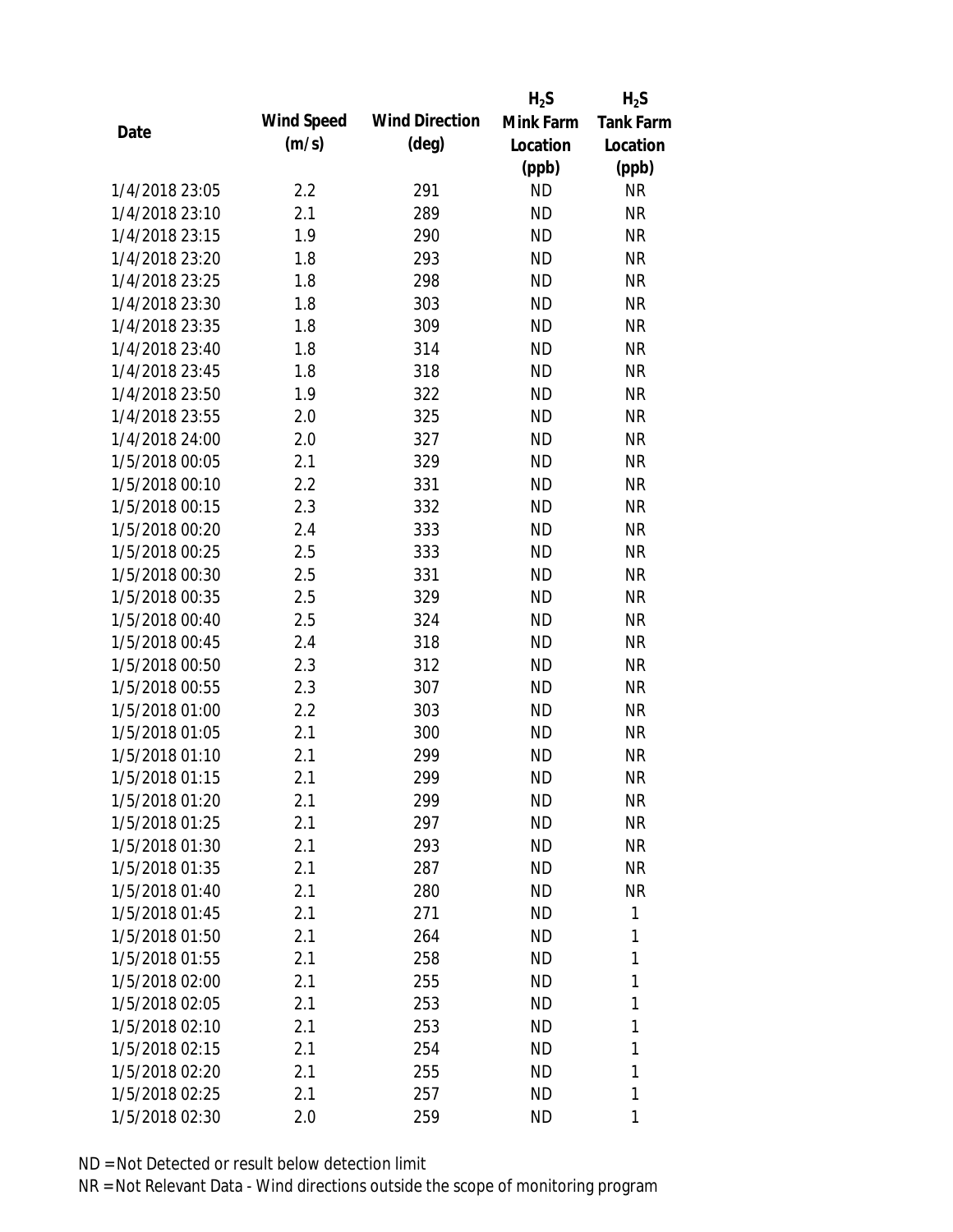|                |            |                       | $H_2S$    | $H_2S$           |
|----------------|------------|-----------------------|-----------|------------------|
| Date           | Wind Speed | <b>Wind Direction</b> | Mink Farm | <b>Tank Farm</b> |
|                | (m/s)      | $(\text{deg})$        | Location  | Location         |
|                |            |                       | (ppb)     | (ppb)            |
| 1/5/2018 02:35 | 2.0        | 262                   | <b>ND</b> | 1                |
| 1/5/2018 02:40 | 1.9        | 266                   | <b>ND</b> | 1                |
| 1/5/2018 02:45 | 1.9        | 270                   | <b>ND</b> | 1                |
| 1/5/2018 02:50 | 1.9        | 276                   | <b>ND</b> | <b>NR</b>        |
| 1/5/2018 02:55 | 1.9        | 284                   | <b>ND</b> | <b>NR</b>        |
| 1/5/2018 03:00 | 1.9        | 291                   | <b>ND</b> | <b>NR</b>        |
| 1/5/2018 03:05 | 1.9        | 298                   | <b>ND</b> | <b>NR</b>        |
| 1/5/2018 03:10 | 1.9        | 305                   | <b>ND</b> | <b>NR</b>        |
| 1/5/2018 03:15 | 1.9        | 310                   | <b>ND</b> | <b>NR</b>        |
| 1/5/2018 03:20 | 1.9        | 312                   | <b>ND</b> | <b>NR</b>        |
| 1/5/2018 03:25 | 2.0        | 311                   | <b>ND</b> | <b>NR</b>        |
| 1/5/2018 03:30 | 2.1        | 308                   | <b>ND</b> | <b>NR</b>        |
| 1/5/2018 03:35 | 2.1        | 304                   | <b>ND</b> | <b>NR</b>        |
| 1/5/2018 03:40 | 2.2        | 299                   | <b>ND</b> | <b>NR</b>        |
| 1/5/2018 03:45 | 2.2        | 294                   | <b>ND</b> | <b>NR</b>        |
| 1/5/2018 03:50 | 2.3        | 292                   | <b>ND</b> | <b>NR</b>        |
| 1/5/2018 03:55 | 2.3        | 293                   | 1         | <b>NR</b>        |
| 1/5/2018 04:00 | 2.3        | 295                   | 1         | <b>NR</b>        |
| 1/5/2018 04:05 | 2.3        | 298                   | 1         | <b>NR</b>        |
| 1/5/2018 04:10 | 2.3        | 302                   | 1         | <b>NR</b>        |
| 1/5/2018 04:15 | 2.3        | 305                   | <b>ND</b> | <b>NR</b>        |
| 1/5/2018 04:20 | 2.2        | 307                   | <b>ND</b> | <b>NR</b>        |
| 1/5/2018 04:25 | 2.1        | 307                   | <b>ND</b> | <b>NR</b>        |
| 1/5/2018 04:30 | 2.1        | 307                   | <b>ND</b> | <b>NR</b>        |
| 1/5/2018 04:35 | 2.0        | 306                   | <b>ND</b> | <b>NR</b>        |
| 1/5/2018 04:40 | 2.0        | 305                   | <b>ND</b> | <b>NR</b>        |
| 1/5/2018 04:45 | 2.0        | 305                   | <b>ND</b> | <b>NR</b>        |
| 1/5/2018 04:50 | 2.0        | 306                   | ND        | <b>NR</b>        |
| 1/5/2018 04:55 | 2.0        | 308                   | <b>ND</b> | <b>NR</b>        |
| 1/5/2018 05:00 | 2.0        | 311                   | <b>ND</b> | <b>NR</b>        |
| 1/5/2018 05:05 | 2.1        | 314                   | <b>ND</b> | <b>NR</b>        |
| 1/5/2018 05:10 | 2.1        | 317                   | <b>ND</b> | <b>NR</b>        |
| 1/5/2018 05:15 | 2.1        | 320                   | <b>ND</b> | <b>NR</b>        |
| 1/5/2018 05:20 | 2.2        | 322                   | <b>ND</b> | <b>NR</b>        |
| 1/5/2018 05:25 | 2.2        | 323                   | <b>ND</b> | <b>NR</b>        |
| 1/5/2018 05:30 | 2.3        | 325                   | <b>ND</b> | <b>NR</b>        |
| 1/5/2018 05:35 | 2.3        | 326                   | <b>ND</b> | <b>NR</b>        |
| 1/5/2018 05:40 | 2.4        | 326                   | <b>ND</b> | <b>NR</b>        |
| 1/5/2018 05:45 | 2.4        | 327                   | <b>ND</b> | <b>NR</b>        |
| 1/5/2018 05:50 | 2.4        | 328                   | <b>ND</b> | <b>NR</b>        |
| 1/5/2018 05:55 | 2.5        | 328                   | <b>ND</b> | <b>NR</b>        |
| 1/5/2018 06:00 | 2.5        | 329                   | <b>ND</b> | <b>NR</b>        |
|                |            |                       |           |                  |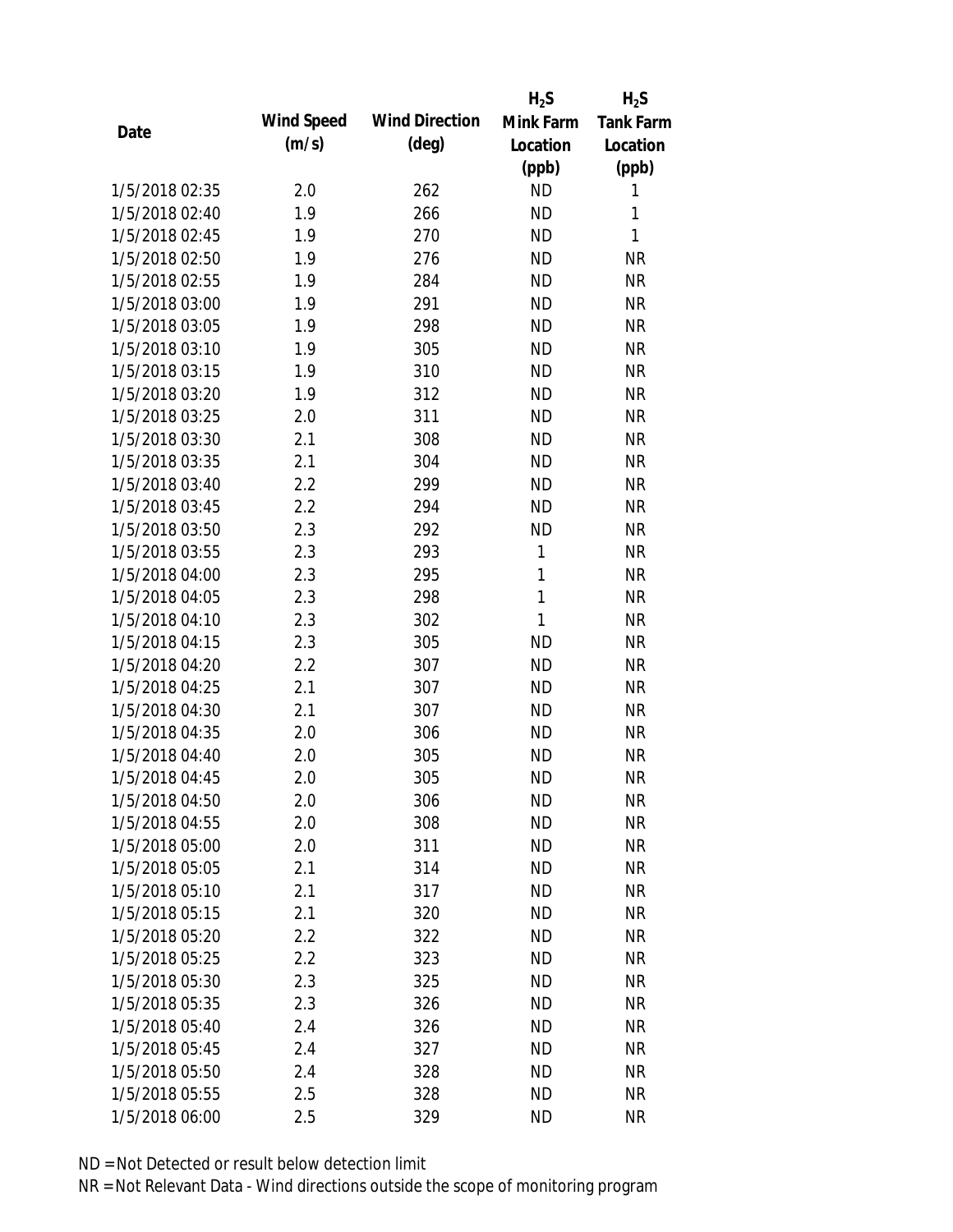|                |            |                       | $H_2S$         | $H_2S$           |
|----------------|------------|-----------------------|----------------|------------------|
|                | Wind Speed | <b>Wind Direction</b> | Mink Farm      | <b>Tank Farm</b> |
| Date           | (m/s)      | $(\text{deg})$        | Location       | Location         |
|                |            |                       | (ppb)          | (ppb)            |
| 1/5/2018 06:05 | 2.5        | 329                   | <b>ND</b>      | <b>NR</b>        |
| 1/5/2018 06:10 | 2.5        | 329                   | <b>ND</b>      | <b>NR</b>        |
| 1/5/2018 06:15 | 2.5        | 329                   | <b>ND</b>      | <b>NR</b>        |
| 1/5/2018 06:20 | 2.5        | 330                   | <b>ND</b>      | <b>NR</b>        |
| 1/5/2018 06:25 | 2.5        | 330                   | <b>ND</b>      | <b>NR</b>        |
| 1/5/2018 06:30 | 2.6        | 331                   | <b>ND</b>      | <b>NR</b>        |
| 1/5/2018 06:35 | 2.5        | 332                   | <b>ND</b>      | <b>NR</b>        |
| 1/5/2018 06:40 | 2.5        | 334                   | <b>ND</b>      | <b>NR</b>        |
| 1/5/2018 06:45 | 2.4        | 335                   | <b>ND</b>      | <b>NR</b>        |
| 1/5/2018 06:50 | 2.3        | 337                   | <b>ND</b>      | <b>NR</b>        |
| 1/5/2018 06:55 | 2.3        | 339                   | <b>ND</b>      | <b>NR</b>        |
| 1/5/2018 07:00 | 2.2        | 340                   | <b>ND</b>      | <b>NR</b>        |
| 1/5/2018 07:05 | 2.1        | 342                   | <b>ND</b>      | <b>NR</b>        |
| 1/5/2018 07:10 | 2.1        | 343                   | 1              | <b>NR</b>        |
| 1/5/2018 07:15 | 2.0        | 344                   | 1              | <b>NR</b>        |
| 1/5/2018 07:20 | 2.0        | 346                   | 1              | <b>NR</b>        |
| 1/5/2018 07:25 | 2.0        | 347                   | 1              | <b>NR</b>        |
| 1/5/2018 07:30 | 2.0        | 348                   | 1              | <b>NR</b>        |
| 1/5/2018 07:35 | 2.0        | 348                   | $\overline{c}$ | <b>NR</b>        |
| 1/5/2018 07:40 | 2.0        | 349                   | $\overline{2}$ | <b>NR</b>        |
| 1/5/2018 07:45 | 2.0        | 348                   | $\overline{2}$ | <b>NR</b>        |
| 1/5/2018 07:50 | 2.1        | 347                   | 1              | <b>NR</b>        |
| 1/5/2018 07:55 | 2.1        | 346                   | $\mathbf{1}$   | <b>NR</b>        |
| 1/5/2018 08:00 | 2.2        | 344                   | 1              | <b>NR</b>        |
| 1/5/2018 08:05 | 2.2        | 342                   | 1              | <b>NR</b>        |
| 1/5/2018 08:10 | 2.3        | 339                   | 1              | <b>NR</b>        |
| 1/5/2018 08:15 | 2.4        | 336                   | <b>ND</b>      | <b>NR</b>        |
| 1/5/2018 08:20 | 2.5        | 333                   | <b>ND</b>      | <b>NR</b>        |
| 1/5/2018 08:25 | 2.6        | 330                   | <b>ND</b>      | <b>NR</b>        |
| 1/5/2018 08:30 | 2.7        | 327                   | <b>ND</b>      | <b>NR</b>        |
| 1/5/2018 08:35 | 2.8        | 324                   | <b>ND</b>      | <b>NR</b>        |
| 1/5/2018 08:40 | 2.9        | 322                   | <b>ND</b>      | <b>NR</b>        |
| 1/5/2018 08:45 | 2.9        | 319                   | <b>ND</b>      | <b>NR</b>        |
| 1/5/2018 08:50 | 2.9        | 317                   | <b>ND</b>      | <b>NR</b>        |
| 1/5/2018 08:55 | 2.9        | 316                   | <b>ND</b>      | <b>NR</b>        |
| 1/5/2018 09:00 | 2.9        | 316                   | <b>ND</b>      | <b>NR</b>        |
| 1/5/2018 09:05 | 2.9        | 316                   | <b>ND</b>      | <b>NR</b>        |
| 1/5/2018 09:10 | 2.9        | 316                   | <b>ND</b>      | <b>NR</b>        |
| 1/5/2018 09:15 | 2.9        | 318                   | <b>ND</b>      | <b>NR</b>        |
| 1/5/2018 09:20 | 3.0        | 319                   | <b>ND</b>      | <b>NR</b>        |
| 1/5/2018 09:25 | 3.1        | 320                   | <b>ND</b>      | <b>NR</b>        |
| 1/5/2018 09:30 | 3.2        | 321                   | <b>ND</b>      | <b>NR</b>        |
|                |            |                       |                |                  |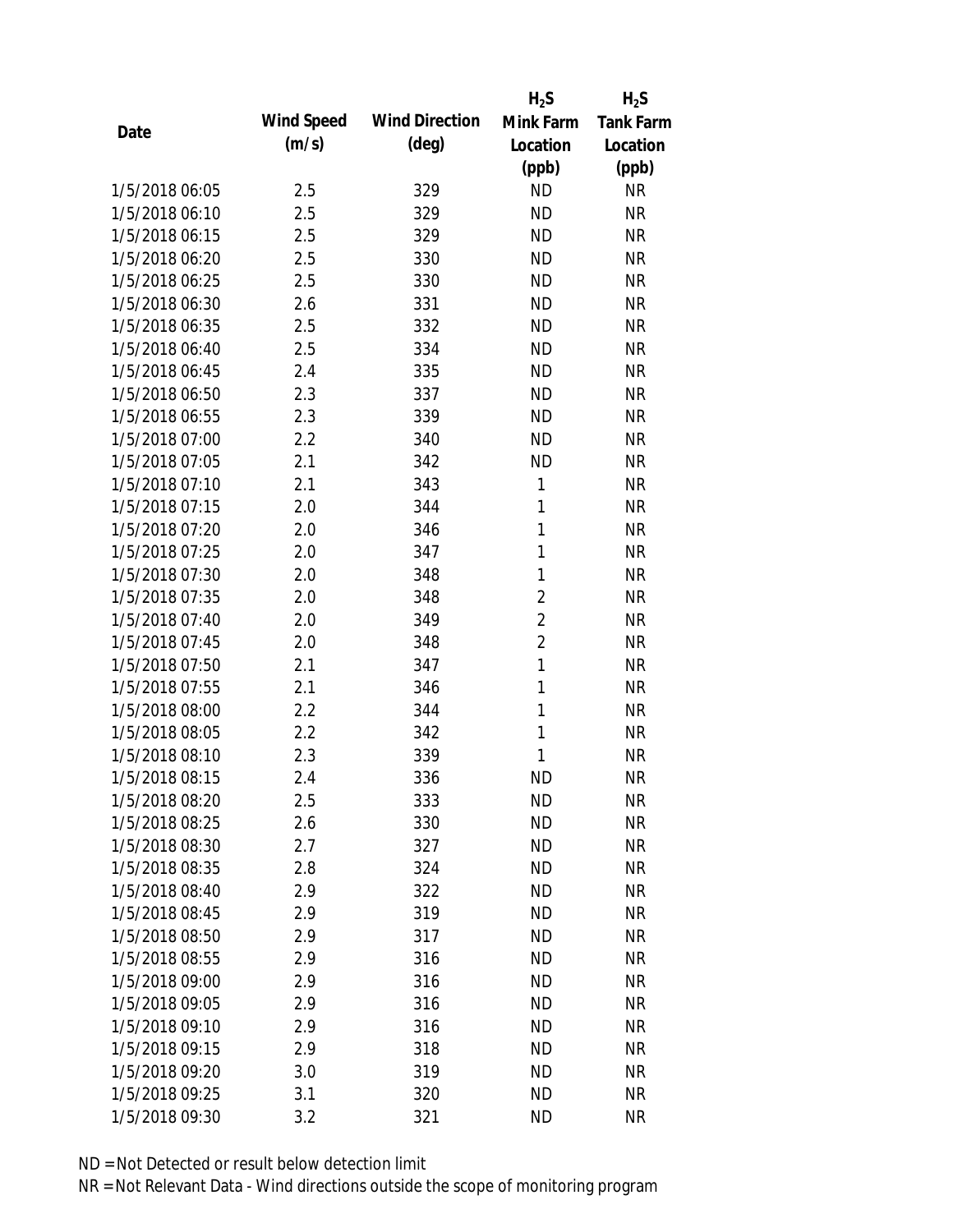|                |            |                       | $H_2S$       | $H_2S$           |
|----------------|------------|-----------------------|--------------|------------------|
|                | Wind Speed | <b>Wind Direction</b> | Mink Farm    | <b>Tank Farm</b> |
| Date           | (m/s)      | $(\text{deg})$        | Location     | Location         |
|                |            |                       | (ppb)        | (ppb)            |
| 1/5/2018 09:35 | 3.3        | 322                   | 1            | <b>NR</b>        |
| 1/5/2018 09:40 | 3.4        | 323                   | 1            | <b>NR</b>        |
| 1/5/2018 09:45 | 3.4        | 323                   | 1            | <b>NR</b>        |
| 1/5/2018 09:50 | 3.4        | 324                   | $\mathbf{1}$ | <b>NR</b>        |
| 1/5/2018 09:55 | 3.4        | 324                   | 1            | <b>NR</b>        |
| 1/5/2018 10:00 | 3.4        | 324                   | 1            | <b>NR</b>        |
| 1/5/2018 10:05 | 3.3        | 324                   | <b>ND</b>    | <b>NR</b>        |
| 1/5/2018 10:10 | 3.3        | 324                   | <b>ND</b>    | <b>NR</b>        |
| 1/5/2018 10:15 | 3.3        | 324                   | <b>ND</b>    | <b>NR</b>        |
| 1/5/2018 10:20 | 3.3        | 324                   | <b>ND</b>    | <b>NR</b>        |
| 1/5/2018 10:25 | 3.3        | 325                   | <b>ND</b>    | <b>NR</b>        |
| 1/5/2018 10:30 | 3.4        | 326                   | <b>ND</b>    | <b>NR</b>        |
| 1/5/2018 10:35 | 3.4        | 327                   | <b>ND</b>    | <b>NR</b>        |
| 1/5/2018 10:40 | 3.5        | 328                   | <b>ND</b>    | <b>NR</b>        |
| 1/5/2018 10:45 | 3.5        | 330                   | <b>ND</b>    | <b>NR</b>        |
| 1/5/2018 10:50 | 3.6        | 331                   | <b>ND</b>    | <b>NR</b>        |
| 1/5/2018 10:55 | 3.6        | 332                   | <b>ND</b>    | <b>NR</b>        |
| 1/5/2018 11:00 | 3.6        | 334                   | <b>ND</b>    | <b>NR</b>        |
| 1/5/2018 11:05 | 3.7        | 335                   | <b>ND</b>    | <b>NR</b>        |
| 1/5/2018 11:10 | 3.6        | 335                   | <b>ND</b>    | <b>NR</b>        |
| 1/5/2018 11:15 | 3.7        | 336                   | <b>ND</b>    | <b>NR</b>        |
| 1/5/2018 11:20 | 3.6        | 336                   | <b>ND</b>    | <b>NR</b>        |
| 1/5/2018 11:25 | 3.6        | 336                   | <b>ND</b>    | <b>NR</b>        |
| 1/5/2018 11:30 | 3.6        | 336                   | <b>ND</b>    | <b>NR</b>        |
| 1/5/2018 11:35 | 3.6        | 336                   | <b>ND</b>    | <b>NR</b>        |
| 1/5/2018 11:40 | 3.6        | 338                   | <b>ND</b>    | <b>NR</b>        |
| 1/5/2018 11:45 | 3.7        | 339                   | <b>ND</b>    | <b>NR</b>        |
| 1/5/2018 11:50 | 3.9        | 340                   | <b>ND</b>    | <b>NR</b>        |
| 1/5/2018 11:55 | 4.1        | 341                   | <b>ND</b>    | <b>NR</b>        |
| 1/5/2018 12:00 | 4.3        | 342                   | <b>ND</b>    | <b>NR</b>        |
| 1/5/2018 12:05 | 4.5        | 342                   | <b>ND</b>    | <b>NR</b>        |
| 1/5/2018 12:10 | 4.6        | 342                   | <b>ND</b>    | <b>NR</b>        |
| 1/5/2018 12:15 | 4.7        | 342                   | <b>ND</b>    | <b>NR</b>        |
| 1/5/2018 12:20 | 4.6        | 343                   | <b>ND</b>    | <b>NR</b>        |
| 1/5/2018 12:25 | 4.6        | 342                   | <b>ND</b>    | <b>NR</b>        |
| 1/5/2018 12:30 | 4.5        | 342                   | <b>ND</b>    | <b>NR</b>        |
| 1/5/2018 12:35 | 4.4        | 341                   | <b>ND</b>    | <b>NR</b>        |
| 1/5/2018 12:40 | 4.3        | 340                   | <b>ND</b>    | <b>NR</b>        |
| 1/5/2018 12:45 | 4.2        | 339                   | <b>ND</b>    | <b>NR</b>        |
| 1/5/2018 12:50 | 4.2        | 338                   | <b>ND</b>    | <b>NR</b>        |
| 1/5/2018 12:55 | 4.2        | 338                   | <b>ND</b>    | <b>NR</b>        |
| 1/5/2018 13:00 | 4.2        | 337                   | <b>ND</b>    | <b>NR</b>        |
|                |            |                       |              |                  |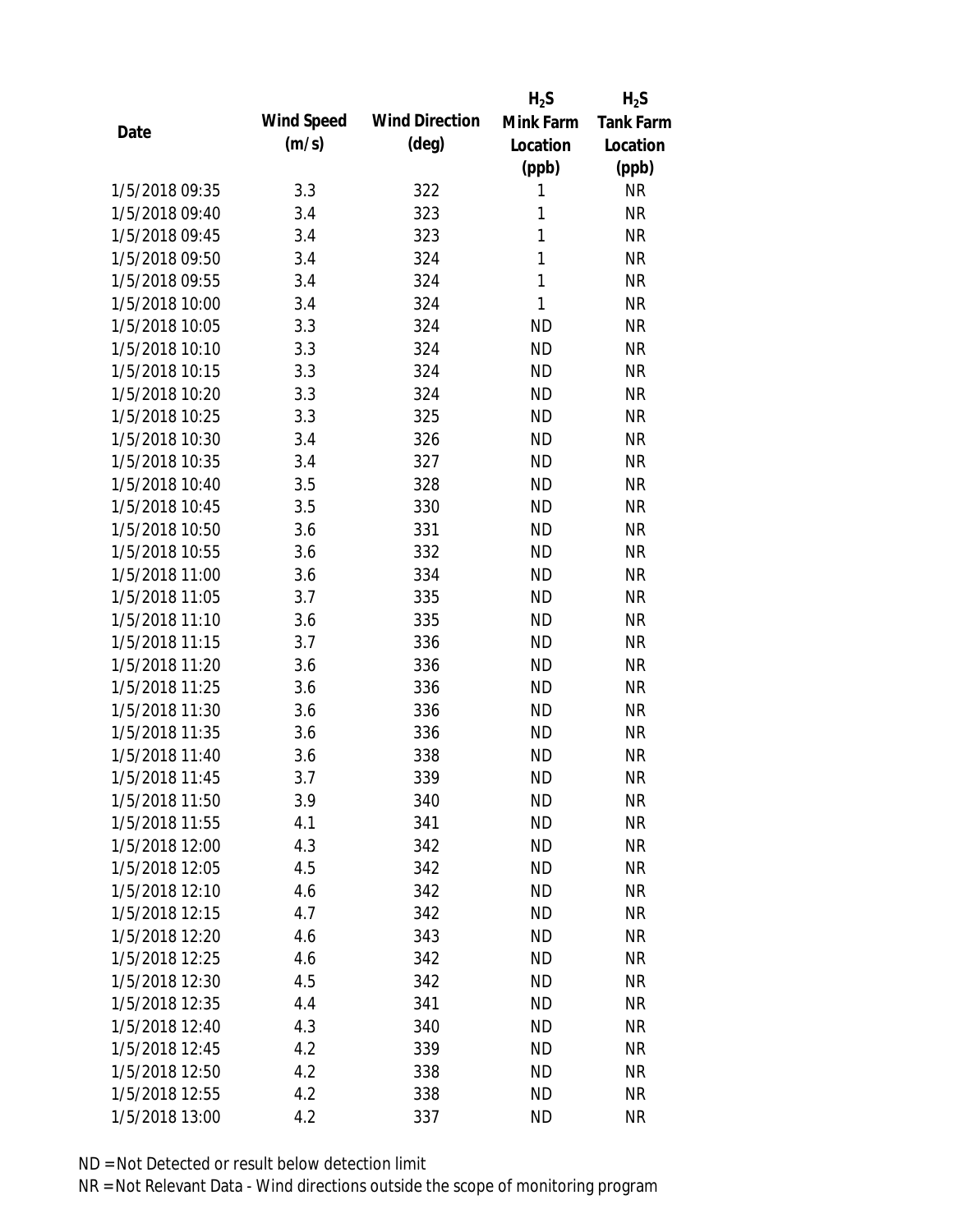|                |            |                       | $H_2S$    | $H_2S$           |
|----------------|------------|-----------------------|-----------|------------------|
|                | Wind Speed | <b>Wind Direction</b> | Mink Farm | <b>Tank Farm</b> |
| Date           | (m/s)      | $(\text{deg})$        | Location  | Location         |
|                |            |                       | (ppb)     | (ppb)            |
| 1/5/2018 13:05 | 4.2        | 337                   | <b>ND</b> | <b>NR</b>        |
| 1/5/2018 13:10 | 4.2        | 336                   | <b>ND</b> | <b>NR</b>        |
| 1/5/2018 13:15 | 4.3        | 334                   | <b>ND</b> | <b>NR</b>        |
| 1/5/2018 13:20 | 4.3        | 333                   | <b>ND</b> | <b>NR</b>        |
| 1/5/2018 13:25 | 4.3        | 331                   | <b>ND</b> | <b>NR</b>        |
| 1/5/2018 13:30 | 4.3        | 330                   | <b>ND</b> | <b>NR</b>        |
| 1/5/2018 13:35 | 4.3        | 328                   | <b>ND</b> | <b>NR</b>        |
| 1/5/2018 13:40 | 4.2        | 328                   | <b>ND</b> | <b>NR</b>        |
| 1/5/2018 13:45 | 4.1        | 328                   | <b>ND</b> | <b>NR</b>        |
| 1/5/2018 13:50 | 3.9        | 327                   | <b>ND</b> | <b>NR</b>        |
| 1/5/2018 13:55 | 3.8        | 326                   | <b>ND</b> | <b>NR</b>        |
| 1/5/2018 14:00 | 3.6        | 325                   | <b>ND</b> | <b>NR</b>        |
| 1/5/2018 14:05 | 3.4        | 324                   | <b>ND</b> | <b>NR</b>        |
| 1/5/2018 14:10 | 3.2        | 323                   | <b>ND</b> | <b>NR</b>        |
| 1/5/2018 14:15 | 3.0        | 322                   | <b>ND</b> | <b>NR</b>        |
| 1/5/2018 14:20 | 2.9        | 322                   | <b>ND</b> | <b>NR</b>        |
| 1/5/2018 14:25 | 2.9        | 322                   | <b>ND</b> | <b>NR</b>        |
| 1/5/2018 14:30 | 2.9        | 323                   | <b>ND</b> | <b>NR</b>        |
| 1/5/2018 14:35 | 2.9        | 323                   | <b>ND</b> | <b>NR</b>        |
| 1/5/2018 14:40 | 2.9        | 324                   | <b>ND</b> | <b>NR</b>        |
| 1/5/2018 14:45 | 3.0        | 325                   | <b>ND</b> | <b>NR</b>        |
| 1/5/2018 14:50 | 3.1        | 326                   | <b>ND</b> | <b>NR</b>        |
| 1/5/2018 14:55 | 3.1        | 326                   | <b>ND</b> | <b>NR</b>        |
| 1/5/2018 15:00 | 3.2        | 327                   | <b>ND</b> | <b>NR</b>        |
| 1/5/2018 15:05 | 3.3        | 327                   | <b>ND</b> | <b>NR</b>        |
| 1/5/2018 15:10 | 3.3        | 327                   | <b>ND</b> | <b>NR</b>        |
| 1/5/2018 15:15 | 3.3        | 326                   | <b>ND</b> | <b>NR</b>        |
| 1/5/2018 15:20 | 3.3        | 326                   | <b>ND</b> | <b>NR</b>        |
| 1/5/2018 15:25 | 3.3        | 326                   | <b>ND</b> | <b>NR</b>        |
| 1/5/2018 15:30 | 3.3        | 326                   | <b>ND</b> | <b>NR</b>        |
| 1/5/2018 15:35 | 3.3        | 326                   | <b>ND</b> | <b>NR</b>        |
| 1/5/2018 15:40 | 3.2        | 326                   | <b>ND</b> | <b>NR</b>        |
| 1/5/2018 15:45 | 3.3        | 326                   | <b>ND</b> | <b>NR</b>        |
| 1/5/2018 15:50 | 3.3        | 325                   | <b>ND</b> | <b>NR</b>        |
| 1/5/2018 15:55 | 3.3        | 324                   | <b>ND</b> | <b>NR</b>        |
| 1/5/2018 16:00 | 3.3        | 323                   | <b>ND</b> | <b>NR</b>        |
| 1/5/2018 16:05 | 3.4        | 322                   | <b>ND</b> | <b>NR</b>        |
| 1/5/2018 16:10 | 3.5        | 321                   | <b>ND</b> | <b>NR</b>        |
| 1/5/2018 16:15 | 3.5        | 321                   | <b>ND</b> | <b>NR</b>        |
| 1/5/2018 16:20 | 3.5        | 321                   | <b>ND</b> | NR               |
| 1/5/2018 16:25 | 3.5        | 321                   | <b>ND</b> | <b>NR</b>        |
| 1/5/2018 16:30 | 3.5        | 322                   | <b>ND</b> | <b>NR</b>        |
|                |            |                       |           |                  |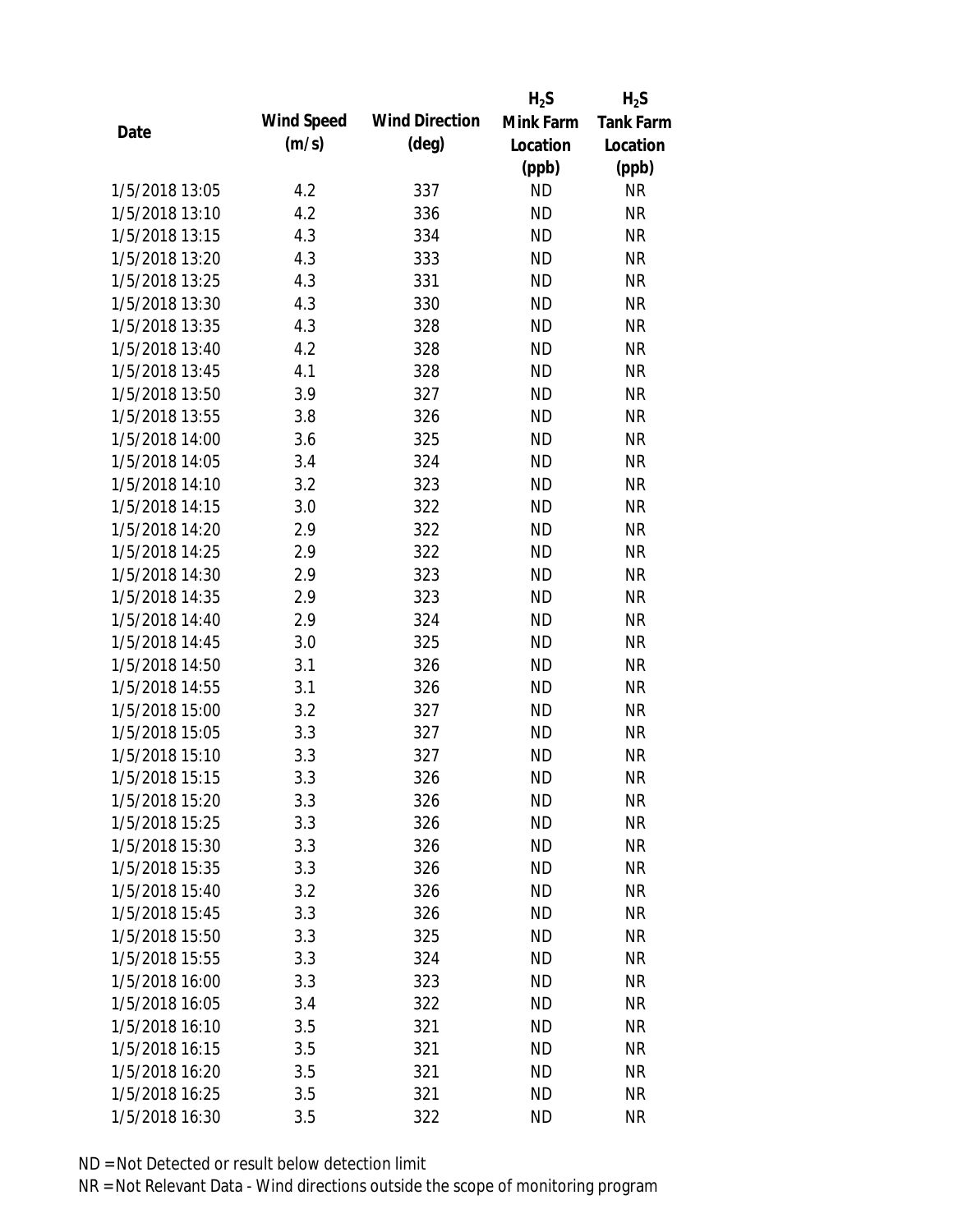|                |            |                       | $H_2S$    | $H_2S$           |
|----------------|------------|-----------------------|-----------|------------------|
|                | Wind Speed | <b>Wind Direction</b> | Mink Farm | <b>Tank Farm</b> |
| Date           | (m/s)      | $(\text{deg})$        | Location  | Location         |
|                |            |                       | (ppb)     | (ppb)            |
| 1/5/2018 16:35 | 3.6        | 321                   | <b>ND</b> | <b>NR</b>        |
| 1/5/2018 16:40 | 3.6        | 319                   | <b>ND</b> | <b>NR</b>        |
| 1/5/2018 16:45 | 3.6        | 318                   | <b>ND</b> | <b>NR</b>        |
| 1/5/2018 16:50 | 3.7        | 317                   | <b>ND</b> | <b>NR</b>        |
| 1/5/2018 16:55 | 3.7        | 316                   | <b>ND</b> | <b>NR</b>        |
| 1/5/2018 17:00 | 3.7        | 316                   | <b>ND</b> | <b>NR</b>        |
| 1/5/2018 17:05 | 3.6        | 318                   | <b>ND</b> | <b>NR</b>        |
| 1/5/2018 17:10 | 3.5        | 320                   | <b>ND</b> | <b>NR</b>        |
| 1/5/2018 17:15 | 3.5        | 322                   | <b>ND</b> | <b>NR</b>        |
| 1/5/2018 17:20 | 3.4        | 323                   | <b>ND</b> | <b>NR</b>        |
| 1/5/2018 17:25 | 3.3        | 324                   | <b>ND</b> | <b>NR</b>        |
| 1/5/2018 17:30 | 3.3        | 323                   | <b>ND</b> | <b>NR</b>        |
| 1/5/2018 17:35 | 3.3        | 322                   | <b>ND</b> | <b>NR</b>        |
| 1/5/2018 17:40 | 3.3        | 320                   | <b>ND</b> | <b>NR</b>        |
| 1/5/2018 17:45 | 3.4        | 318                   | <b>ND</b> | <b>NR</b>        |
| 1/5/2018 17:50 | 3.5        | 316                   | <b>ND</b> | <b>NR</b>        |
| 1/5/2018 17:55 | 3.6        | 315                   | <b>ND</b> | <b>NR</b>        |
| 1/5/2018 18:00 | 3.7        | 315                   | <b>ND</b> | <b>NR</b>        |
| 1/5/2018 18:05 | 3.7        | 316                   | <b>ND</b> | <b>NR</b>        |
| 1/5/2018 18:10 | 3.7        | 317                   | <b>ND</b> | <b>NR</b>        |
| 1/5/2018 18:15 | 3.7        | 319                   | <b>ND</b> | <b>NR</b>        |
| 1/5/2018 18:20 | 3.7        | 321                   | <b>ND</b> | <b>NR</b>        |
| 1/5/2018 18:25 | 3.7        | 324                   | <b>ND</b> | <b>NR</b>        |
| 1/5/2018 18:30 | 3.6        | 326                   | <b>ND</b> | <b>NR</b>        |
| 1/5/2018 18:35 | 3.5        | 327                   | <b>ND</b> | <b>NR</b>        |
| 1/5/2018 18:40 | 3.4        | 329                   | <b>ND</b> | <b>NR</b>        |
| 1/5/2018 18:45 | 3.3        | 330                   | <b>ND</b> | <b>NR</b>        |
| 1/5/2018 18:50 | 3.2        | 331                   | <b>ND</b> | <b>NR</b>        |
| 1/5/2018 18:55 | 3.1        | 331                   | <b>ND</b> | <b>NR</b>        |
| 1/5/2018 19:00 | 3.1        | 331                   | <b>ND</b> | <b>NR</b>        |
| 1/5/2018 19:05 | 3.1        | 331                   | <b>ND</b> | <b>NR</b>        |
| 1/5/2018 19:10 | 3.2        | 331                   | <b>ND</b> | <b>NR</b>        |
| 1/5/2018 19:15 | 3.2        | 330                   | <b>ND</b> | <b>NR</b>        |
| 1/5/2018 19:20 | 3.2        | 330                   | <b>ND</b> | <b>NR</b>        |
| 1/5/2018 19:25 | 3.3        | 329                   | <b>ND</b> | <b>NR</b>        |
| 1/5/2018 19:30 | 3.2        | 329                   | <b>ND</b> | <b>NR</b>        |
| 1/5/2018 19:35 | 3.2        | 328                   | <b>ND</b> | <b>NR</b>        |
| 1/5/2018 19:40 | 3.2        | 328                   | <b>ND</b> | <b>NR</b>        |
| 1/5/2018 19:45 | 3.2        | 328                   | <b>ND</b> | <b>NR</b>        |
| 1/5/2018 19:50 | 3.2        | 328                   | <b>ND</b> | <b>NR</b>        |
| 1/5/2018 19:55 | 3.2        | 328                   | <b>ND</b> | <b>NR</b>        |
| 1/5/2018 20:00 | 3.2        | 328                   | <b>ND</b> | <b>NR</b>        |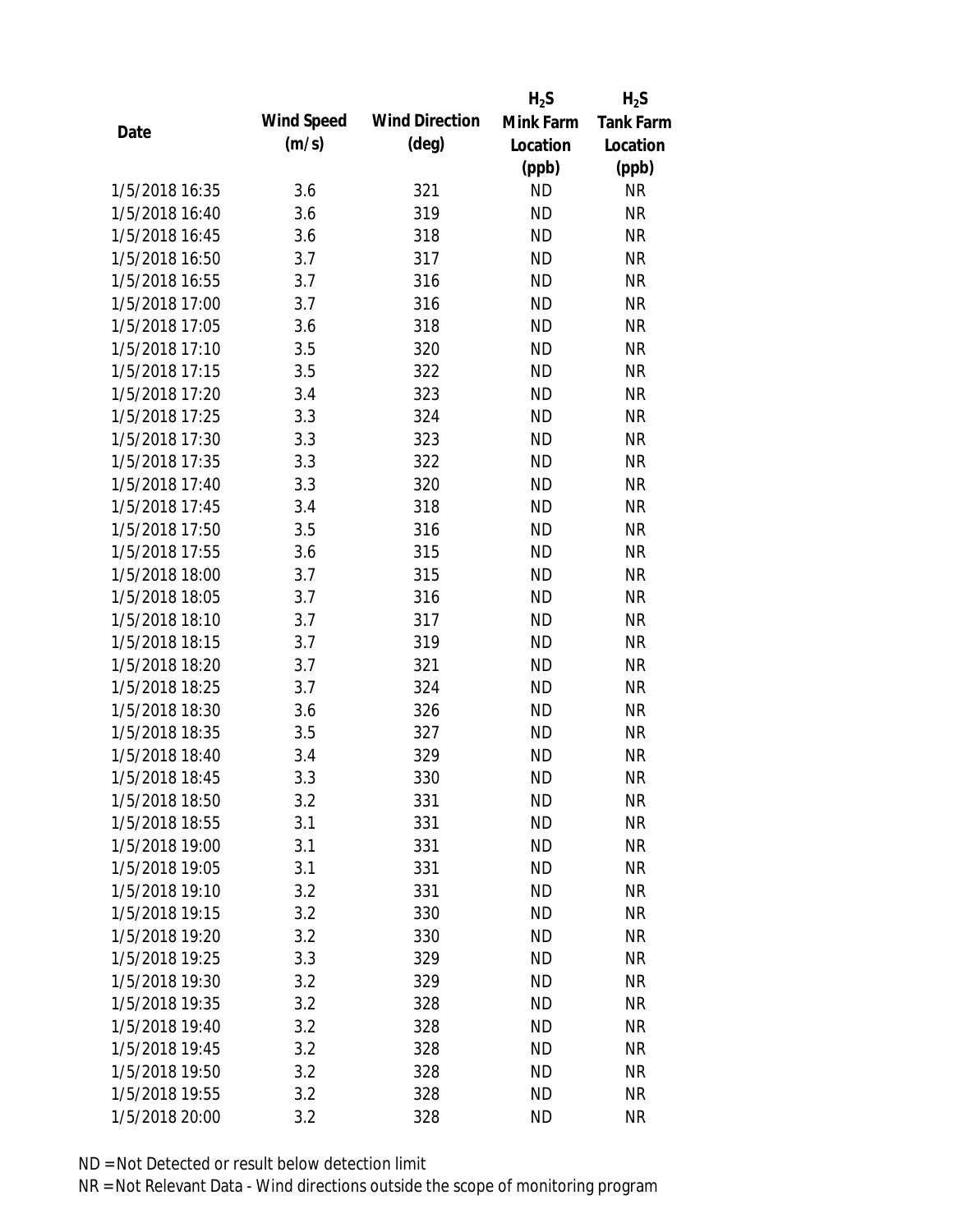|                |            |                       | $H_2S$    | $H_2S$           |
|----------------|------------|-----------------------|-----------|------------------|
|                | Wind Speed | <b>Wind Direction</b> | Mink Farm | <b>Tank Farm</b> |
| Date           | (m/s)      | $(\text{deg})$        | Location  | Location         |
|                |            |                       | (ppb)     | (ppb)            |
| 1/5/2018 20:05 | 3.2        | 328                   | <b>ND</b> | <b>NR</b>        |
| 1/5/2018 20:10 | 3.2        | 328                   | <b>ND</b> | <b>NR</b>        |
| 1/5/2018 20:15 | 3.2        | 328                   | <b>ND</b> | <b>NR</b>        |
| 1/5/2018 20:20 | 3.2        | 327                   | <b>ND</b> | <b>NR</b>        |
| 1/5/2018 20:25 | 3.2        | 326                   | <b>ND</b> | <b>NR</b>        |
| 1/5/2018 20:30 | 3.1        | 326                   | <b>ND</b> | <b>NR</b>        |
| 1/5/2018 20:35 | 3.1        | 325                   | <b>ND</b> | <b>NR</b>        |
| 1/5/2018 20:40 | 3.1        | 325                   | <b>ND</b> | <b>NR</b>        |
| 1/5/2018 20:45 | 3.1        | 325                   | <b>ND</b> | <b>NR</b>        |
| 1/5/2018 20:50 | 3.1        | 325                   | <b>ND</b> | <b>NR</b>        |
| 1/5/2018 20:55 | 3.1        | 325                   | <b>ND</b> | <b>NR</b>        |
| 1/5/2018 21:00 | 3.0        | 325                   | <b>ND</b> | <b>NR</b>        |
| 1/5/2018 21:05 | 3.0        | 325                   | <b>ND</b> | <b>NR</b>        |
| 1/5/2018 21:10 | 2.9        | 324                   | <b>ND</b> | <b>NR</b>        |
| 1/5/2018 21:15 | 2.9        | 323                   | <b>ND</b> | <b>NR</b>        |
| 1/5/2018 21:20 | 2.9        | 321                   | <b>ND</b> | <b>NR</b>        |
| 1/5/2018 21:25 | 2.8        | 319                   | <b>ND</b> | <b>NR</b>        |
| 1/5/2018 21:30 | 2.8        | 318                   | <b>ND</b> | <b>NR</b>        |
| 1/5/2018 21:35 | 2.8        | 318                   | <b>ND</b> | <b>NR</b>        |
| 1/5/2018 21:40 | 2.8        | 319                   | <b>ND</b> | <b>NR</b>        |
| 1/5/2018 21:45 | 2.8        | 321                   | <b>ND</b> | <b>NR</b>        |
| 1/5/2018 21:50 | 2.8        | 323                   | <b>ND</b> | <b>NR</b>        |
| 1/5/2018 21:55 | 2.8        | 326                   | <b>ND</b> | <b>NR</b>        |
| 1/5/2018 22:00 | 2.7        | 328                   | <b>ND</b> | <b>NR</b>        |
| 1/5/2018 22:05 | 2.7        | 330                   | <b>ND</b> | <b>NR</b>        |
| 1/5/2018 22:10 | 2.6        | 333                   | <b>ND</b> | <b>NR</b>        |
| 1/5/2018 22:15 | 2.4        | 334                   | <b>ND</b> | <b>NR</b>        |
| 1/5/2018 22:20 | 2.3        | 336                   | <b>ND</b> | <b>NR</b>        |
| 1/5/2018 22:25 | 2.1        | 338                   | <b>ND</b> | <b>NR</b>        |
| 1/5/2018 22:30 | 2.0        | 339                   | <b>ND</b> | <b>NR</b>        |
| 1/5/2018 22:35 | 1.9        | 340                   | 1         | <b>NR</b>        |
| 1/5/2018 22:40 | 1.7        | 340                   | 1         | <b>NR</b>        |
| 1/5/2018 22:45 | 1.6        | 341                   | 1         | <b>NR</b>        |
| 1/5/2018 22:50 | 1.6        | 341                   | 1         | <b>NR</b>        |
| 1/5/2018 22:55 | 1.5        | 343                   | 1         | <b>NR</b>        |
| 1/5/2018 23:00 | 1.5        | 345                   | 1         | <b>NR</b>        |
| 1/5/2018 23:05 | 1.4        | 289                   | 1         | <b>NR</b>        |
| 1/5/2018 23:10 | 1.4        | 233                   | 1         | <b>ND</b>        |
| 1/5/2018 23:15 | 1.3        | 177                   | <b>NR</b> | <b>ND</b>        |
| 1/5/2018 23:20 | 1.3        | 120                   | <b>NR</b> | <b>NR</b>        |
| 1/5/2018 23:25 | 1.3        | 121                   | <b>NR</b> | <b>NR</b>        |
| 1/5/2018 23:30 | 1.3        | 120                   | <b>NR</b> | <b>NR</b>        |
|                |            |                       |           |                  |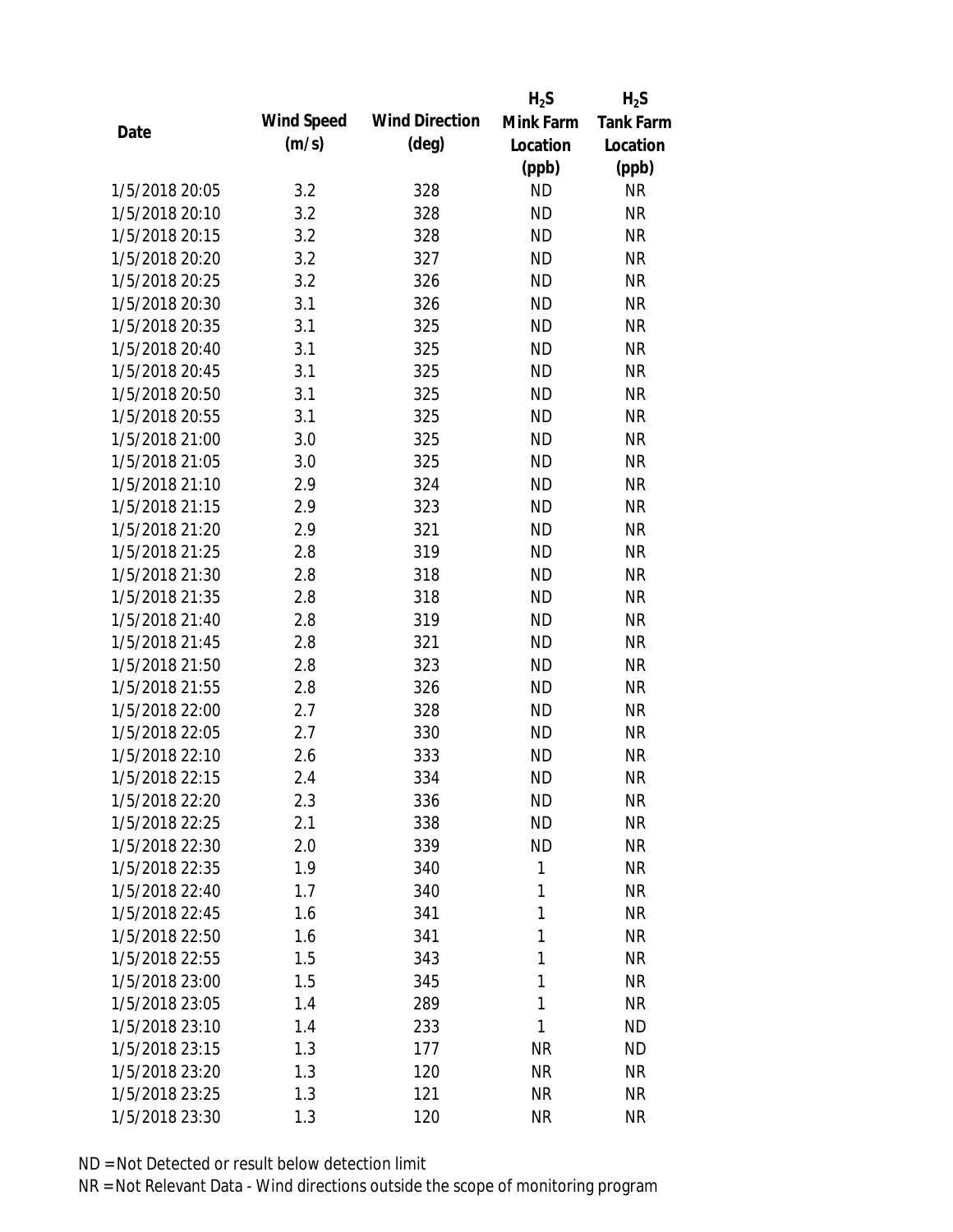|      |                |            |                       | $H_2S$    | $H_2S$           |
|------|----------------|------------|-----------------------|-----------|------------------|
|      |                | Wind Speed | <b>Wind Direction</b> | Mink Farm | <b>Tank Farm</b> |
| Date |                | (m/s)      | $(\text{deg})$        | Location  | Location         |
|      |                |            |                       | (ppb)     | (ppb)            |
|      | 1/5/2018 23:35 | 1.3        | 178                   | <b>NR</b> | <b>ND</b>        |
|      | 1/5/2018 23:40 | 1.4        | 234                   | 1         | <b>ND</b>        |
|      | 1/5/2018 23:45 | 1.4        | 290                   | 1         | <b>NR</b>        |
|      | 1/5/2018 23:50 | 1.5        | 346                   | 1         | <b>NR</b>        |
|      | 1/5/2018 23:55 | 1.6        | 342                   | 1         | <b>NR</b>        |
|      | 1/5/2018 24:00 | 1.7        | 340                   | <b>ND</b> | <b>NR</b>        |
|      | 1/6/2018 00:05 | 1.8        | 339                   | <b>ND</b> | <b>NR</b>        |
|      | 1/6/2018 00:10 | 1.9        | 338                   | <b>ND</b> | <b>NR</b>        |
|      | 1/6/2018 00:15 | 2.0        | 337                   | <b>ND</b> | <b>NR</b>        |
|      | 1/6/2018 00:20 | 2.0        | 337                   | <b>ND</b> | <b>NR</b>        |
|      | 1/6/2018 00:25 | 2.1        | 336                   | <b>ND</b> | <b>NR</b>        |
|      | 1/6/2018 00:30 | 2.2        | 335                   | <b>ND</b> | <b>NR</b>        |
|      | 1/6/2018 00:35 | 2.2        | 335                   | <b>ND</b> | <b>NR</b>        |
|      | 1/6/2018 00:40 | 2.3        | 334                   | <b>ND</b> | <b>NR</b>        |
|      | 1/6/2018 00:45 | 2.3        | 334                   | <b>ND</b> | <b>NR</b>        |
|      | 1/6/2018 00:50 | 2.4        | 334                   | <b>ND</b> | <b>NR</b>        |
|      | 1/6/2018 00:55 | 2.5        | 334                   | <b>ND</b> | <b>NR</b>        |
|      | 1/6/2018 01:00 | 2.5        | 334                   | <b>ND</b> | <b>NR</b>        |
|      | 1/6/2018 01:05 | 2.5        | 335                   | <b>ND</b> | <b>NR</b>        |
|      | 1/6/2018 01:10 | 2.6        | 335                   | <b>ND</b> | <b>NR</b>        |
|      | 1/6/2018 01:15 | 2.7        | 335                   | <b>ND</b> | <b>NR</b>        |
|      | 1/6/2018 01:20 | 2.7        | 334                   | <b>ND</b> | <b>NR</b>        |
|      | 1/6/2018 01:25 | 2.8        | 333                   | <b>ND</b> | <b>NR</b>        |
|      | 1/6/2018 01:30 | 2.9        | 332                   | <b>ND</b> | <b>NR</b>        |
|      | 1/6/2018 01:35 | 2.9        | 332                   | <b>ND</b> | <b>NR</b>        |
|      | 1/6/2018 01:40 | 3.0        | 331                   | <b>ND</b> | <b>NR</b>        |
|      | 1/6/2018 01:45 | 3.0        | 330                   | <b>ND</b> | <b>NR</b>        |
|      | 1/6/2018 01:50 | 3.1        | 329                   | <b>ND</b> | <b>NR</b>        |
|      | 1/6/2018 01:55 | 3.1        | 329                   | <b>ND</b> | <b>NR</b>        |
|      | 1/6/2018 02:00 | 3.1        | 329                   | <b>ND</b> | <b>NR</b>        |
|      | 1/6/2018 02:05 | 3.2        | 329                   | <b>ND</b> | <b>NR</b>        |
|      | 1/6/2018 02:10 | 3.1        | 330                   | <b>ND</b> | <b>NR</b>        |
|      | 1/6/2018 02:15 | 3.1        | 330                   | <b>ND</b> | <b>NR</b>        |
|      | 1/6/2018 02:20 | 3.1        | 331                   | <b>ND</b> | <b>NR</b>        |
|      | 1/6/2018 02:25 | 3.0        | 332                   | <b>ND</b> | <b>NR</b>        |
|      | 1/6/2018 02:30 | 2.9        | 332                   | <b>ND</b> | <b>NR</b>        |
|      | 1/6/2018 02:35 | 2.9        | 332                   | <b>ND</b> | <b>NR</b>        |
|      | 1/6/2018 02:40 | 2.8        | 332                   | <b>ND</b> | <b>NR</b>        |
|      | 1/6/2018 02:45 | 2.8        | 332                   | <b>ND</b> | <b>NR</b>        |
|      | 1/6/2018 02:50 | 2.8        | 332                   | <b>ND</b> | NR               |
|      | 1/6/2018 02:55 | 2.8        | 332                   | <b>ND</b> | <b>NR</b>        |
|      | 1/6/2018 03:00 | 2.8        | 332                   | <b>ND</b> | <b>NR</b>        |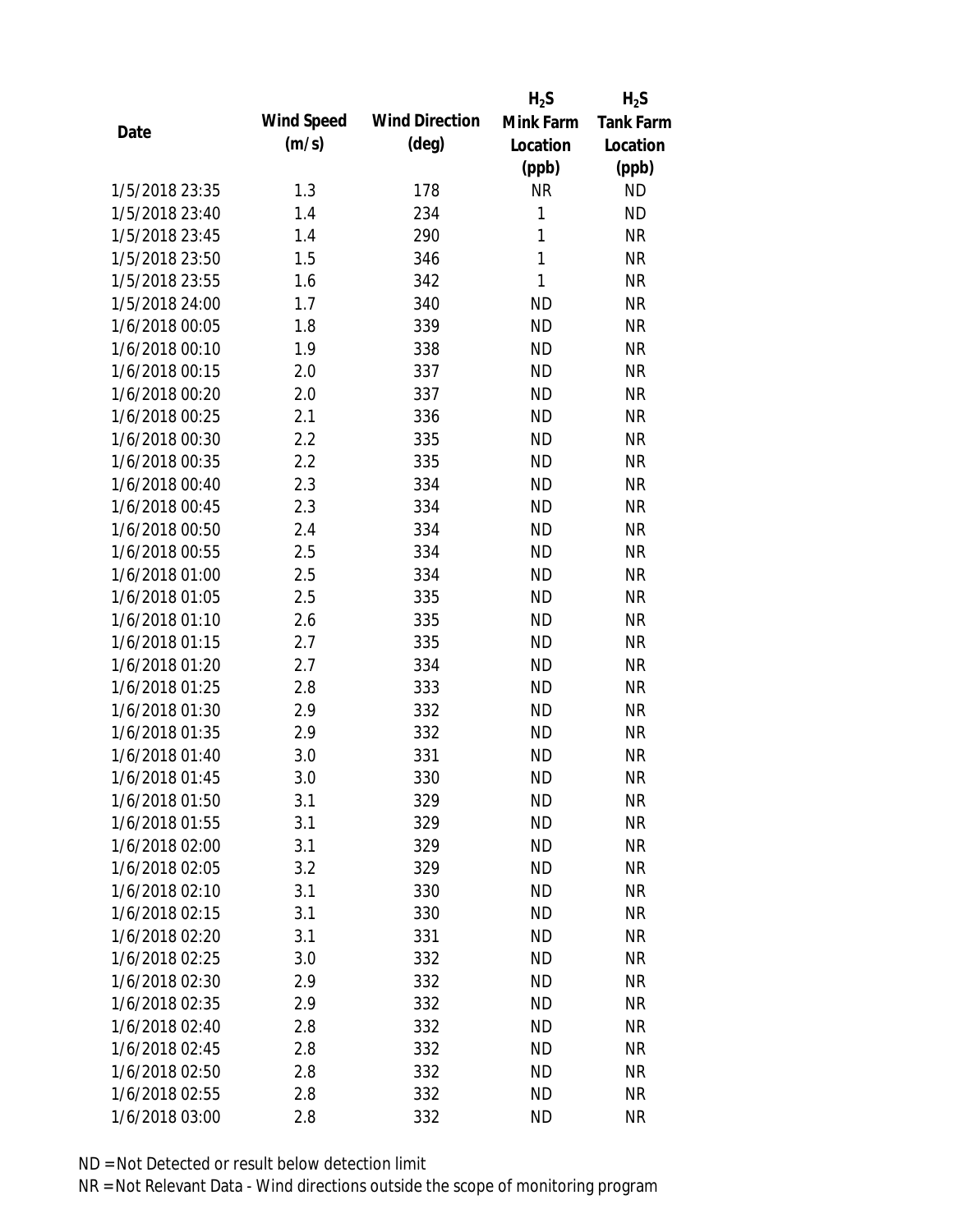|                |            |                       | $H_2S$    | $H_2S$           |
|----------------|------------|-----------------------|-----------|------------------|
|                | Wind Speed | <b>Wind Direction</b> | Mink Farm | <b>Tank Farm</b> |
| Date           | (m/s)      | $(\text{deg})$        | Location  | Location         |
|                |            |                       | (ppb)     | (ppb)            |
| 1/6/2018 03:05 | 2.8        | 332                   | 1         | <b>NR</b>        |
| 1/6/2018 03:10 | 2.9        | 332                   | 1         | <b>NR</b>        |
| 1/6/2018 03:15 | 2.9        | 333                   | 1         | <b>NR</b>        |
| 1/6/2018 03:20 | 2.9        | 333                   | 1         | <b>NR</b>        |
| 1/6/2018 03:25 | 2.9        | 333                   | 1         | <b>NR</b>        |
| 1/6/2018 03:30 | 2.9        | 333                   | 1         | <b>NR</b>        |
| 1/6/2018 03:35 | 2.9        | 333                   | 1         | <b>NR</b>        |
| 1/6/2018 03:40 | 2.8        | 333                   | <b>ND</b> | <b>NR</b>        |
| 1/6/2018 03:45 | 2.8        | 333                   | <b>ND</b> | <b>NR</b>        |
| 1/6/2018 03:50 | 2.9        | 332                   | <b>ND</b> | <b>NR</b>        |
| 1/6/2018 03:55 | 2.8        | 331                   | <b>ND</b> | <b>NR</b>        |
| 1/6/2018 04:00 | 2.8        | 330                   | <b>ND</b> | <b>NR</b>        |
| 1/6/2018 04:05 | 2.8        | 329                   | <b>ND</b> | <b>NR</b>        |
| 1/6/2018 04:10 | 2.7        | 328                   | <b>ND</b> | <b>NR</b>        |
| 1/6/2018 04:15 | 2.6        | 326                   | <b>ND</b> | <b>NR</b>        |
| 1/6/2018 04:20 | 2.6        | 325                   | <b>ND</b> | <b>NR</b>        |
| 1/6/2018 04:25 | 2.5        | 324                   | <b>ND</b> | <b>NR</b>        |
| 1/6/2018 04:30 | 2.5        | 324                   | <b>ND</b> | <b>NR</b>        |
| 1/6/2018 04:35 | 2.5        | 324                   | <b>ND</b> | <b>NR</b>        |
| 1/6/2018 04:40 | 2.4        | 324                   | <b>ND</b> | <b>NR</b>        |
| 1/6/2018 04:45 | 2.4        | 324                   | <b>ND</b> | <b>NR</b>        |
| 1/6/2018 04:50 | 2.4        | 325                   | <b>ND</b> | <b>NR</b>        |
| 1/6/2018 04:55 | 2.5        | 325                   | <b>ND</b> | <b>NR</b>        |
| 1/6/2018 05:00 | 2.5        | 325                   | <b>ND</b> | <b>NR</b>        |
| 1/6/2018 05:05 | 2.5        | 326                   | <b>ND</b> | <b>NR</b>        |
| 1/6/2018 05:10 | 2.5        | 325                   | <b>ND</b> | <b>NR</b>        |
| 1/6/2018 05:15 | 2.5        | 325                   | <b>ND</b> | <b>NR</b>        |
| 1/6/2018 05:20 | 2.5        | 324                   | <b>ND</b> | <b>NR</b>        |
| 1/6/2018 05:25 | 2.4        | 323                   | <b>ND</b> | <b>NR</b>        |
| 1/6/2018 05:30 | 2.4        | 323                   | <b>ND</b> | <b>NR</b>        |
| 1/6/2018 05:35 | 2.3        | 322                   | <b>ND</b> | <b>NR</b>        |
| 1/6/2018 05:40 | 2.3        | 322                   | <b>ND</b> | <b>NR</b>        |
| 1/6/2018 05:45 | 2.3        | 323                   | ND        | <b>NR</b>        |
| 1/6/2018 05:50 | 2.3        | 324                   | <b>ND</b> | <b>NR</b>        |
| 1/6/2018 05:55 | 2.4        | 325                   | ND        | <b>NR</b>        |
| 1/6/2018 06:00 | 2.4        | 326                   | <b>ND</b> | <b>NR</b>        |
| 1/6/2018 06:05 | 2.5        | 327                   | <b>ND</b> | <b>NR</b>        |
| 1/6/2018 06:10 | 2.6        | 329                   | <b>ND</b> | <b>NR</b>        |
| 1/6/2018 06:15 | 2.6        | 330                   | <b>ND</b> | <b>NR</b>        |
| 1/6/2018 06:20 | 2.7        | 331                   | <b>ND</b> | NR               |
| 1/6/2018 06:25 | 2.8        | 332                   | <b>ND</b> | <b>NR</b>        |
| 1/6/2018 06:30 | 2.8        | 333                   | <b>ND</b> | <b>NR</b>        |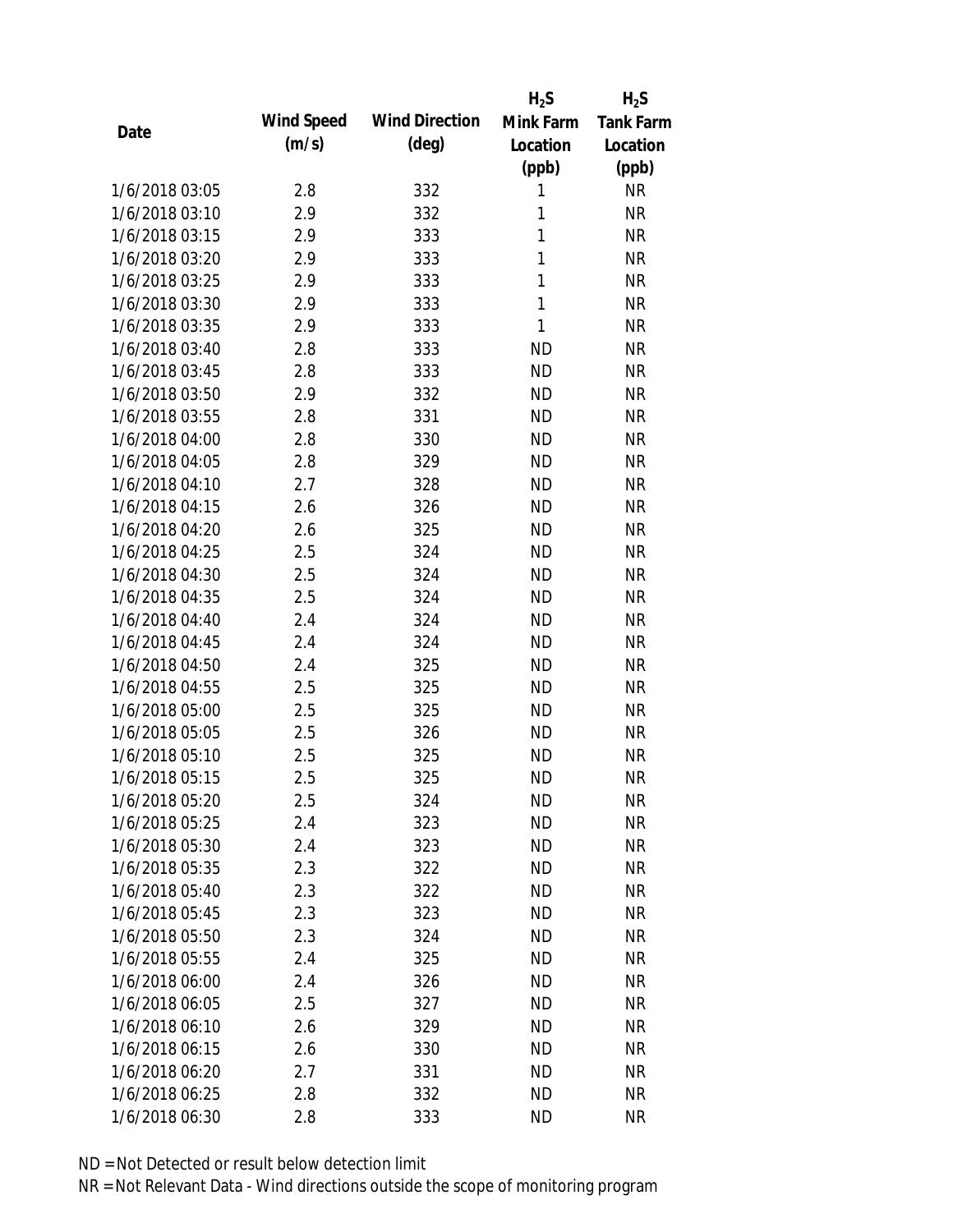|                |            |                       | $H_2S$    | $H_2S$           |
|----------------|------------|-----------------------|-----------|------------------|
|                | Wind Speed | <b>Wind Direction</b> | Mink Farm | <b>Tank Farm</b> |
| Date           | (m/s)      | $(\text{deg})$        | Location  | Location         |
|                |            |                       | (ppb)     | (ppb)            |
| 1/6/2018 06:35 | 2.8        | 333                   | <b>ND</b> | <b>NR</b>        |
| 1/6/2018 06:40 | 2.8        | 333                   | <b>ND</b> | <b>NR</b>        |
| 1/6/2018 06:45 | 2.8        | 332                   | <b>ND</b> | <b>NR</b>        |
| 1/6/2018 06:50 | 2.7        | 331                   | <b>ND</b> | <b>NR</b>        |
| 1/6/2018 06:55 | 2.6        | 331                   | <b>ND</b> | <b>NR</b>        |
| 1/6/2018 07:00 | 2.5        | 330                   | <b>ND</b> | <b>NR</b>        |
| 1/6/2018 07:05 | 2.4        | 331                   | <b>ND</b> | <b>NR</b>        |
| 1/6/2018 07:10 | 2.4        | 331                   | <b>ND</b> | <b>NR</b>        |
| 1/6/2018 07:15 | 2.4        | 332                   | <b>ND</b> | <b>NR</b>        |
| 1/6/2018 07:20 | 2.3        | 332                   | <b>ND</b> | <b>NR</b>        |
| 1/6/2018 07:25 | 2.4        | 332                   | <b>ND</b> | <b>NR</b>        |
| 1/6/2018 07:30 | 2.4        | 331                   | <b>ND</b> | <b>NR</b>        |
| 1/6/2018 07:35 | 2.4        | 330                   | <b>ND</b> | <b>NR</b>        |
| 1/6/2018 07:40 | 2.4        | 328                   | <b>ND</b> | <b>NR</b>        |
| 1/6/2018 07:45 | 2.5        | 325                   | <b>ND</b> | <b>NR</b>        |
| 1/6/2018 07:50 | 2.5        | 323                   | <b>ND</b> | <b>NR</b>        |
| 1/6/2018 07:55 | 2.5        | 321                   | <b>ND</b> | <b>NR</b>        |
| 1/6/2018 08:00 | 2.4        | 319                   | <b>ND</b> | <b>NR</b>        |
| 1/6/2018 08:05 | 2.4        | 317                   | <b>ND</b> | <b>NR</b>        |
| 1/6/2018 08:10 | 2.4        | 317                   | <b>ND</b> | <b>NR</b>        |
| 1/6/2018 08:15 | 2.4        | 318                   | <b>ND</b> | <b>NR</b>        |
| 1/6/2018 08:20 | 2.4        | 319                   | <b>ND</b> | <b>NR</b>        |
| 1/6/2018 08:25 | 2.4        | 322                   | <b>ND</b> | <b>NR</b>        |
| 1/6/2018 08:30 | 2.4        | 325                   | <b>ND</b> | <b>NR</b>        |
| 1/6/2018 08:35 | 2.5        | 328                   | <b>ND</b> | <b>NR</b>        |
| 1/6/2018 08:40 | 2.5        | 331                   | <b>ND</b> | <b>NR</b>        |
| 1/6/2018 08:45 | 2.5        | 333                   | <b>ND</b> | <b>NR</b>        |
| 1/6/2018 08:50 | 2.4        | 335                   | <b>ND</b> | <b>NR</b>        |
| 1/6/2018 08:55 | 2.4        | 337                   | <b>ND</b> | <b>NR</b>        |
| 1/6/2018 09:00 | 2.4        | 337                   | <b>ND</b> | <b>NR</b>        |
| 1/6/2018 09:05 | 2.4        | 338                   | <b>ND</b> | <b>NR</b>        |
| 1/6/2018 09:10 | 2.4        | 337                   | <b>ND</b> | <b>NR</b>        |
| 1/6/2018 09:15 | 2.4        | 337                   | <b>ND</b> | <b>NR</b>        |
| 1/6/2018 09:20 | 2.3        | 337                   | <b>ND</b> | <b>NR</b>        |
| 1/6/2018 09:25 | 2.3        | 337                   | <b>ND</b> | <b>NR</b>        |
| 1/6/2018 09:30 | 2.2        | 338                   | <b>ND</b> | <b>NR</b>        |
| 1/6/2018 09:35 | 2.2        | 339                   | 1         | <b>NR</b>        |
| 1/6/2018 09:40 | 2.1        | 342                   | <b>ND</b> | <b>NR</b>        |
| 1/6/2018 09:45 | 2.0        | 345                   | <b>ND</b> | <b>NR</b>        |
| 1/6/2018 09:50 | 2.0        | 348                   | <b>ND</b> | NR               |
| 1/6/2018 09:55 | 2.0        | 351                   | <b>ND</b> | <b>NR</b>        |
| 1/6/2018 10:00 | 2.0        | 294                   | <b>ND</b> | <b>NR</b>        |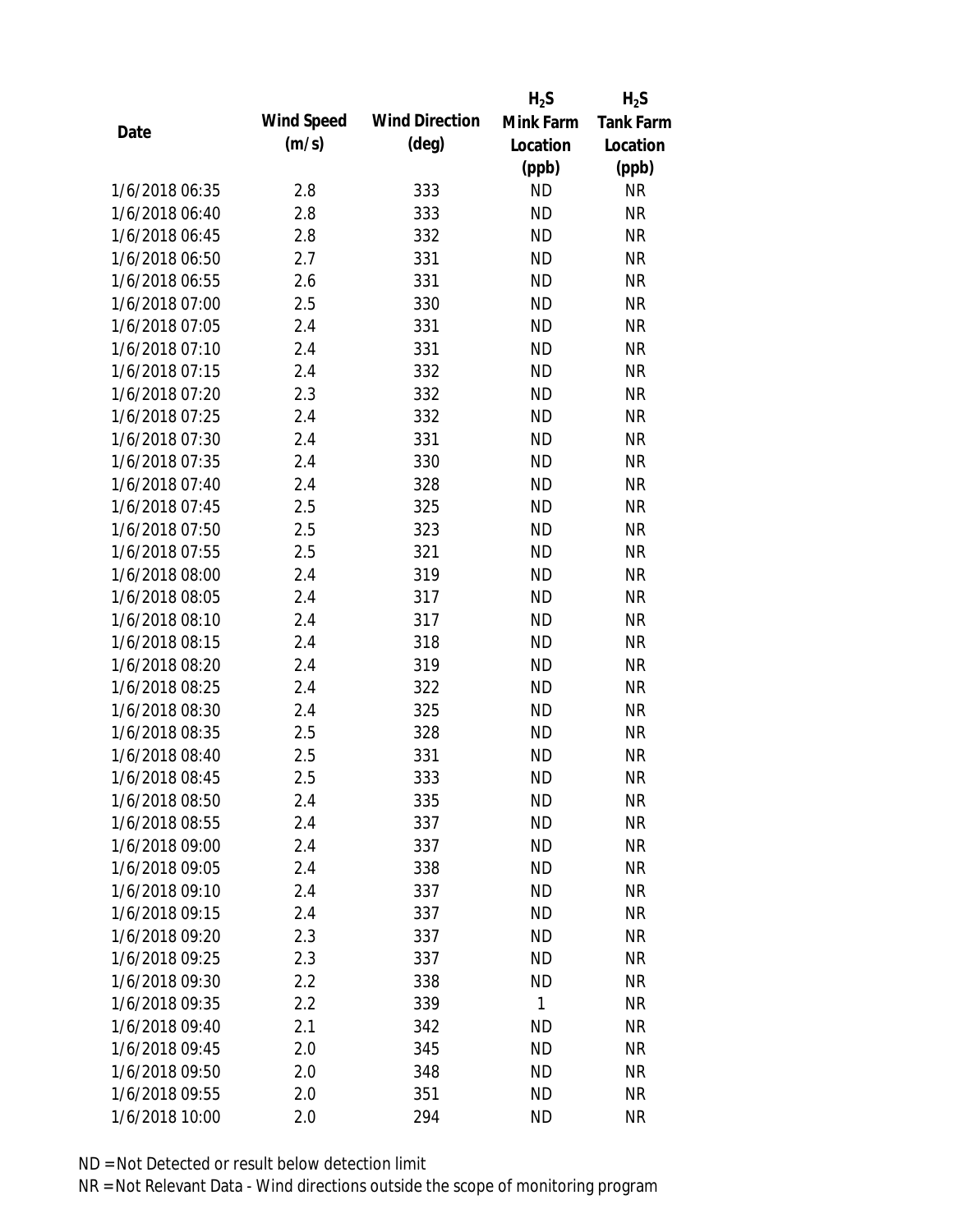|                |            |                       | $H_2S$    | $H_2S$           |
|----------------|------------|-----------------------|-----------|------------------|
| Date           | Wind Speed | <b>Wind Direction</b> | Mink Farm | <b>Tank Farm</b> |
|                | (m/s)      | $(\text{deg})$        | Location  | Location         |
|                |            |                       | (ppb)     | (ppb)            |
| 1/6/2018 10:05 | 2.1        | 237                   | <b>ND</b> | 1                |
| 1/6/2018 10:10 | 2.2        | 179                   | <b>NR</b> | 1                |
| 1/6/2018 10:15 | 2.2        | 179                   | <b>NR</b> | $\mathbf{1}$     |
| 1/6/2018 10:20 | 2.3        | 179                   | <b>NR</b> | $\mathbf{1}$     |
| 1/6/2018 10:25 | 2.3        | 179                   | <b>NR</b> | $\mathbf{1}$     |
| 1/6/2018 10:30 | 2.3        | 238                   | <b>ND</b> | 1                |
| 1/6/2018 10:35 | 2.3        | 298                   | <b>ND</b> | <b>NR</b>        |
| 1/6/2018 10:40 | 2.2        | 357                   | <b>ND</b> | <b>NR</b>        |
| 1/6/2018 10:45 | 2.2        | 297                   | <b>ND</b> | <b>NR</b>        |
| 1/6/2018 10:50 | 2.3        | 238                   | <b>ND</b> | 1                |
| 1/6/2018 10:55 | 2.4        | 179                   | <b>NR</b> | 1                |
| 1/6/2018 11:00 | 2.5        | 120                   | <b>NR</b> | <b>NR</b>        |
| 1/6/2018 11:05 | 2.8        | 61                    | <b>NR</b> | <b>NR</b>        |
| 1/6/2018 11:10 | 3.0        | 3                     | <b>ND</b> | <b>NR</b>        |
| 1/6/2018 11:15 | 3.2        | 4                     | <b>ND</b> | <b>NR</b>        |
| 1/6/2018 11:20 | 3.4        | 4                     | <b>ND</b> | <b>NR</b>        |
| 1/6/2018 11:25 | 3.4        | 5                     | <b>ND</b> | <b>NR</b>        |
| 1/6/2018 11:30 | 3.4        | 5                     | <b>ND</b> | <b>NR</b>        |
| 1/6/2018 11:35 | 3.4        | $\overline{4}$        | <b>ND</b> | <b>NR</b>        |
| 1/6/2018 11:40 | 3.3        | 63                    | <b>NR</b> | <b>NR</b>        |
| 1/6/2018 11:45 | 3.2        | 122                   | <b>NR</b> | <b>NR</b>        |
| 1/6/2018 11:50 | 3.1        | 181                   | <b>NR</b> | <b>ND</b>        |
| 1/6/2018 11:55 | 3.0        | 240                   | <b>ND</b> | <b>ND</b>        |
| 1/6/2018 12:00 | 3.0        | 298                   | <b>ND</b> | <b>NR</b>        |
| 1/6/2018 12:05 | 3.0        | 357                   | <b>ND</b> | <b>NR</b>        |
| 1/6/2018 12:10 | 3.0        | 356                   | <b>ND</b> | <b>NR</b>        |
| 1/6/2018 12:15 | 3.0        | 296                   | <b>ND</b> | <b>NR</b>        |
| 1/6/2018 12:20 | 3.0        | 237                   | <b>ND</b> | <b>ND</b>        |
| 1/6/2018 12:25 | 3.0        | 179                   | <b>NR</b> | 1                |
| 1/6/2018 12:30 | 2.9        | 121                   | NR        | <b>NR</b>        |
| 1/6/2018 12:35 | 2.9        | 63                    | <b>NR</b> | <b>NR</b>        |
| 1/6/2018 12:40 | 2.8        | 4                     | <b>ND</b> | NR               |
| 1/6/2018 12:45 | 2.6        | 63                    | <b>NR</b> | <b>NR</b>        |
| 1/6/2018 12:50 | 2.5        | 120                   | <b>NR</b> | <b>NR</b>        |
| 1/6/2018 12:55 | 2.4        | 176                   | <b>NR</b> | 1                |
| 1/6/2018 13:00 | 2.3        | 232                   | ND        | 1                |
| 1/6/2018 13:05 | 2.2        | 290                   | <b>ND</b> | <b>NR</b>        |
| 1/6/2018 13:10 | 2.1        | 348                   | <b>ND</b> | <b>NR</b>        |
| 1/6/2018 13:15 | 2.1        | 348                   | <b>ND</b> | <b>NR</b>        |
| 1/6/2018 13:20 | 2.1        | 348                   | ND        | NR               |
| 1/6/2018 13:25 | 2.1        | 349                   | <b>ND</b> | <b>NR</b>        |
| 1/6/2018 13:30 | 2.1        | 348                   | <b>ND</b> | <b>NR</b>        |
|                |            |                       |           |                  |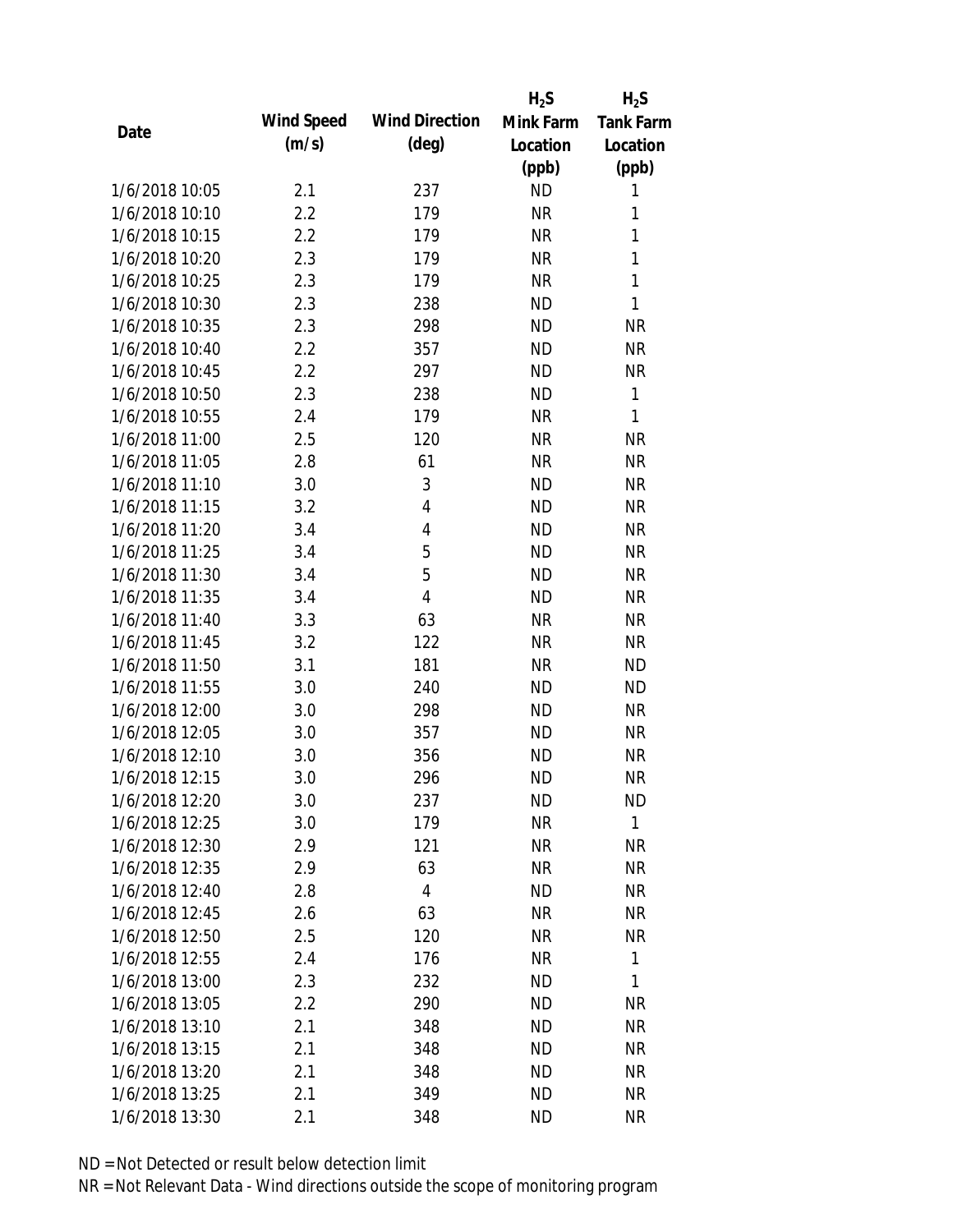|                |            |                       | $H_2S$    | $H_2S$           |
|----------------|------------|-----------------------|-----------|------------------|
| Date           | Wind Speed | <b>Wind Direction</b> | Mink Farm | <b>Tank Farm</b> |
|                | (m/s)      | $(\text{deg})$        | Location  | Location         |
|                |            |                       | (ppb)     | (ppb)            |
| 1/6/2018 13:35 | 2.0        | 345                   | <b>ND</b> | NR               |
| 1/6/2018 13:40 | 2.0        | 341                   | <b>ND</b> | <b>NR</b>        |
| 1/6/2018 13:45 | 2.0        | 341                   | <b>NR</b> | <b>NR</b>        |
| 1/6/2018 13:50 | 1.9        | 286                   | <b>NR</b> | <b>NR</b>        |
| 1/6/2018 13:55 | 1.8        | 231                   | <b>NR</b> | <b>NR</b>        |
| 1/6/2018 14:00 | 1.7        | 177                   | <b>NR</b> | <b>NR</b>        |
| 1/6/2018 14:05 | 1.6        | 127                   | <b>NR</b> | <b>NR</b>        |
| 1/6/2018 14:10 | 1.5        | 75                    | <b>NR</b> | <b>NR</b>        |
| 1/6/2018 14:15 | 1.4        | 66                    | <b>NR</b> | <b>NR</b>        |
| 1/6/2018 14:20 | 1.3        | 116                   | <b>NR</b> | <b>NR</b>        |
| 1/6/2018 14:25 | 1.2        | 167                   | <b>NR</b> | <b>NR</b>        |
| 1/6/2018 14:30 | 1.2        | 208                   | <b>NR</b> | <b>NR</b>        |
| 1/6/2018 14:35 | 1.2        | 236                   | <b>NR</b> | <b>NR</b>        |
| 1/6/2018 14:40 | 1.2        | 264                   | <b>NR</b> | <b>NR</b>        |
| 1/6/2018 14:45 | 1.2        | 243                   | <b>NR</b> | <b>NR</b>        |
| 1/6/2018 14:50 | 1.2        | 219                   | <b>NR</b> | <b>NR</b>        |
| 1/6/2018 14:55 | 1.3        | 193                   | <b>NR</b> | <b>NR</b>        |
| 1/6/2018 15:00 | 1.3        | 177                   | <b>NR</b> | <b>NR</b>        |
| 1/6/2018 15:05 | 1.3        | 172                   | <b>NR</b> | <b>NR</b>        |
| 1/6/2018 15:10 | 1.4        | 166                   | <b>NR</b> | <b>NR</b>        |
| 1/6/2018 15:15 | 1.4        | 163                   | <b>NR</b> | <b>NR</b>        |
| 1/6/2018 15:20 | 1.5        | 161                   | <b>NR</b> | <b>NR</b>        |
| 1/6/2018 15:25 | 1.5        | 160                   | <b>NR</b> | <b>NR</b>        |
| 1/6/2018 15:30 | 1.6        | 161                   | <b>NR</b> | <b>NR</b>        |
| 1/6/2018 15:35 | 1.7        | 165                   | <b>NR</b> | <b>NR</b>        |
| 1/6/2018 15:40 | 1.8        | 173                   | <b>NR</b> | <b>ND</b>        |
| 1/6/2018 15:45 | 1.9        | 184                   | <b>NR</b> | <b>ND</b>        |
| 1/6/2018 15:50 | 2.0        | 196                   | NR        | <b>ND</b>        |
| 1/6/2018 15:55 | 2.0        | 206                   | <b>NR</b> | <b>ND</b>        |
| 1/6/2018 16:00 | 2.0        | 215                   | NR        | <b>ND</b>        |
| 1/6/2018 16:05 | 2.0        | 222                   | <b>NR</b> | <b>ND</b>        |
| 1/6/2018 16:10 | 1.9        | 227                   | <b>NR</b> | <b>ND</b>        |
| 1/6/2018 16:15 | 1.9        | 230                   | <b>ND</b> | <b>ND</b>        |
| 1/6/2018 16:20 | 1.8        | 231                   | <b>ND</b> | <b>ND</b>        |
| 1/6/2018 16:25 | 1.8        | 230                   | ND        | <b>ND</b>        |
| 1/6/2018 16:30 | 1.7        | 228                   | <b>NR</b> | <b>ND</b>        |
| 1/6/2018 16:35 | 1.7        | 224                   | <b>NR</b> | <b>ND</b>        |
| 1/6/2018 16:40 | 1.7        | 219                   | NR        | <b>ND</b>        |
| 1/6/2018 16:45 | 1.7        | 214                   | <b>NR</b> | <b>ND</b>        |
| 1/6/2018 16:50 | 1.7        | 210                   | <b>NR</b> | <b>ND</b>        |
| 1/6/2018 16:55 | 1.8        | 210                   | <b>NR</b> | <b>ND</b>        |
| 1/6/2018 17:00 | 1.9        | 215                   | <b>NR</b> | 1                |
|                |            |                       |           |                  |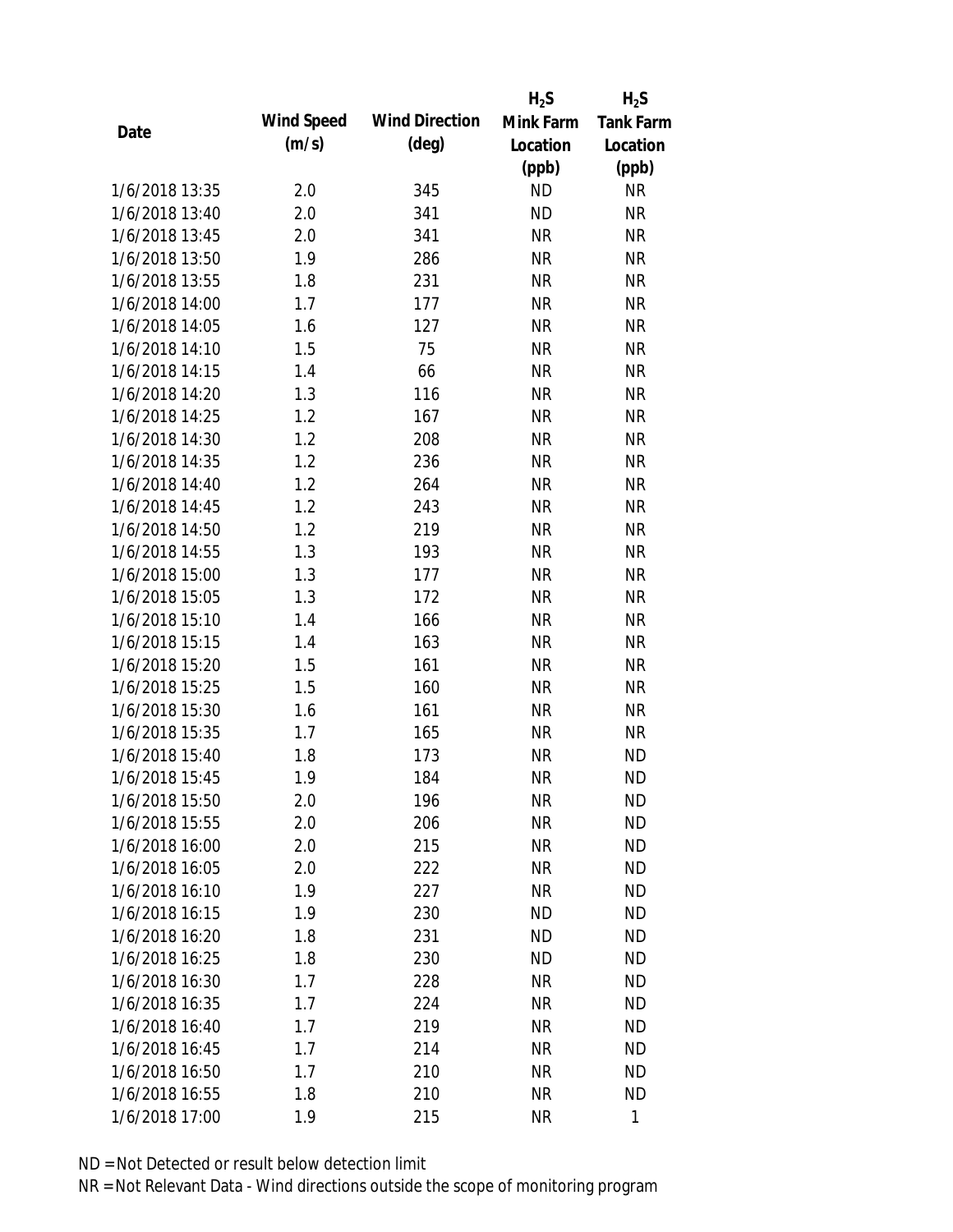|                |                   |                       | $H_2S$    | $H_2S$           |
|----------------|-------------------|-----------------------|-----------|------------------|
| Date           | <b>Wind Speed</b> | <b>Wind Direction</b> | Mink Farm | <b>Tank Farm</b> |
|                | (m/s)             | $(\text{deg})$        | Location  | Location         |
|                |                   |                       | (ppb)     | (ppb)            |
| 1/6/2018 17:05 | 2.0               | 223                   | <b>NR</b> | <b>ND</b>        |
| 1/6/2018 17:10 | 2.2               | 235                   | <b>ND</b> | <b>ND</b>        |
| 1/6/2018 17:15 | 2.3               | 246                   | <b>ND</b> | <b>ND</b>        |
| 1/6/2018 17:20 | 2.3               | 256                   | <b>ND</b> | <b>ND</b>        |
| 1/6/2018 17:25 | 2.3               | 264                   | <b>ND</b> | <b>ND</b>        |
| 1/6/2018 17:30 | 2.3               | 268                   | <b>ND</b> | <b>ND</b>        |
| 1/6/2018 17:35 | 2.2               | 269                   | <b>ND</b> | <b>ND</b>        |
| 1/6/2018 17:40 | 2.1               | 268                   | <b>ND</b> | <b>ND</b>        |
| 1/6/2018 17:45 | 2.0               | 267                   | <b>ND</b> | <b>ND</b>        |
| 1/6/2018 17:50 | 2.0               | 266                   | <b>ND</b> | $\mathbf{1}$     |
| 1/6/2018 17:55 | 1.9               | 264                   | <b>ND</b> | 1                |
| 1/6/2018 18:00 | 1.8               | 263                   | <b>ND</b> | <b>ND</b>        |
| 1/6/2018 18:05 | 1.7               | 261                   | <b>ND</b> | <b>ND</b>        |
| 1/6/2018 18:10 | 1.5               | 260                   | <b>ND</b> | <b>ND</b>        |
| 1/6/2018 18:15 | 1.4               | 256                   | <b>ND</b> | <b>ND</b>        |
| 1/6/2018 18:20 | 1.3               | 251                   | <b>ND</b> | <b>ND</b>        |
| 1/6/2018 18:25 | 1.2               | 243                   | <b>ND</b> | <b>ND</b>        |
| 1/6/2018 18:30 | 1.2               | 233                   | <b>ND</b> | <b>ND</b>        |
| 1/6/2018 18:35 | 1.1               | 222                   | <b>NR</b> | <b>ND</b>        |
| 1/6/2018 18:40 | 1.2               | 211                   | <b>NR</b> | <b>ND</b>        |
| 1/6/2018 18:45 | 1.3               | 201                   | <b>NR</b> | <b>ND</b>        |
| 1/6/2018 18:50 | 1.4               | 193                   | <b>NR</b> | <b>ND</b>        |
| 1/6/2018 18:55 | 1.5               | 187                   | <b>NR</b> | <b>ND</b>        |
| 1/6/2018 19:00 | 1.6               | 185                   | <b>NR</b> | <b>ND</b>        |
| 1/6/2018 19:05 | 1.7               | 184                   | <b>NR</b> | <b>ND</b>        |
| 1/6/2018 19:10 | 1.7               | 183                   | <b>NR</b> | <b>ND</b>        |
| 1/6/2018 19:15 | 1.8               | 183                   | <b>NR</b> | <b>ND</b>        |
| 1/6/2018 19:20 | 1.8               | 182                   | NR        | 1                |
| 1/6/2018 19:25 | 1.8               | 181                   | <b>NR</b> | 1                |
| 1/6/2018 19:30 | 1.9               | 180                   | NR        | 1                |
| 1/6/2018 19:35 | 1.9               | 178                   | NR        | 1                |
| 1/6/2018 19:40 | 2.0               | 176                   | NR        | 1                |
| 1/6/2018 19:45 | 2.1               | 175                   | NR        | 1                |
| 1/6/2018 19:50 | 2.2               | 175                   | <b>NR</b> | 1                |
| 1/6/2018 19:55 | 2.3               | 175                   | NR        | 1                |
| 1/6/2018 20:00 | 2.4               | 175                   | <b>NR</b> | 1                |
| 1/6/2018 20:05 | 2.6               | 177                   | NR        | 1                |
| 1/6/2018 20:10 | 2.7               | 179                   | NR        | 1                |
| 1/6/2018 20:15 | 2.8               | 180                   | NR        | 1                |
| 1/6/2018 20:20 | 2.9               | 181                   | NR        | 1                |
| 1/6/2018 20:25 | 2.9               | 182                   | <b>NR</b> | 1                |
| 1/6/2018 20:30 | 2.9               | 183                   | <b>NR</b> | 1                |